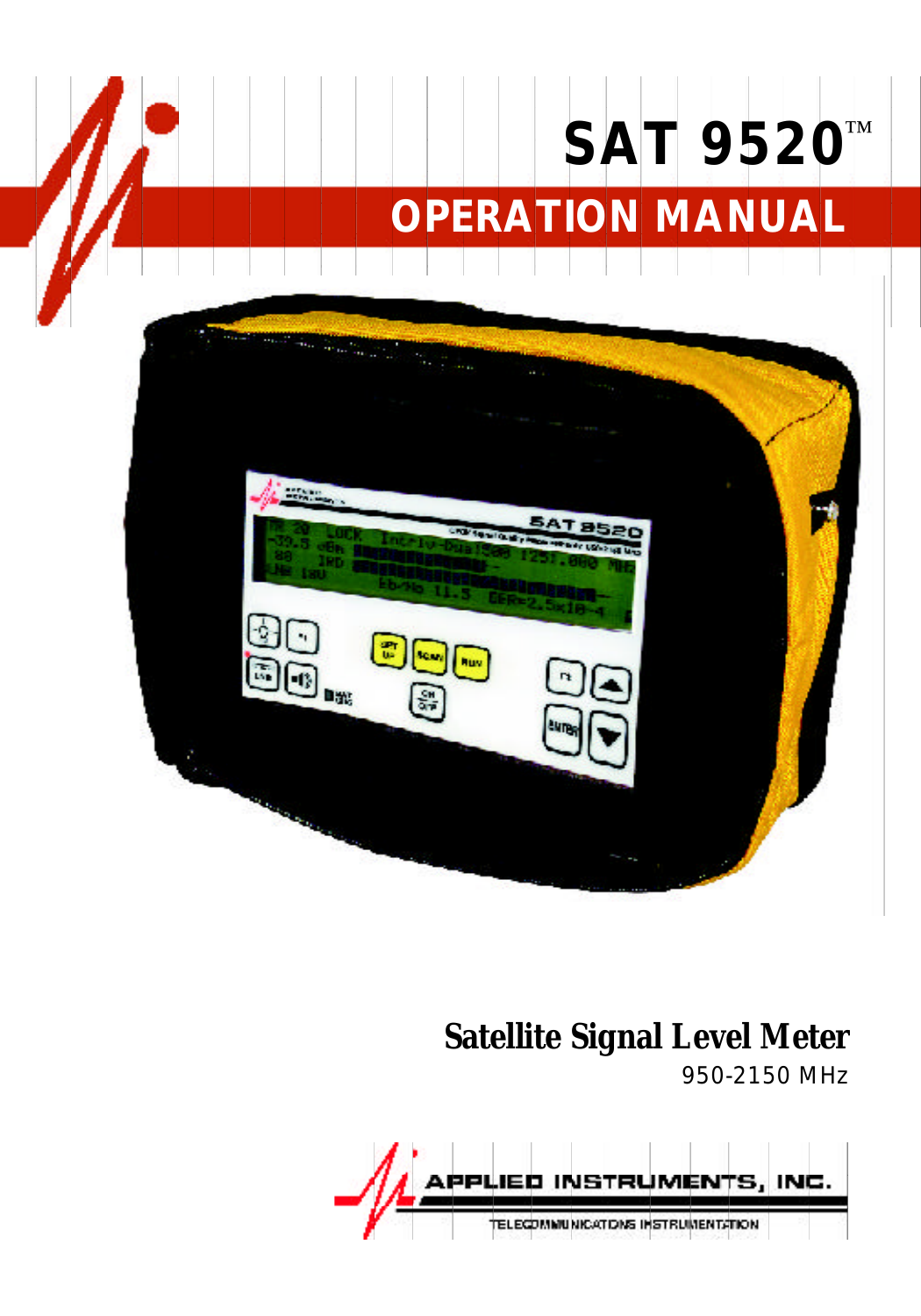# **SAT 9520 OPERATION MANUAL**

**VERSION 1.1**

**2002**

Applied Instruments, Inc. 5230 Elmwood Avenue Indianapolis, IN 46203 USA http://www.appliedin.com

Voice: (317) 782-4331 Fax: (317) 786-9665 Toll free USA: (800) 244-2976

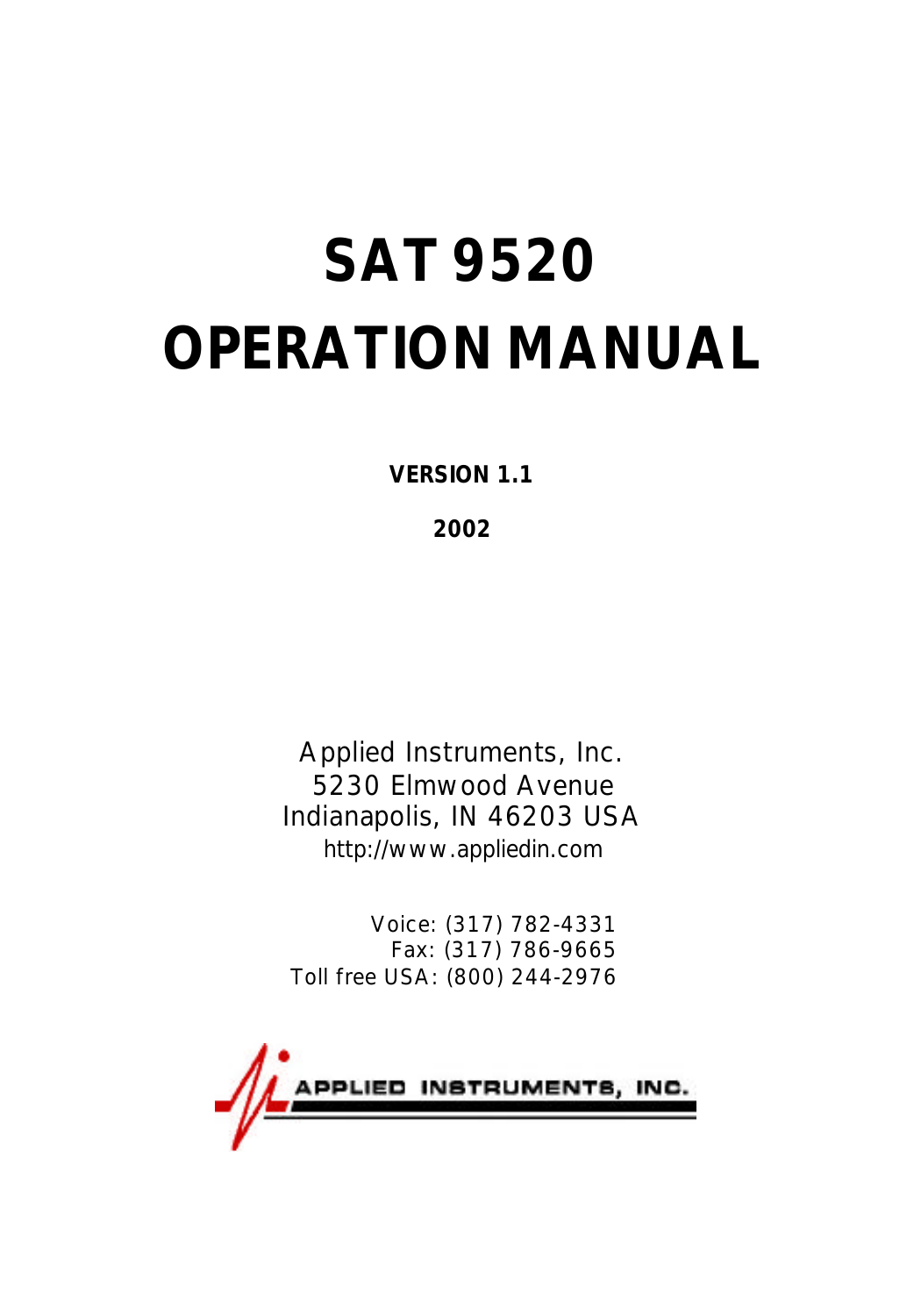

| STANDARD ACCESSORIES  2           |  |
|-----------------------------------|--|
|                                   |  |
|                                   |  |
|                                   |  |
|                                   |  |
|                                   |  |
|                                   |  |
| <b>VERIFYING THE SYSTEM  11</b>   |  |
| ASSESSING SYSTEM MARGIN  12       |  |
| FINDING CABLE PROBLEMS  13        |  |
|                                   |  |
| GENERAL INSTRUCTIONS  15          |  |
|                                   |  |
|                                   |  |
|                                   |  |
|                                   |  |
| SIGNAL OUALITY MEASUREMENT 18     |  |
|                                   |  |
|                                   |  |
| OFFSET & COMPENSATION FEATURES 20 |  |
|                                   |  |
|                                   |  |
| LNB POWER INDICATOR LED  24       |  |
|                                   |  |
| IRD SIGNAL QUALITY INDICATOR  25  |  |
|                                   |  |
|                                   |  |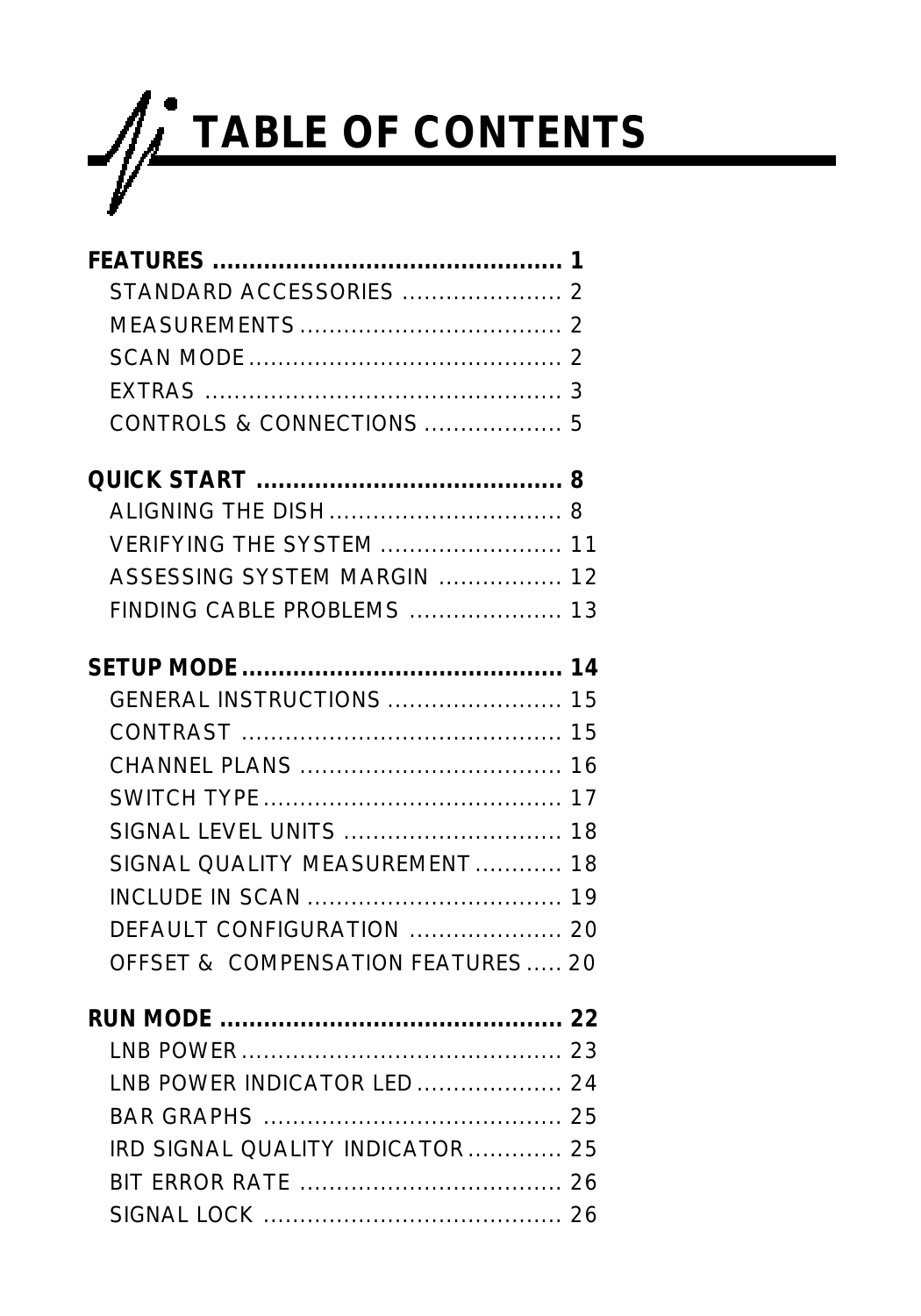| AUDIBLE C/N PEAKING FEATURE  29    |  |
|------------------------------------|--|
| FREQUENCY DEVIATION ESTIMATE  29   |  |
| POST-FEC BIT ERROR RATE  30        |  |
|                                    |  |
|                                    |  |
| SUMMARY SCREENS  32                |  |
| NOISE SCAN CHANNEL PLAN  34        |  |
|                                    |  |
| POLARITY & MULTIPLE LNBS  36       |  |
|                                    |  |
|                                    |  |
| MULTIPLE LNB ANTENNAS  37          |  |
|                                    |  |
|                                    |  |
|                                    |  |
| SATELLITE IDENTIFICATION CARD  40  |  |
| SATELLITE IDENTIFICATION PLANS  40 |  |
| BATTERY CHARGING  42               |  |
| BATTERY STATUS INDICATOR  42       |  |
|                                    |  |
|                                    |  |
| DIGITAL SIGNAL MEASUREMENTS  44    |  |
|                                    |  |
|                                    |  |
|                                    |  |
|                                    |  |
|                                    |  |
| KU BAND SATELLITES  50             |  |
| SATELLITE ID PLANS  50             |  |
| SPECIAL PURPOSE PLANS  51          |  |
| FREQUENCY CHART  53                |  |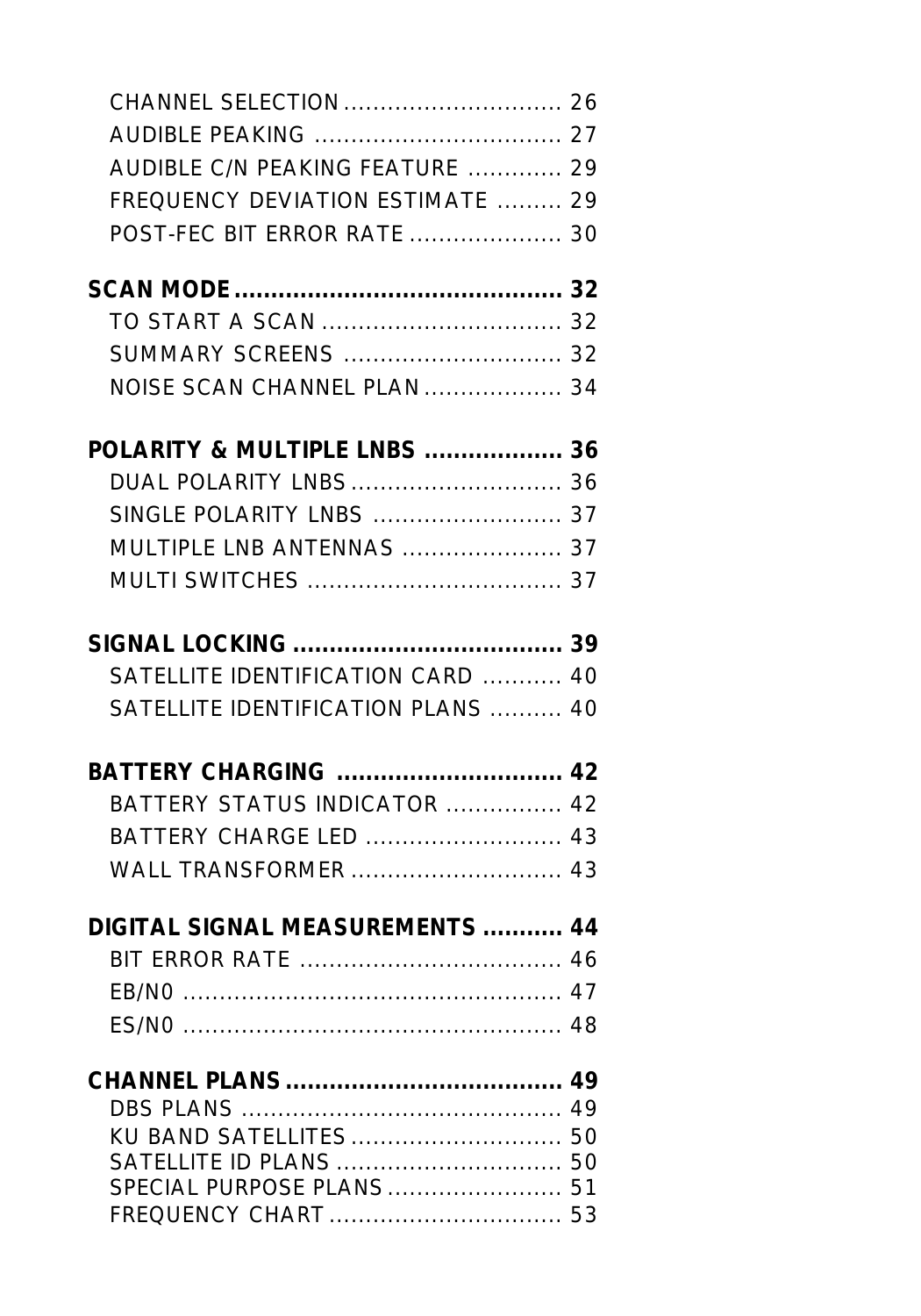#### **WARRANTY**

The Applied Instruments SAT 9520 is warranted against defects in materials and workmanship for a period of twelve months. Applied Instruments agrees to repair or replace any assembly or component found to be defective under normal use during this period. Our obligation under this warranty is limited solely to repairing the instrument proved to be defective within the scope of the warranty when returned to the factory. Transportation to the factory is to be prepaid by the customer. Authorization by Applied Instruments is required prior to shipment.

Applied Instruments assumes no liability for secondary charges or consequential damages and, in any event, Applied Instruments' liability for breach of warranty under any contract shall not exceed the purchase price of the instrument shipped, and against which a claim is made.

Any application recommendations made by Applied Instruments for the use of its products are based upon tests believed to be reliable, but Applied Instruments makes no warranty of the results to be obtained. This warranty is in lieu of all other warranties, expressed or implied, and no representative or person is authorized to represent or assume for Applied Instruments any liability in connection with the sale of our products other than that set forth herein.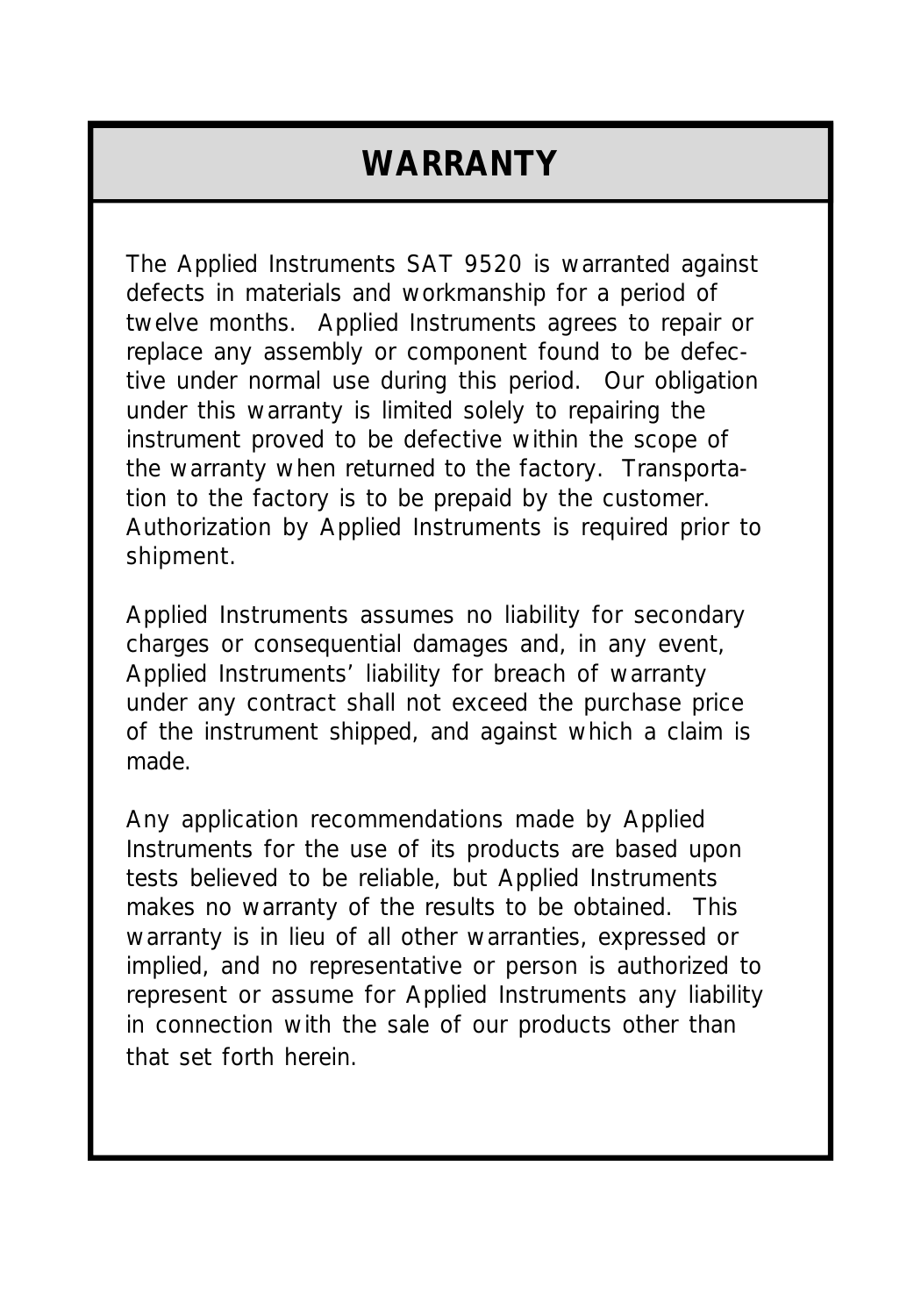

The SAT 9520™ Satellite Signal Level Meter facilitates installation and troubleshooting of residential and commercial satellite systems. Its features include:

- Measuring the strength and quality of digital satellite signals
- Powering single and multiple LNB (low noise block amplifier) antennas
- Identifying most satellites
- Controlling multi-switches
- Tuning to individual transponder frequencies
- Storing field selectable channel plans

By obtaining a signal decoding lock, the SAT 9520 positively identifies many DBS, Ku, and C-band satellites. Installation of two-way broadband, VSAT and DBS installations is much quicker when the correct satellite is easily located and identified.

The SAT 9520 simultaneously displays signal strength and IRD signal quality bar graphs for signal peaking, carrier-tonoise for optimizing cross polarization, and bit-error-rate for obtaining maximum rain-fade margin.

Finally, the SAT 9520's scan feature automatically measures, collects, and summarizes the proof of performance data requested by system providers.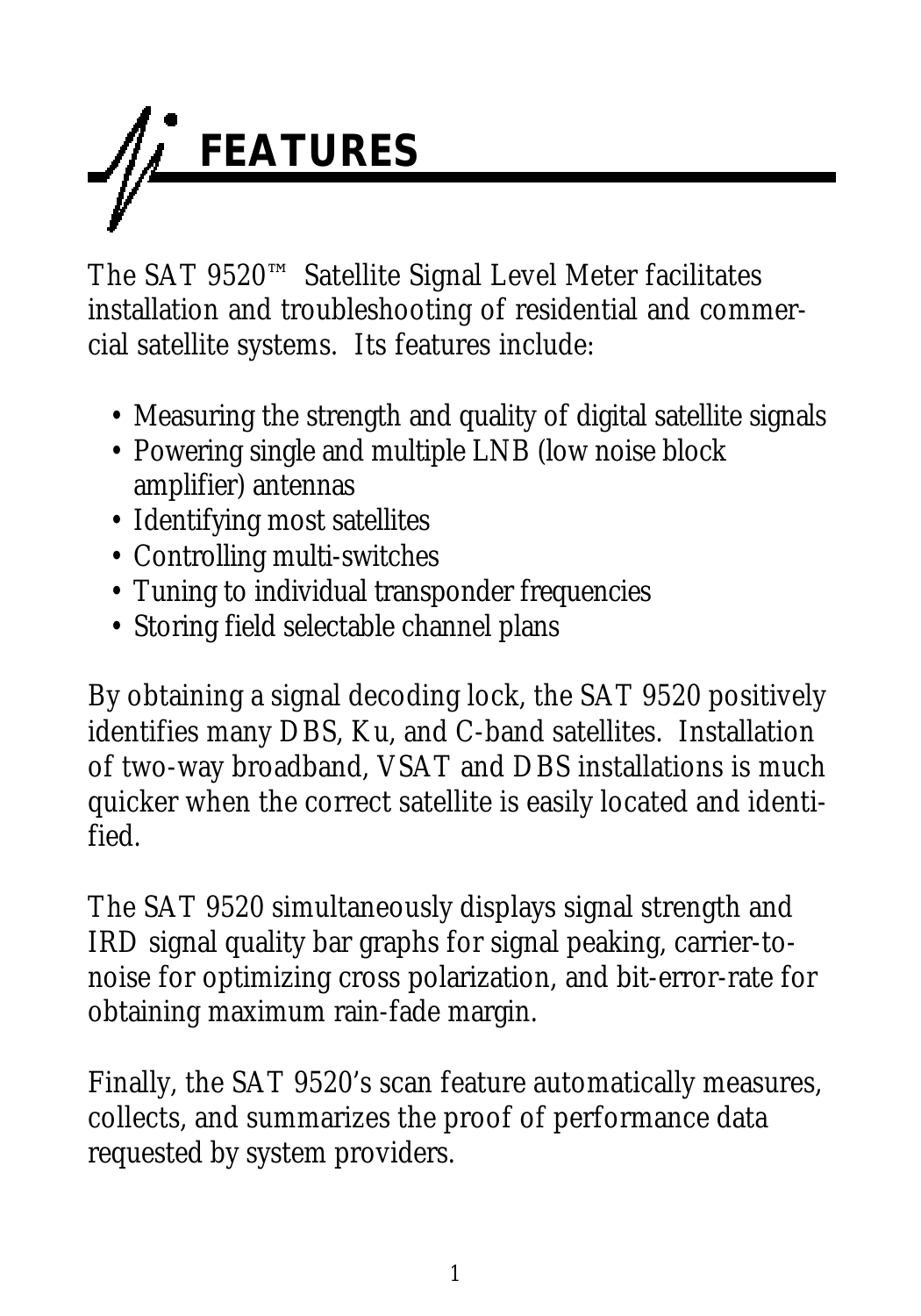## **STANDARD ACCESSORIES**

- Padded carrying case with shoulder strap
- Data cable and Load9520 software
- Operation Manual
- Transformer for battery charging
- One spare F-connector (usually in the box with the transformer)

#### **MEASUREMENTS**

- **•** SIGNAL LEVEL In dBm, dBmV or dBuV Present and peak levels Numeric and bar graph display
- **•** SIGNAL QUALITY IRD signal meter equivalent Present and peak levels Numeric and bar graph display
- **•** CARRIER-TO-NOISE RATIO C/N, Eb/N0 or Es/N0
- **•** BIT ERROR RATE (BER) Pre-FEC BER Post-FEC BER
- **•** FREQUENCY ACCURACY Estimated LNB frequency deviation

## **SCAN MODE**

The Scan Mode measures each transponder in the channel plan and displays summary data to verify proper operation at all frequencies.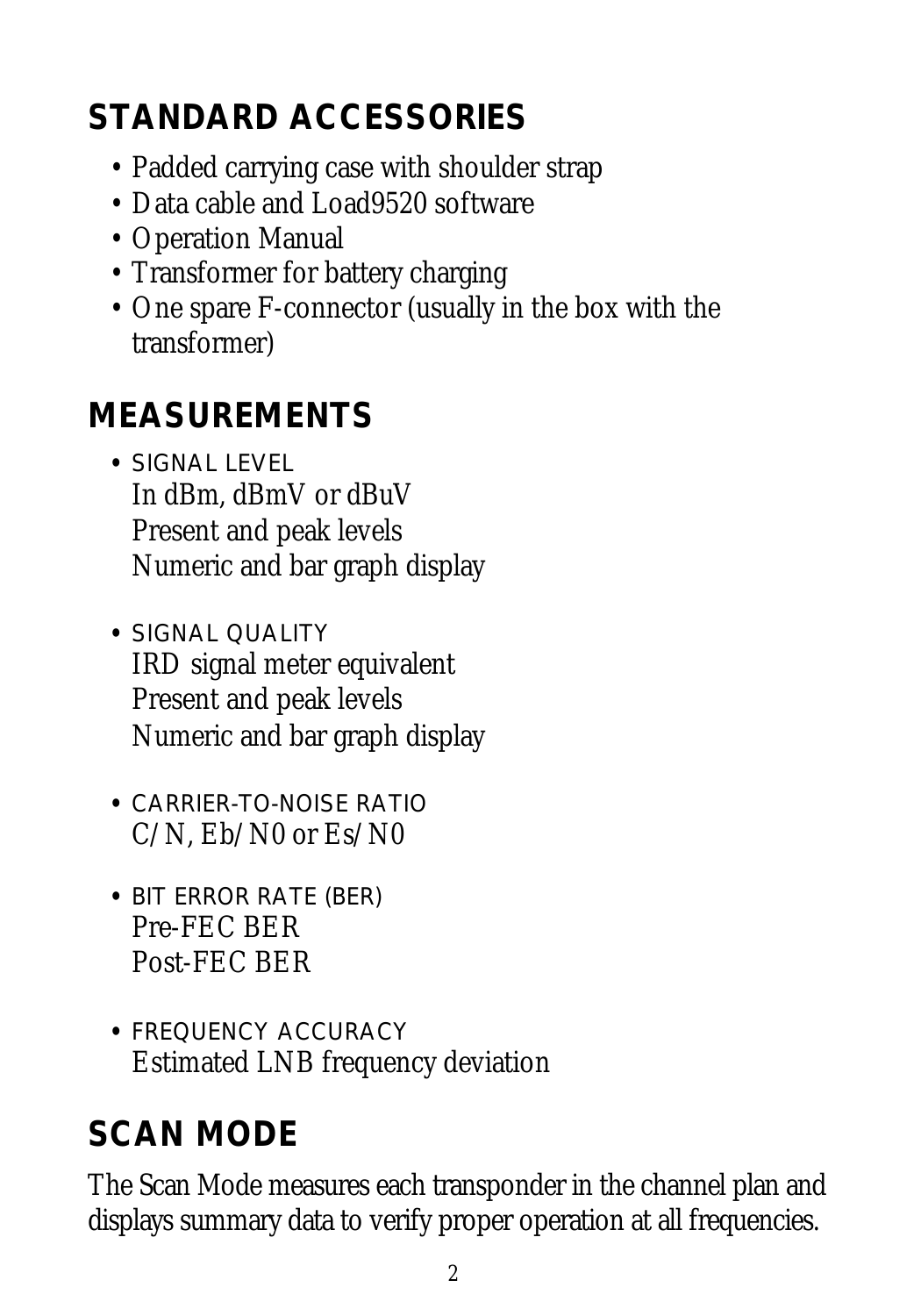#### • **Min/Max Measurements**

Left and right hand polarity separately Signal level Eb/N0, Es/N0 or C/N Pre-FEC BER

#### • **Adjacent Channel Difference**

Co-polar left hand Co-polar right hand Cross-polar

#### **EXTRAS**

- **•** LNB POWER 13 or 18 volt polarity selection 22 kHz tone for multiple LNB or frequency range selection Control of most multi-switch types including DiSEqC™
- **•** AUDIBLE PEAKING TONE Signal strength indicator or C/N signal quality indicator
- **•** CHANNEL PLANS Standard plans for major system providers Multiple satellite plans for identification within frequency band Plan lists for different location or purposes Custom channel plans available
- **•** BACK LIGHT
- **•** FAST CHARGE BATTERY
- **•** SERIAL PORT AND CABLE Channel plans and tables upgraded from internet or disk via PC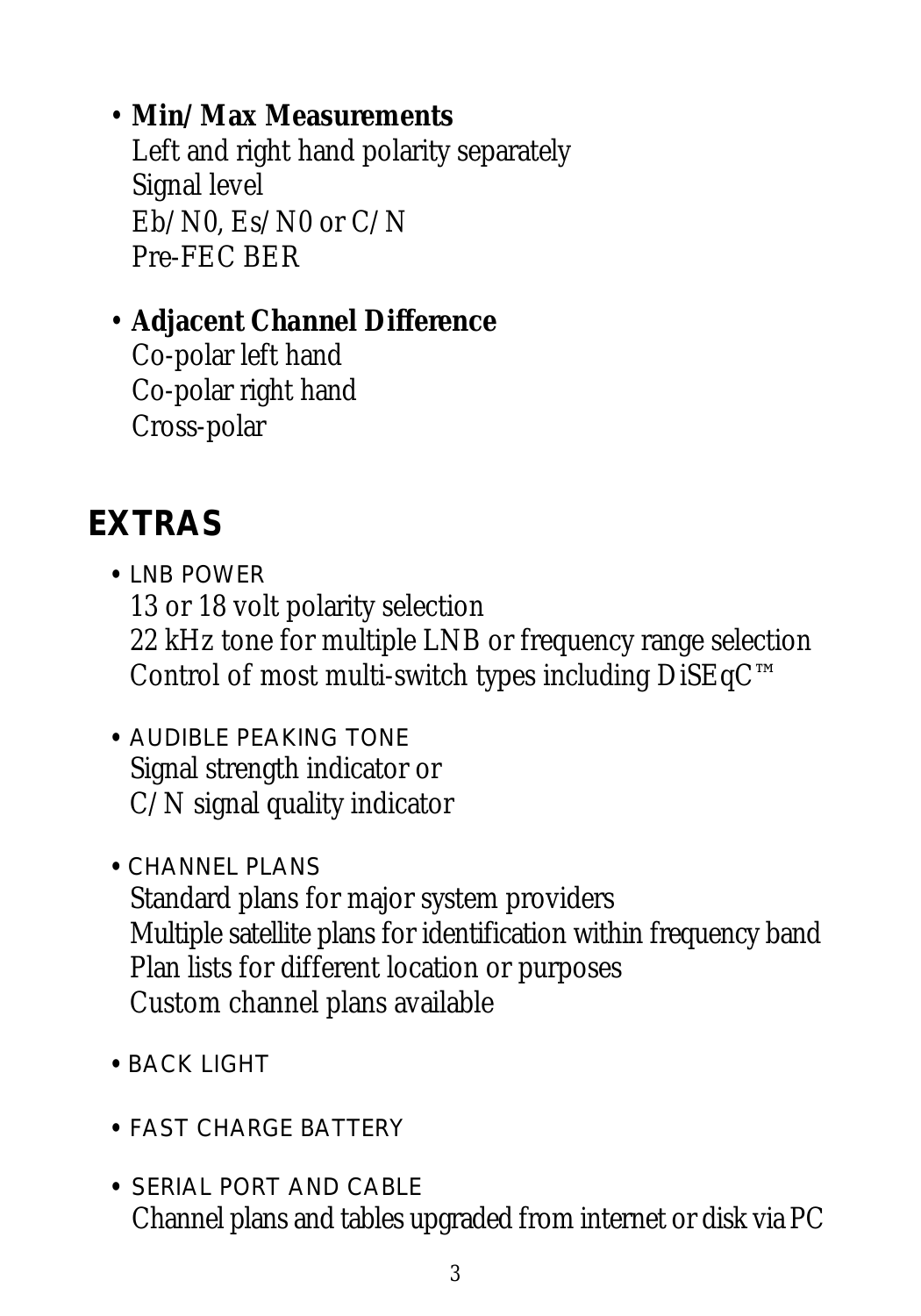## **SPECIFICATIONS**

| Frequency Range  950 to 2150 MHz                                                                                                  |  |  |
|-----------------------------------------------------------------------------------------------------------------------------------|--|--|
| Tuning Resolution  Individual transponders                                                                                        |  |  |
| Receiver Bandwidth  25 MHz                                                                                                        |  |  |
| Signal Level Range  -68 to $-8$ dBm ( $-20$ to $+40$ dBmV)<br>$(+40 \text{ to } +100 \text{ dB}\mu\text{V})$                      |  |  |
|                                                                                                                                   |  |  |
| LNB Power  13/18 VDC current limited to 750 mA<br>(22 kHz tone and DiSEqC <sup>™</sup> capable<br>for controlling multi-switches) |  |  |
| Battery Life/Charge  3.5 hours LNB power<br>(depending on LNB current draw)                                                       |  |  |
| Battery Charge Time  Fast charges in 2 hours, trickle<br>thereafter                                                               |  |  |
| Pre-FEC BER Range  2.0 E-2 (1 in 50)<br>to 4.0 E-7 (1 in 2,500,000)                                                               |  |  |
| Size / Weight  8.5"W x 6.5"H x 3.3"D / 4.5 lbs.                                                                                   |  |  |
| Temperature Range  O°F to 130°F (-17°C to 55°C)                                                                                   |  |  |
| Connector  Type F female (field replaceable)                                                                                      |  |  |
| <b>SPECIFICATIONS SUBJECT TO CHANGE</b><br><b>WITHOUT NOTICE.</b>                                                                 |  |  |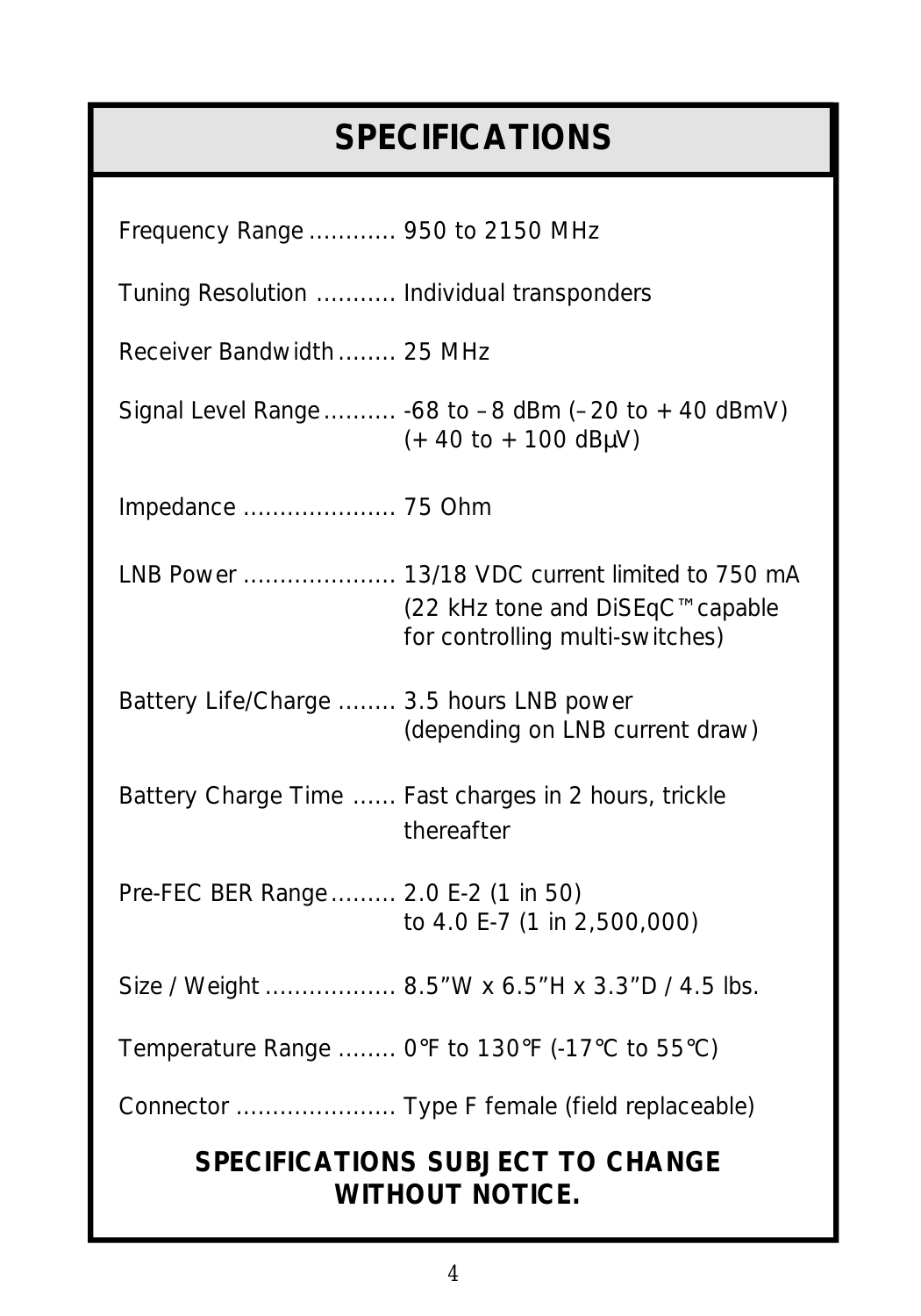#### **CONTROLS & CONNECTIONS**

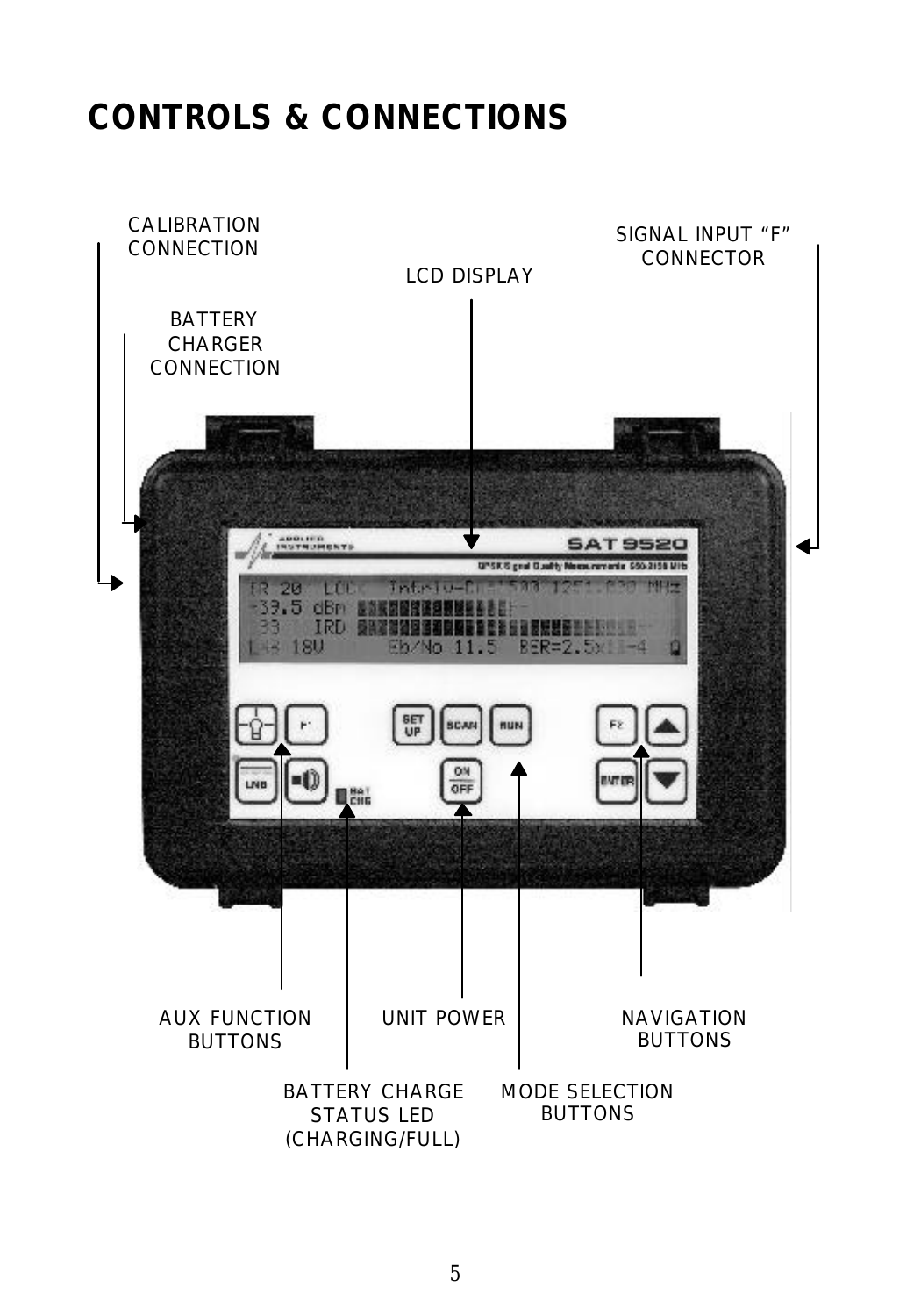#### **MODE SELECTION BUTTONS**

- SAT 9520 on/off  $\mathbf{H}$ OFF Run Mode u.e
- Setup Mode HET.



#### **AUX FUNCTION BUTTONS**

- $\frac{1}{\sqrt{2}}$ LNB power on/off and multiple LNB selection
- Audio on/off  $-1)$
- $-\frac{1}{n}$ Backlight on/off
- $\mathbb{H}^{k-1}$ Bit Error Test (Pre and Post FEC) of selected transponder
- Frequency deviation estimate (replaces BER on Run  $F2$ mode screen)

#### **NAVIGATION BUTTONS**



Up arrow



Down arrow

Enter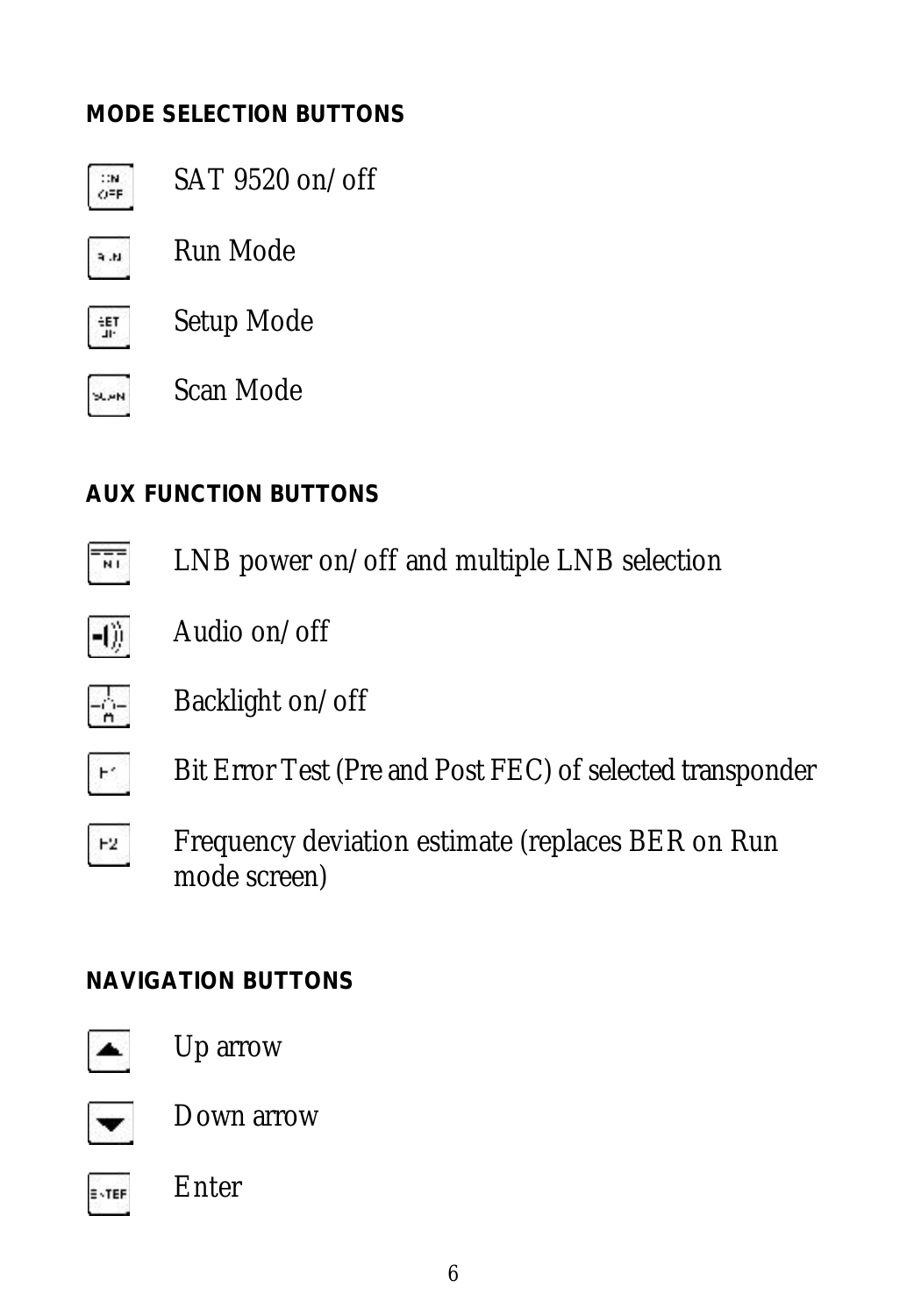#### **RF INPUT CONNECTOR**

This is a high quality 2 GHz "F" type connector to connect the coaxial cable from the antenna or distribution system. This connector may be replaced using a 7/16 inch wrench. The Fconnector should be replaced periodically, especially if you suspect the meter's performance has degraded.



*THE NUT ON THE 2 GHZ CONNECTOR DOES NOT SEAT FLUSH AGAINST THE CASE. SOME THREADS WILL BE VISIBLE BETWEEN THE CASE AND THE NUT; THIS IS NORMAL.*

#### **BATTERY CHARGER CONNECTION**

Only the AC wall transformer provided should be plugged into this connector. Any other device may damage the instrument.

#### **COMPUTER CONNECTION**

This is a serial port for connecting to a computer with the data cable provided. By using the LOAD9520 software, this interface allows upgrading with new or modified channel plans and internal tuner settings.



*THIS IS NOT A HEADPHONE JACK!* **!**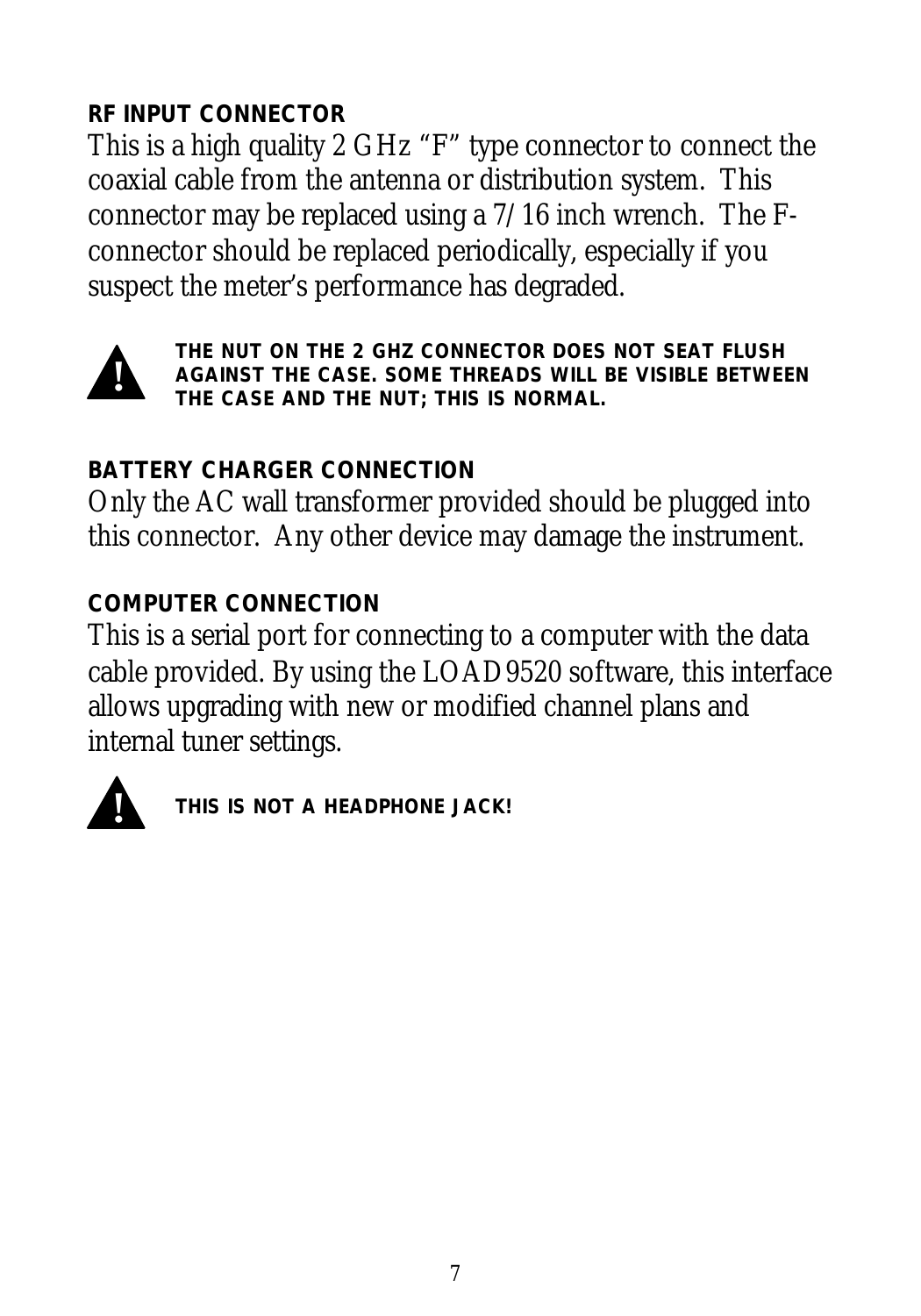

The following sections of this manual contain detailed instructions on using the SAT 9520, but because the unit was designed to be user-friendly, the guidelines in this section should be sufficient to get you up and running quickly.

This section assumes you are installing a standard, single LNB, DIRECTV™ antenna. If not, read the section on Setup Mode before performing the procedures in this section.

#### **ALIGNING THE DISH**

Complete the following steps to ensure proper alignment of the dish antenna.

- Mount the antenna according to the manufacturer's **Step 1** instructions and perform approximate alignment using the azimuth and elevation tables provided with the antenna.
- **Step 2** Connect the antenna cable to the SAT 9520 and press  $\frac{1}{\omega}$  to turn the unit on.
- Step 3 Use the  $\blacktriangle$  and  $\blacktriangledown$  arrows to select a DIRECTV<sup>™</sup> transponder on the desired satellite. DIRECTV™ has several satellites and not all transponders are used on every satellite. A list of the transponders used on different satellites should be available in the system's installation manual or from DIRECTV™.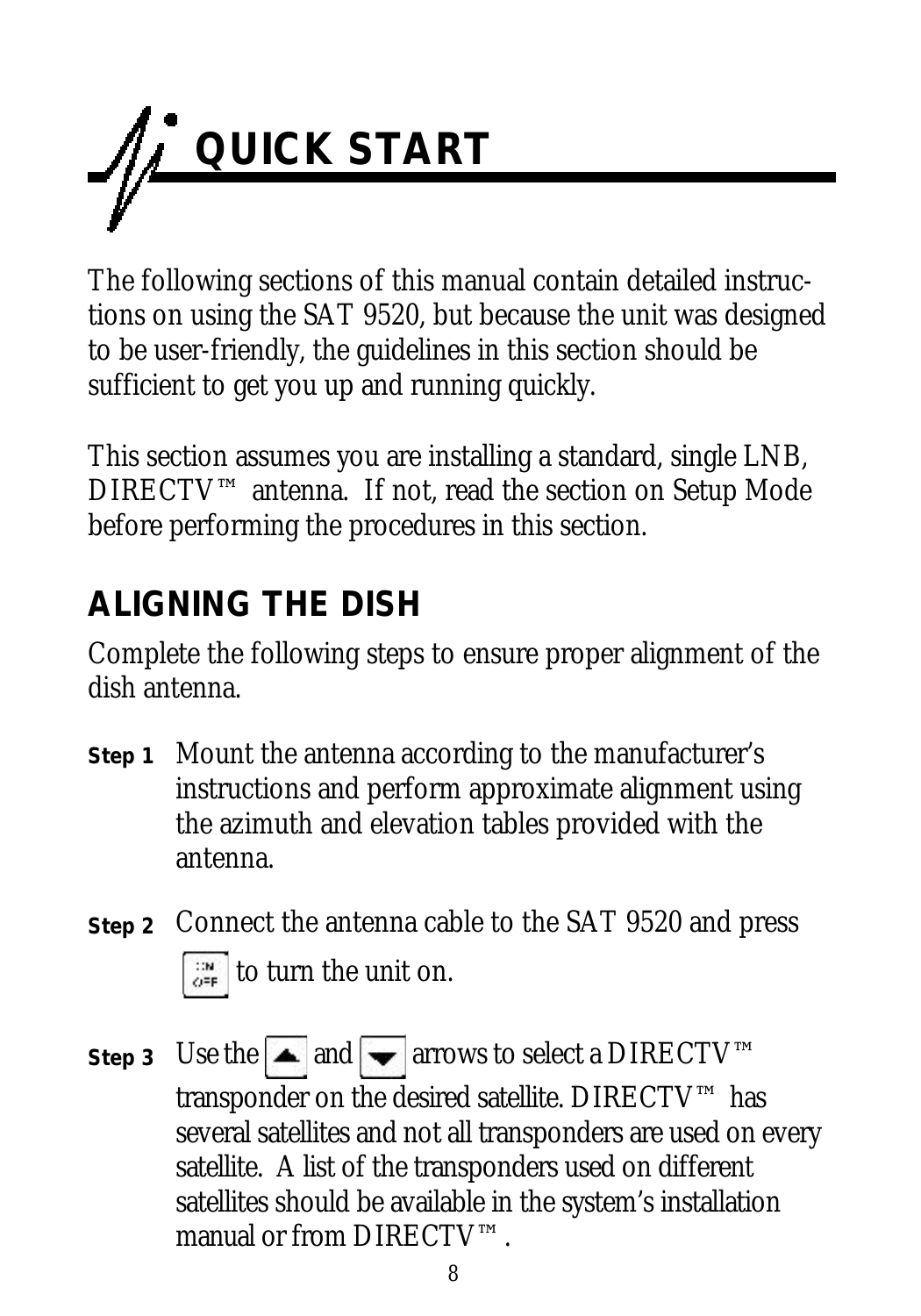- step 4 Turn on the antenna's LNB by pressing the NT. button.
- Observe the signal level and lock status on the SAT **Step 5** 9520 display. If the dish is pointed at the satellite, the level should be fairly high and the display should indicate a lock status. The "Search" indicator should be replaced by "DIRECTV."



More than likely, your dish will not be pointed at the satellite; the level will be lower and the lock status will show "Search."

- Step 6 Turn on the audible peaking tone by pressing the button. You should hear a slow beeping tone.
- Slowly turn the dish slightly to the left and right. When **Step 7**the dish is pointed at the satellite, the signal will be stronger and the audible peaking tone from the SAT 9520 will beep faster. Move the dish back and forth slowly until you find the spot where the tone beeps solid.

While looking at the display, pay careful attention to the signal level (DBM) and the IRD signal quality bar graphs. Try to obtain the highest signal strength and the highest signal quality.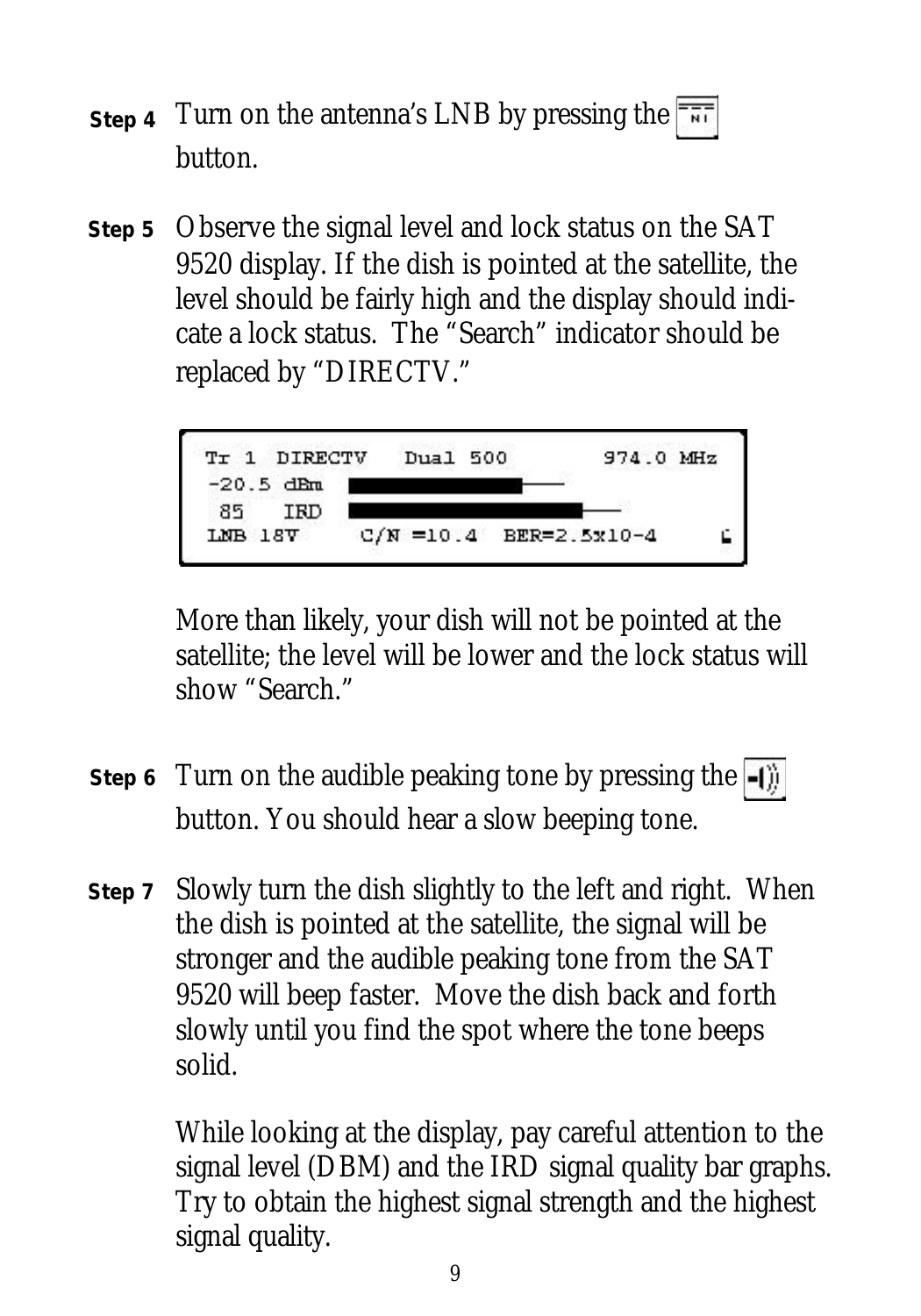- Fine tune the elevation by adjusting the dish up and **Step 8** down until the maximum signal position is found.
- **Step 9** Observe the locking status on the display. If "DIRECTV" is shown, you are locked onto a DIRECTV™ transponder. Check the other transponders to be sure you are locked onto the correct DIRECTV™ satellite.

If "DVB-S" is shown, you are locked onto a non-DIRECTV™ transponder. Some of the orbital positions are shared between DIRECTV™ and other systems, so check other transponders to determine which satellite you are receiving.

If "Search" is shown, you may have found the wrong satellite or the signal may be too low to obtain a lock. Check the approximate alignment and elevation settings again. Make sure the line of sight to the satellite is clear of obstructions; you may need to relocate the dish.

- **Step 10** Check the peak indicator on the signal level bar graph. If the narrow line extends more than one full block beyond the thick line, the dish is not presently at the peak position. Try adjusting it again.
- **Step 11** Check the peak indicator on the IRD bar graph. It also should not extend more than one full block beyond the thick line or you should readjust the dish to maximize the signal quality.
- *NOTE: ACCEPTABLE SIGNAL LEVELS ARE DIFFERENT FOR DIFFERENT LOCATIONS AND WILL DEPEND ON THE WEATHER.*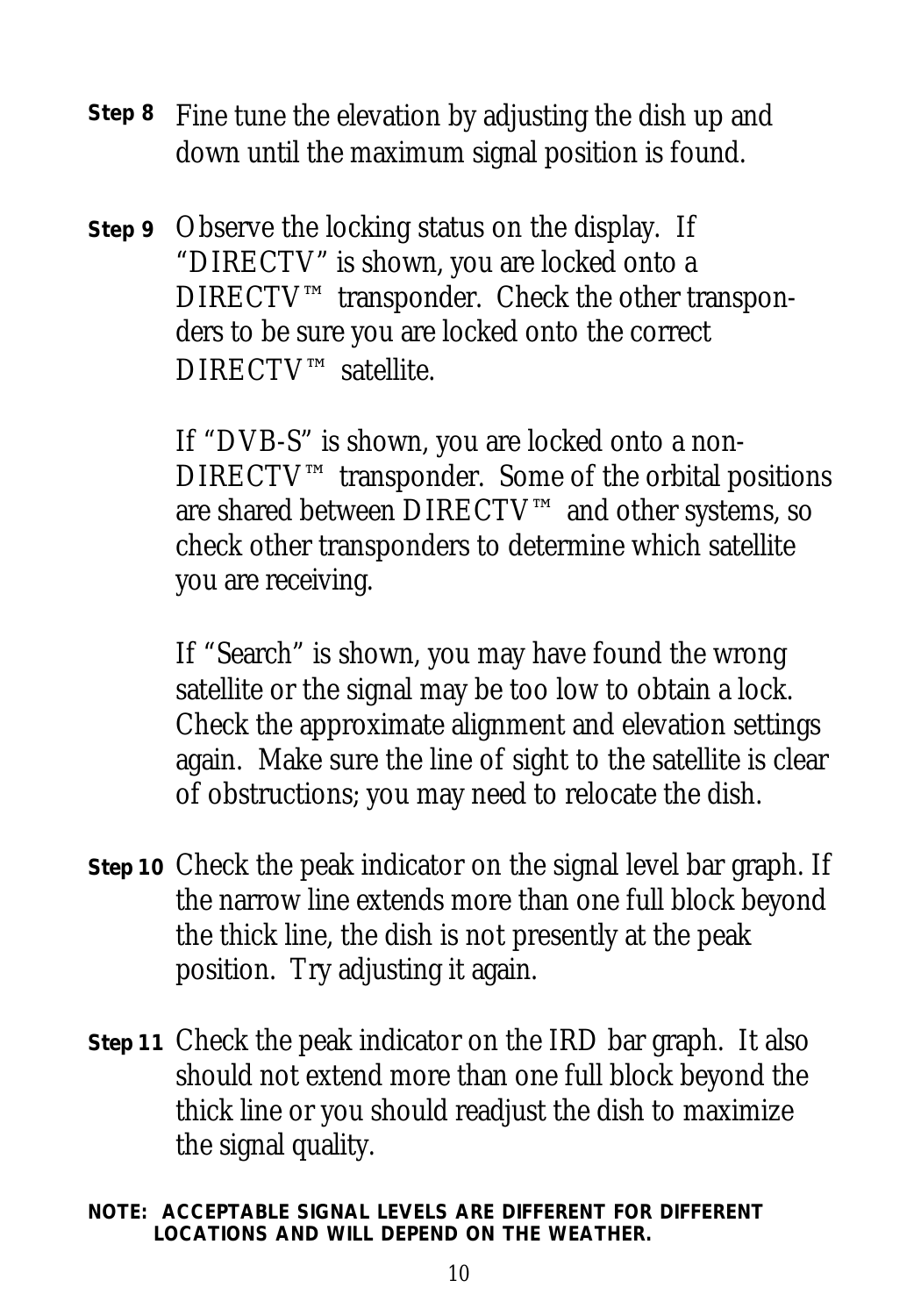#### **VERIFYING THE SYSTEM**

When the dish has been aligned, complete the following steps to check the complete system. This should be done at the dish to be sure the dish and LNB are operating correctly and again at the IRD connection to be sure there are no problems with the cabling.

- Step 1 Check a few channels by using the  $\blacktriangle$  and  $\blacktriangledown$  buttons to change channels. Check the lock status, the signal level, and the IRD reading.
- Use the Scan Mode to check all transponders. Press **Step 2** and wait while the SAT 9520 measures all channels. This takes about 1 minute.
- **Step 3** Check the Transponder List to verify that all valid DIRECTV™ transponders for the desired satellite are listed. Note: Some transponders are spot-beamed to certain locations and may not be visible from your location.
- Step 4 Press  $\blacktriangleright$  to view the Power Summary screen, check for reasonable values:
	- Are all max and min power levels reasonable?
	- Are they within the system provider's specifications?
- Step 5  $\text{Press} \rightarrow \text{to view}$  the Bit Error Rate summary screen:
	- Are all BER values reasonable and consistent?
	- An unusually high BER may indicate a problem with a particular frequency. You may want to check that transponder using Run Mode.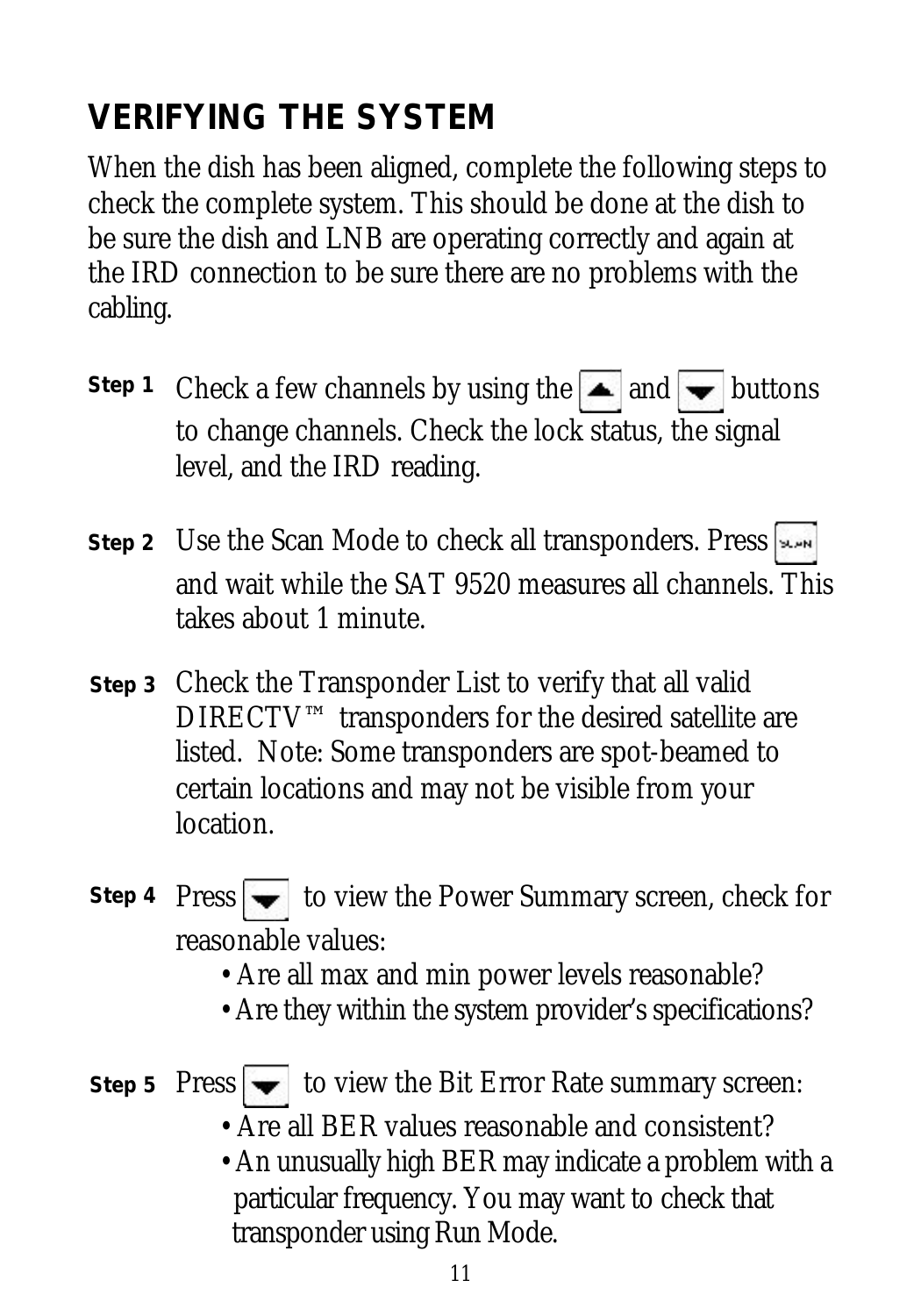- Step 6 Press  $\rightarrow$  to view the signal quality summary screen: • Are these values consistent and reasonable?
- Step 7  $\text{Press} \rightarrow \text{to view}$  the Adjacent Channel Power summary screen.
	- Are these values reasonable and within the system provider's specifications?

#### **ASSESSING SYSTEM MARGIN**

At this point, you should be confident that the system is working correctly. Next, you should verify that the system is good enough to tolerate some degradation in the signal (e.g. bad weather).

- **Step 1** Press  $\begin{bmatrix} \bullet & \bullet & \bullet \end{bmatrix}$  to return to Run Mode and review the IRD signal quality measurements:
	- Are these well within the acceptable limits or are they marginal?
- Step 2 Review the signal level measurements: • Is the signal strong enough?
- Step 3 Press  $\vert \cdot \vert$  to start the Post-FEC BER test. This test provides a better indication of the available system margin.

Tr 1 DIRECTV Bit Errors 974.0 MHZ Pre-FEC errors= 1250  $BER = 5.0E-4$ Corrected errors= 253 BER < 1.0E-6 Post-FEC errors=  $\mathbf{D}$ BER <  $1.0E-8$ Ľ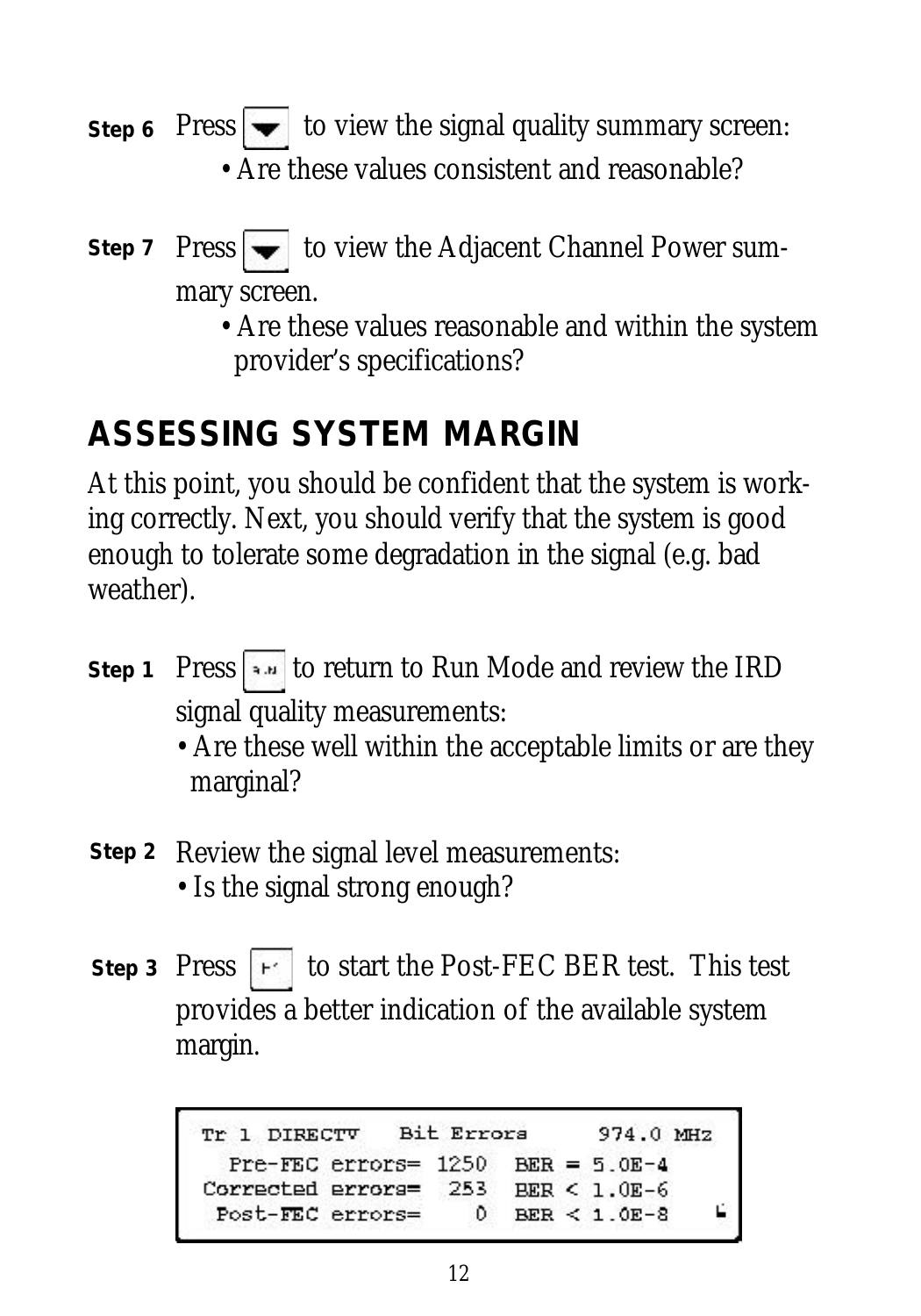Check the Pre-FEC BER rate; this will typically be around 1.0E-3 to 1.0E-4. A larger negative exponent indicates a lower bit error rate. 1.0E-4 is 1 error in 10,000 bits, while 1.0E-3 is 1 error in 1,000 bits. The lower the rate, the better the system margin.

- Let the system run for a few minutes and watch the **Step 4** Corrected BER. The Corrected BER rate provides a good estimate of the system margin. The so-called "cliff effect" occurs when this rate is exceeds 1.0E-4. However, this rate takes a little while to become established, so let this test run for a minute or two.
- Check the Post-FEC BER. This is the rate of errors **Step 5**visible to the customer. If this error count is not zero, there is a problem.

#### **FINDING CABLE PROBLEMS**

If the system is verified at the dish but shows a problem at the IRD connection, there must be a problem somewhere in the cabling system. Multi-dwelling unit installations that contain amplifiers, splitters and a lot of cable are especially susceptible to cable problems.

The source of these problems can be located by simply testing the system at various points along the path from the dish to the IRD. If a problem is found at some point in the cable, the problem source is located between the point tested and the dish. If the systems results are good at the point tested, the problem source is located closer to the IRD. Keep testing until the source is isolated.

Many intermittent cable faults are caused by bad crimps or broken center-conductors. The audible tone can help locate these faults. Turn the tone on and then shake or bend the cable. If the tone changes significantly, a fault is indicated.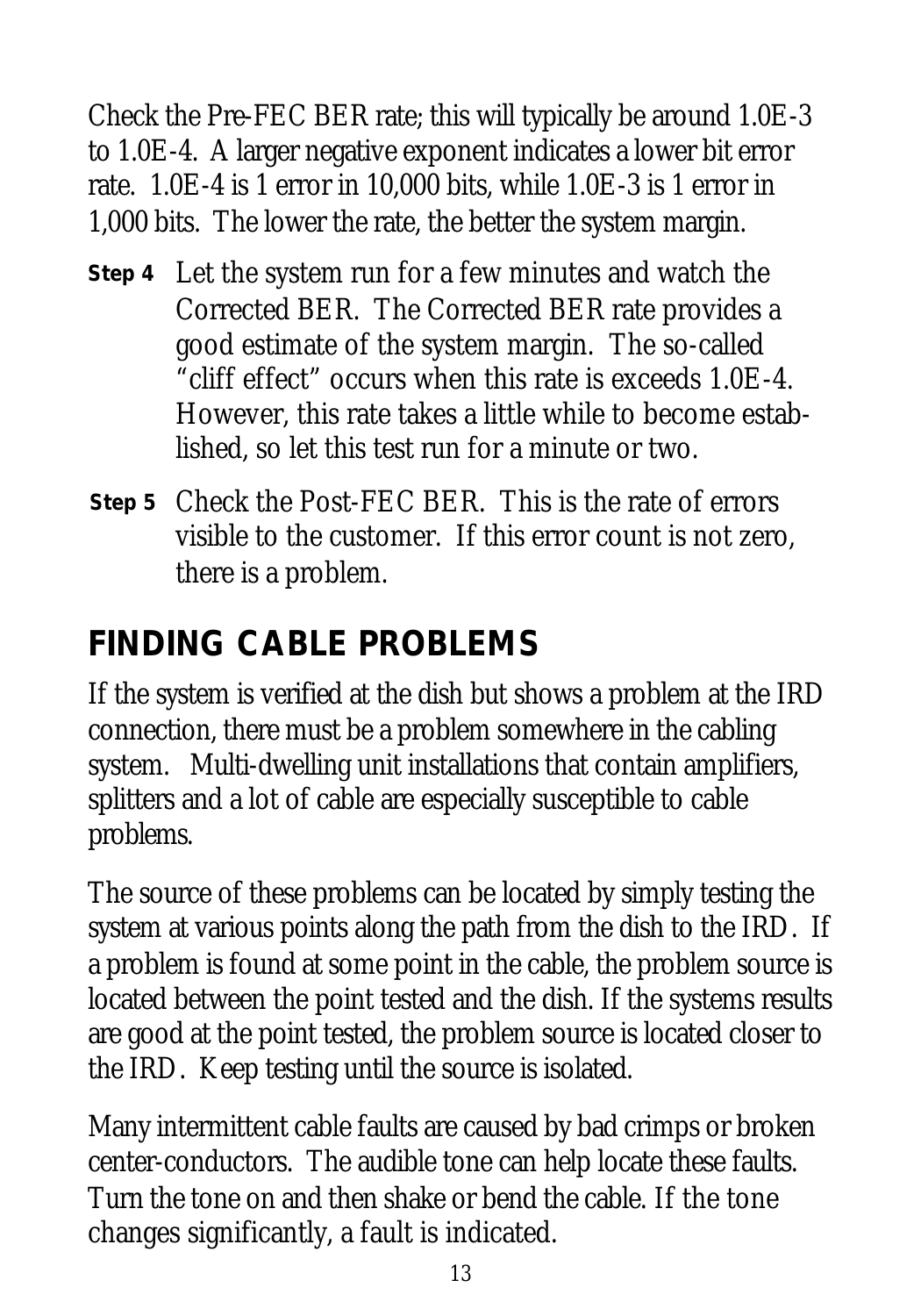

Before using the SAT 9520, you may need to change some setup parameters to tailor its operation to your system and specific needs. Setup Mode presents these parameters in a scrolling list that makes it easy to select different options.

**THE SETUP PARAMETERS ARE:**

| <b>Contrast</b>        | Adjusts the contrast of the display screen.                                 |
|------------------------|-----------------------------------------------------------------------------|
| Channel plan           | Selects the frequency plan appropriate for<br>your system.                  |
| <b>Switch Type</b>     | Selects the type of multi-switch control.                                   |
| <b>Units</b>           | Specifies the display units for the signal<br>level measurement.            |
| <b>Quality measure</b> | Selects from three nearly equivalent<br>measures of signal quality.         |
| Include in scan        | Selects the system types to include in<br>Setup Mode.                       |
| <b>Preset</b>          | Resets the instrument to factory defaults.                                  |
| <b>Level offset</b>    | Allows signal level calibration to be tied<br>to another signal source.     |
| $C/N$ offset           | Allows $C/N$ calibration to be to tied to<br>another signal source.         |
| <b>IRD</b> offset      | Allows IRD Signal Quality to be tied to<br>another known source.            |
|                        | $C/N$ compensation Allows the $C/N$ compensation to be<br>turned on or off. |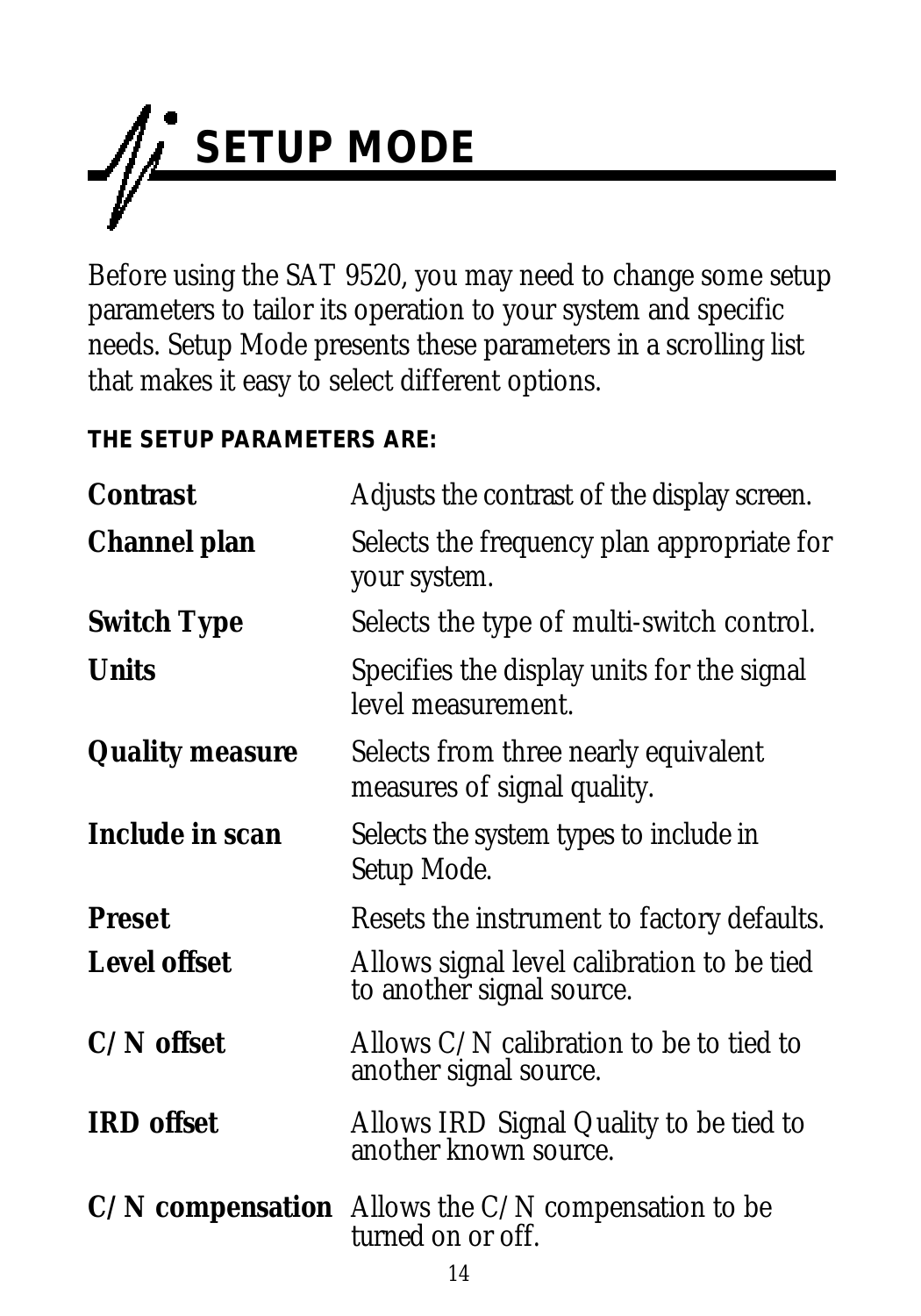## **GENERAL INSTRUCTIONS**

Press [SET UP] to start Setup Mode.

```
ENTER=change
                 SETUP
                              \gamma = acroll
         Contrast = 3Channel plan = Dual-500
            units = dEmV
```
To change any of the parameters, use the arrow keys to position the blinking cursor on the item to be modified and press [EN-TER]. The prompts on the top line will then indicate that a parameter has been selected and can now be modified. Next, use the arrow keys to select a value for that parameter and press [ENTER] again.

```
ENTER =change
                 SETUP
                               \mathbf{v} = acroll
  Quality measure = C/NInclude in scan = DIRECTV
            Preset (press enter)
```
There are more setup parameters than the screen can display at one time. Press [UP] from the top line or [DOWN] from the bottom line to scroll the parameters in a circular fashion.

## **CONTRAST**

It may be necessary to adjust the display contrast to make the screen easier to read. In fact, if the contrast is too low, the screen may not be visible at all. In that case, you may need to perform this adjustment without being able to read the screen! Don't worry, it's easy.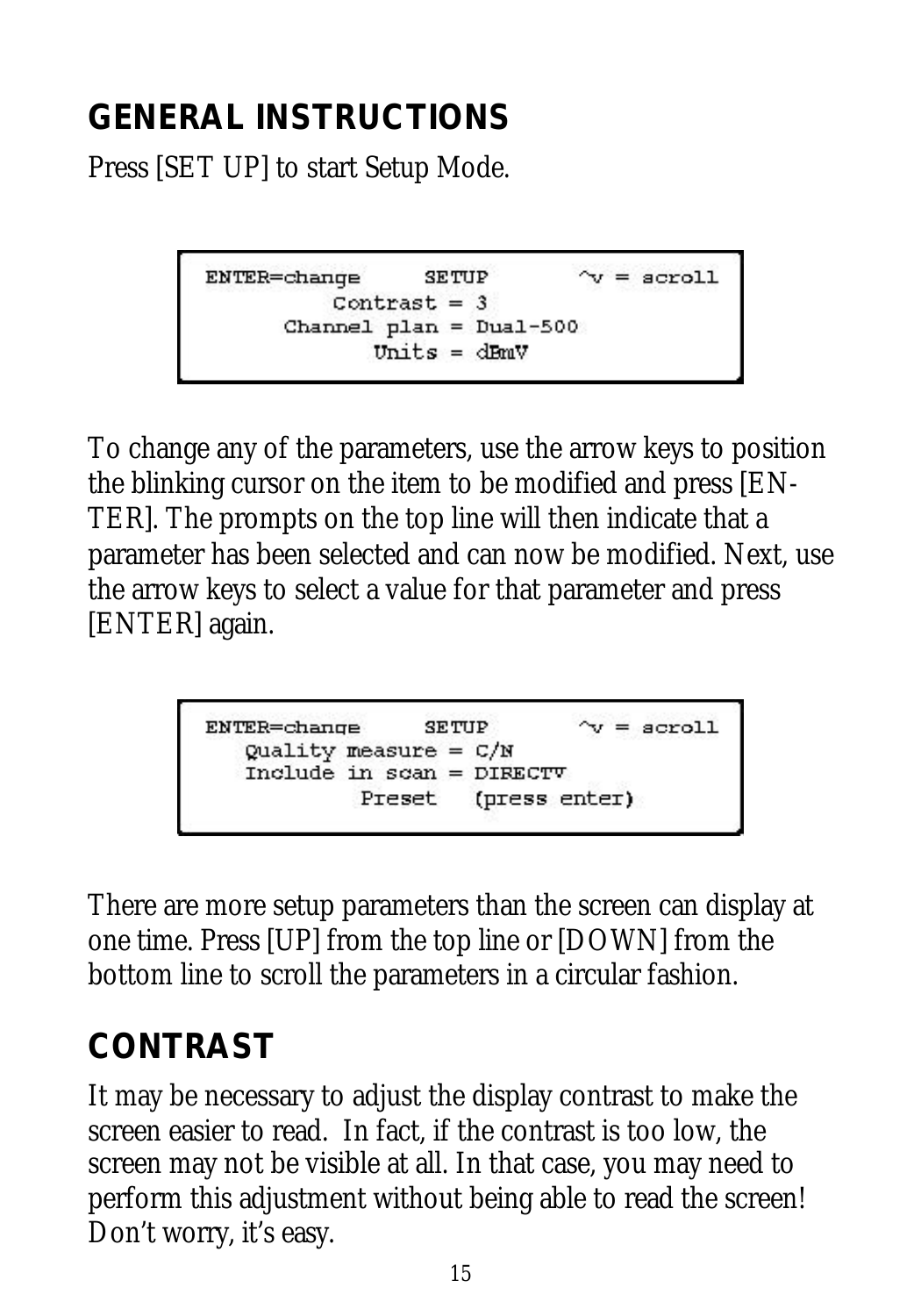**TO CHANGE DISPLAY CONTRAST:**

- Press [SETUP] to start Setup Mode. The cursor will appear on the "Contrast" line.
- Press [ENTER] to edit the contrast level.
- Use the [UP] and [DOWN] until the desired contrast is displayed.
- Press [ENTER] to accept the contrast.
- Press [RUN] to resume measurements.

## **CHANNEL PLANS**

The channel plan defines the frequencies and settings associated with each channel or transponder to be measured. The SAT 9520 includes several standard plans for the most common system configurations, which are listed in the back of this guide. Custom plans may also be provided, please contact the manufacturer.

*NOTE: "CHANNEL" AND "TRANSPONDER" ARE USED INTERCHANGEABLY THROUGHOUT THIS GUIDE.*

**TO CHANGE THE CHANNEL PLAN:**

- Press [SETUP] to start Setup Mode. The cursor will appear on the "Contrast" line.
- Press [DOWN] to position cursor on the "Channel plan" line.
- Press [ENTER] to edit the channel plan.
- Use the [UP] and [DOWN] until the desired plan is displayed.
- Press [ENTER] to accept the shown plan.
- Press [RUN] to resume measurements.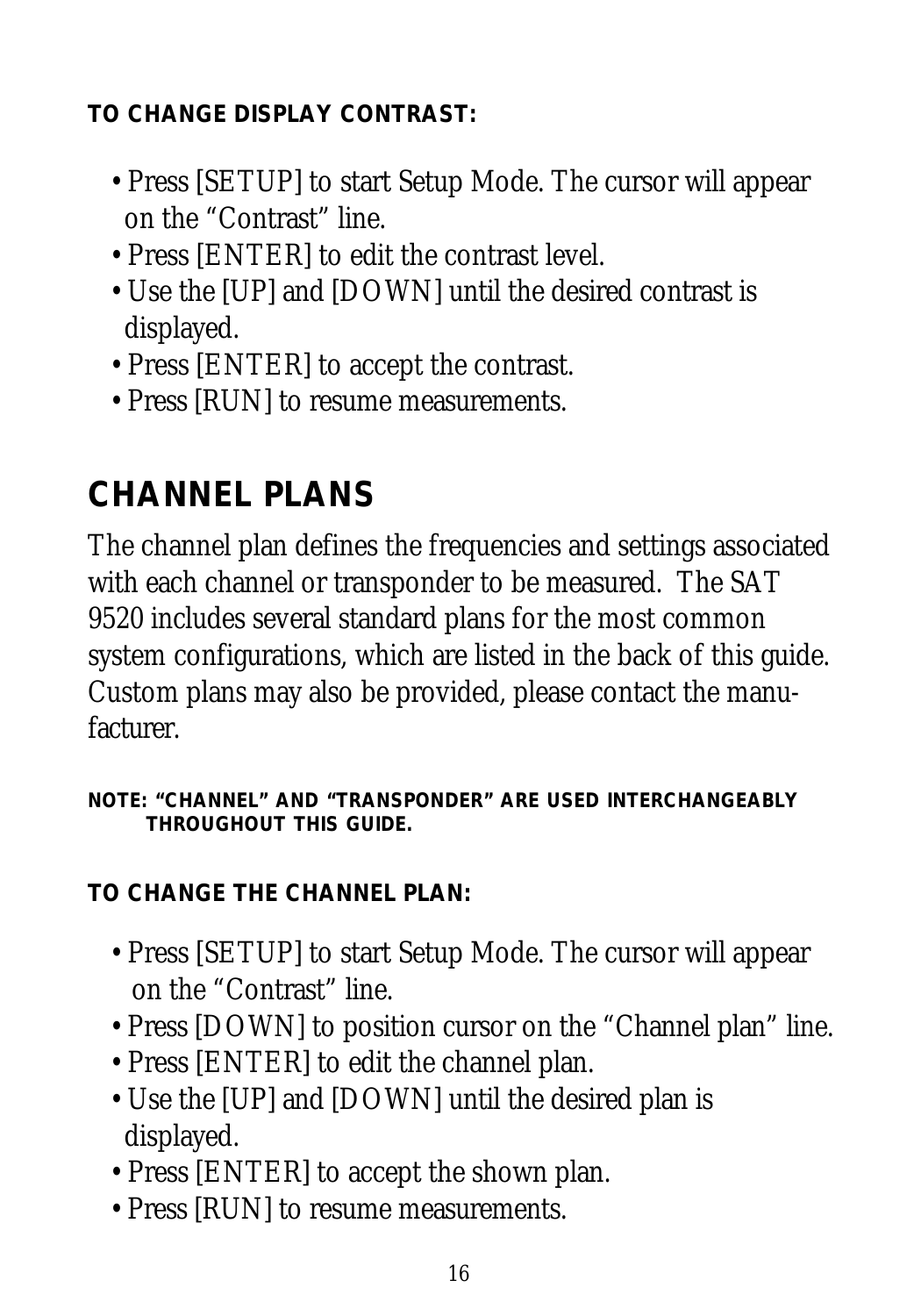#### **SWITCH TYPE**

To control a multi-switch, the type of switch must be specified. Select the switch type that corresponds to your system.

| <b>None</b>   | For systems with one LNB (such as a typical<br>DIRECTV™ single LNB) or when the LNB is<br>connected directly to the SAT 9520.                                                                     |
|---------------|---------------------------------------------------------------------------------------------------------------------------------------------------------------------------------------------------|
| $22$ kHz      | For DIRECTV™ and similar systems that use a<br>twin LNB. In the case of DIRECTV™,<br>SAT A is the 101° satellite.<br>SAT B is the 119° satellite.                                                 |
| <b>SW21</b>   | For Dish Network™ model SW21.                                                                                                                                                                     |
| <b>SW42</b>   | For Dish Network <sup>™</sup> model SW42.                                                                                                                                                         |
| <b>SW64</b>   | For Dish Network <sup>™</sup> model SW64.                                                                                                                                                         |
| Twin          | For Dish Network <sup>™</sup> Twin LNB (Dish 500 systems).<br>LNB 1 is the $119^\circ$ satellite.<br>LNB 2 is the 110° satellite.                                                                 |
| Quad          | For Dish Network™ Quad LNB switch.                                                                                                                                                                |
| <b>DiSEqC</b> | For Eutelsat DiSEqC™ standard compatible<br>switches.<br>Dish $1 =$ switch input 1 or A.<br>Dish $2 =$ switch input 2 or B.<br>Dish $3$ = switch input 3 or C.<br>Dish $4 =$ switch input 4 or D. |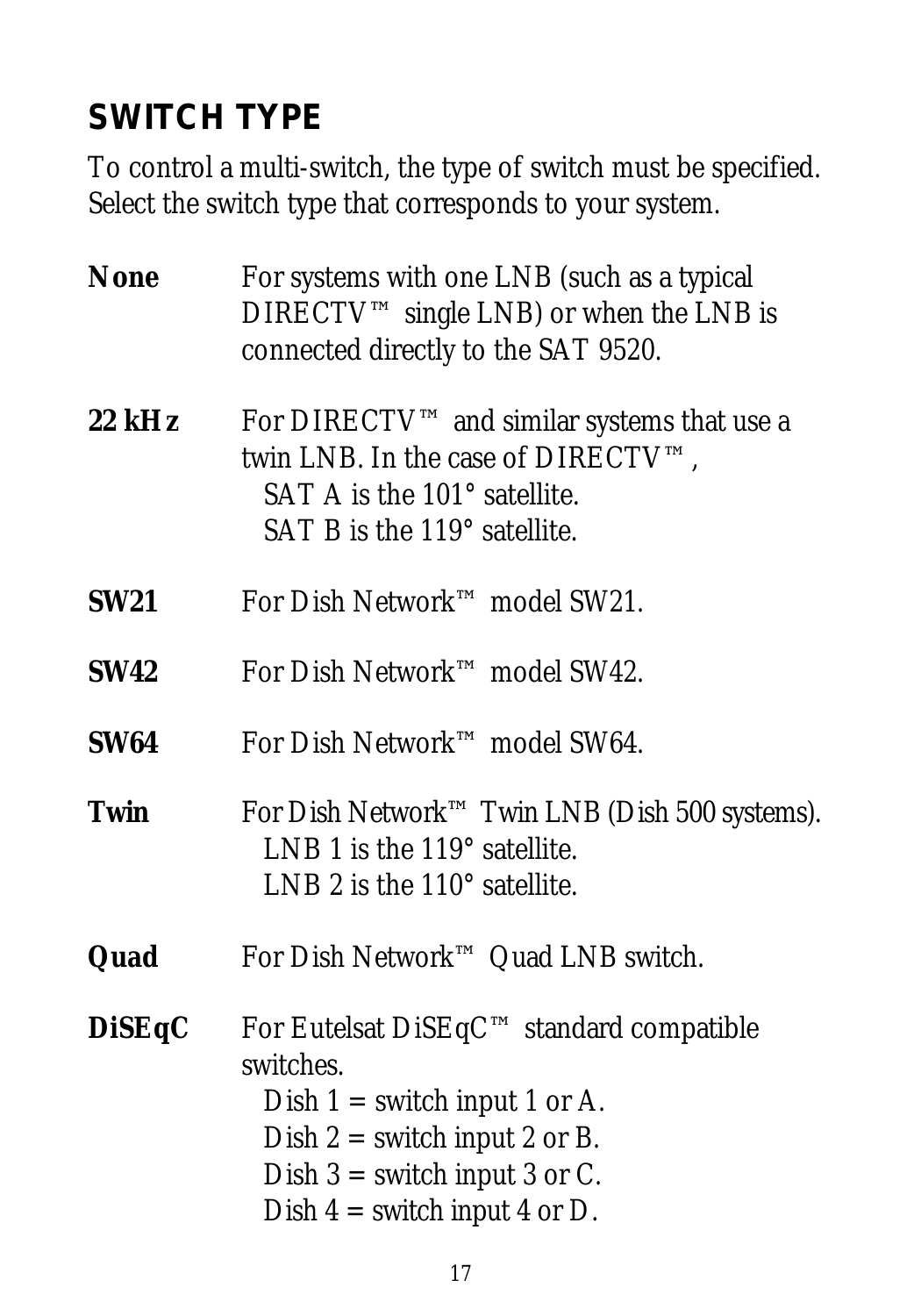#### **DpTwin** For the DishPro™ twin head LNB. LNB 1 is the 110° satellite. LNB 2 is the 119° satellite.

*NOTE: WHEN YOU SELECT THE "DISH 500" CHANNEL PLAN, THE SWITCH TYPE WILL AUTOMATICALLY CHANGE TO "TWIN." SIMILARLY, WHEN YOU SELECT "DISHPRO," THE SWITCH TYPE CHANGES TO "DISEQC." IF YOU ARE USING A DIFFERENT TYPE OF SWITCH, YOU CAN OVERRIDE THESE DEFAULT SETTINGS WHILE IN SETUP MODE.*

*SEE THE LNB POLARITY AND MULTIPLE LNBS SECTION FOR MORE DETAILS.*

#### **SIGNAL LEVEL UNITS**

The SAT 9520 can display signal level readings in dBmV, dBm, or dBuV. Select whichever units you are most comfortable with.

To change signal level units:

- Press [SETUP] to start Setup Mode. The cursor will appear on the "Contrast" line.
- Press [DOWN] until the cursor is positioned at the "Units" line.
- Press [ENTER] to edit the units.
- Use the [UP] and [DOWN] until the desired unit is displayed.
- You may select from dBm, dBmV or dBuV.

Note:  $dBmV = dBm + 48.75$  $dBuV = dBmV + 60.0$ 

- Press [ENTER] to accept the displayed unit.
- Press [RUN] to resume measurements.

## **SIGNAL QUALITY MEASUREMENT**

Signal quality may be measured as a carrier-to-noise ratio  $(C/N)$ , as energy-per-bit over noise-per-hertz (Eb/N0), or as energyper-symbol over noise-per-hertz (Es/N0). For a given type of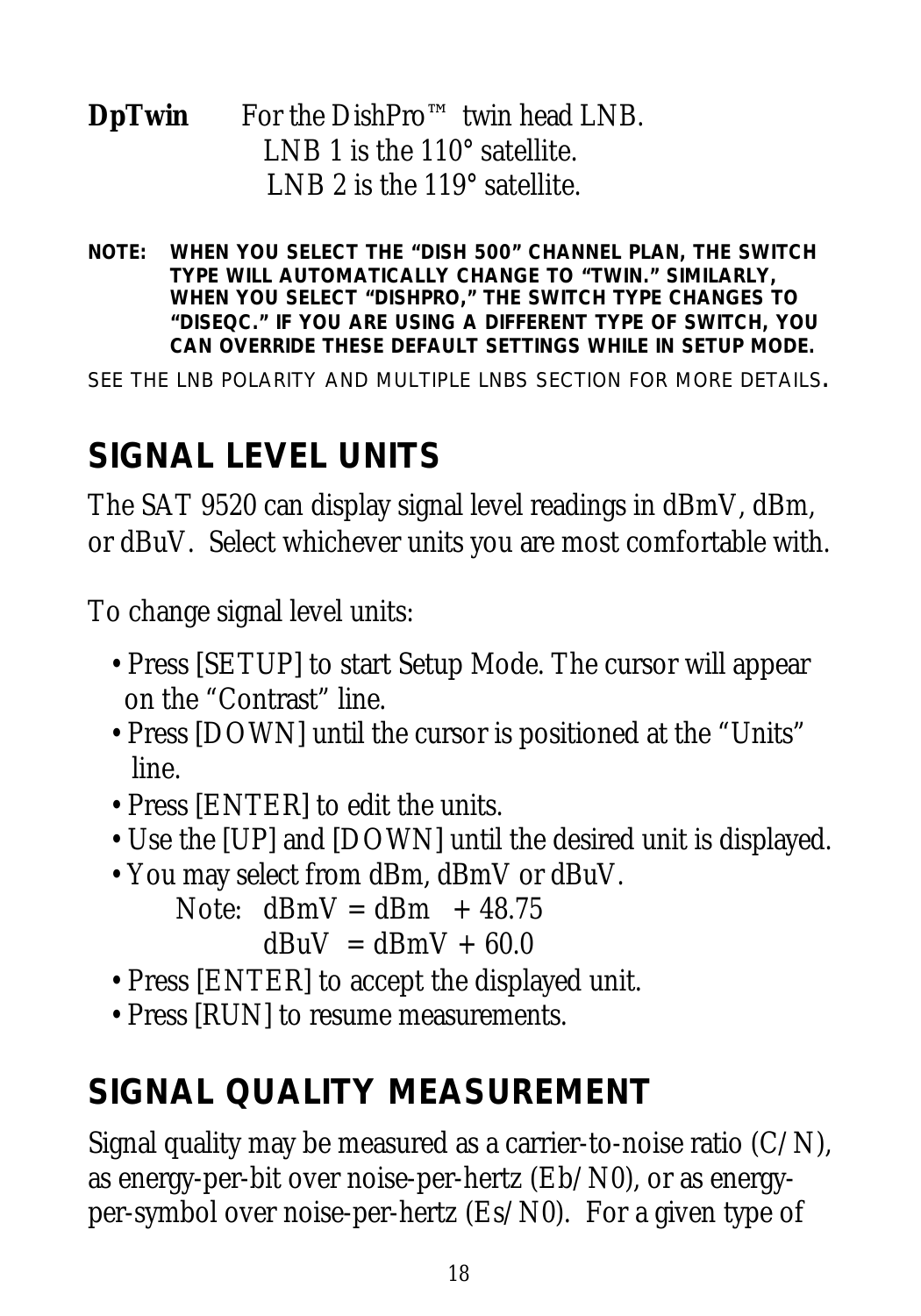signal, these measurements are equivalent, and the SAT 9520 will display the measurement in whichever term you prefer.

#### **TO CHANGE SIGNAL QUALITY MEASUREMENT:**

- Press [SETUP] to start Setup Mode. The cursor will appear on the "Contrast" line.
- Press [DOWN] until the cursor is positioned on the "Quality measure" line.
- Press [ENTER] to edit the signal quality measurement.
- Use the [UP] and [DOWN] until the desired measurement is shown.
- You may select from: C/N (carrier-to-noise) Eb/N0 (energy-per-bit / noise-per-Hz) Es/N0 (energy-per-symbol / noise-per-Hz)
- Press [ENTER] to accept the displayed measurement.
- Press [RUN] to resume measurements.

*SEE THE DIGITAL SIGNAL MEASUREMENTS SECTION FOR MORE DETAILS ABOUT THESE MEASUREMENTS.*

#### **INCLUDE IN SCAN**

This parameter selects the system types to include in the Scan Mode summary screens.

**THE OPTIONS ARE:**

| <b>DIRECTV</b> | Includes only DIRECTV™ transponders.         |
|----------------|----------------------------------------------|
| <b>DVB-S</b>   | Includes only DVB-S compatible transponders. |
| ALL            | Includes DIRECTV™ and DVB-S (default).       |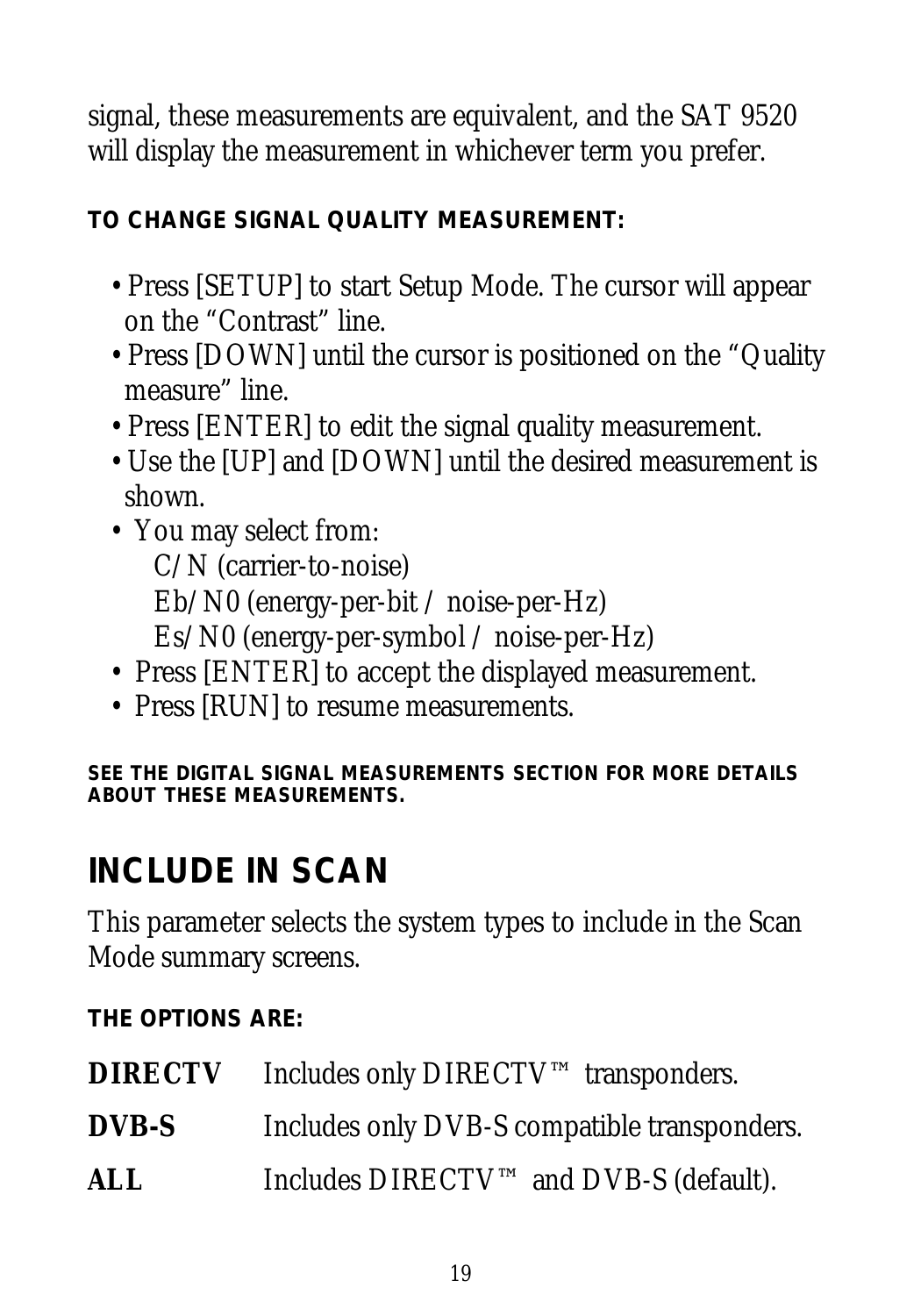**TO CHANGE THE SYSTEM TYPE TO INCLUDE IN SCAN:**

- Press [SETUP] to start Setup Mode. The cursor will appear on the "Contrast" line.
- Press [DOWN] until the cursor is positioned on the "Include in scan" line.
- Press [ENTER] to edit the system type.
- Use the [UP] and [DOWN] until the desired selection is shown.
- Press [ENTER] to accept the displayed type.
- Press [RUN] to resume measurements.

## **DEFAULT CONFIGURATION**

The "Preset" option may be used to restore the factory defaults for all settings.

**TO RETURN TO DEFAULT SETTINGS:**

- Press [SETUP] to start Setup Mode. The cursor will appear on the "Contrast" line.
- Press [DOWN] until the cursor is positioned on the "Preset" line.
- Press [ENTER] to restore the defaults.

## **OFFSET AND COMPENSATION FEATURES**

#### **LEVEL OFFSET**

This feature allows user to tie the SAT 9520's signal strength calibration to another known signal source. Most individuals will not use this feature since the unit leaves the factory calibrated. Certain laboratory situations may require slight adjustment to the level to fit their applications.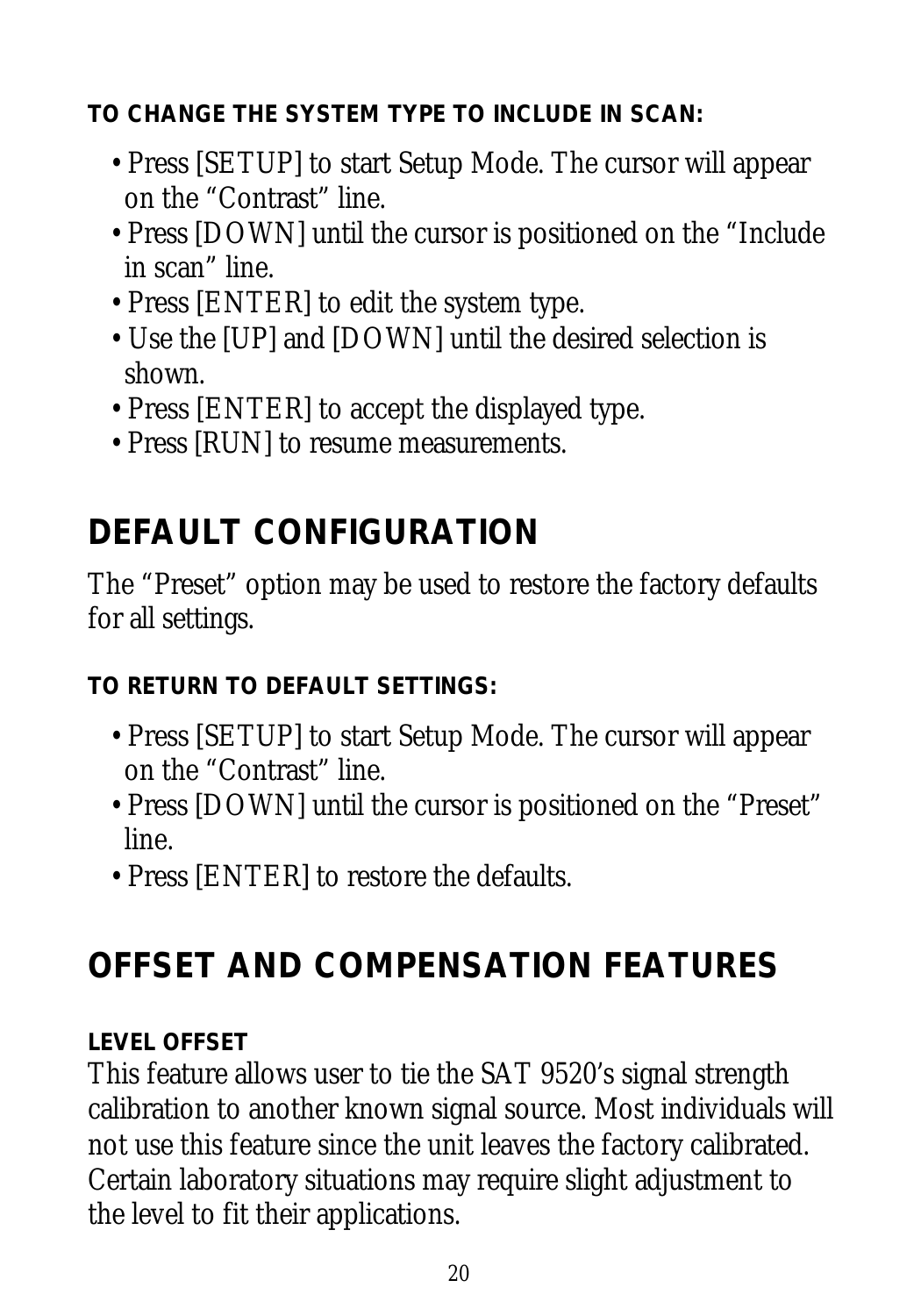#### **C/N OFFSET**

This feature allows user to tie the SAT 9520's carrier-to-noise calibration to another known signal source. Most individuals will not use this feature since the unit leaves the factory calibrated. Certain laboratory situations may require slight adjustment to the level to fit their applications.

#### **IRD OFFSET**

This feature allows user to tie the SAT 9520's IRD Signal Quality reading to another known signal source. Most individuals will not use this feature since the unit leaves the factory calibrated. Certain laboratory situations may require slight adjustment to the level to fit their applications.

#### **C/N COMPENSATION ON/OFF**

This feature allows the C/N compensation to be turned on or off. Normally, this should be left ON. The OFF setting was added to allow disabling the compensation in certain experimental situations. Disabling this feature for the standard DBS systems (DirecTV™, Dish Network™, Bell ExpressVu™) will result in a C/N reading that is higher than the correct value.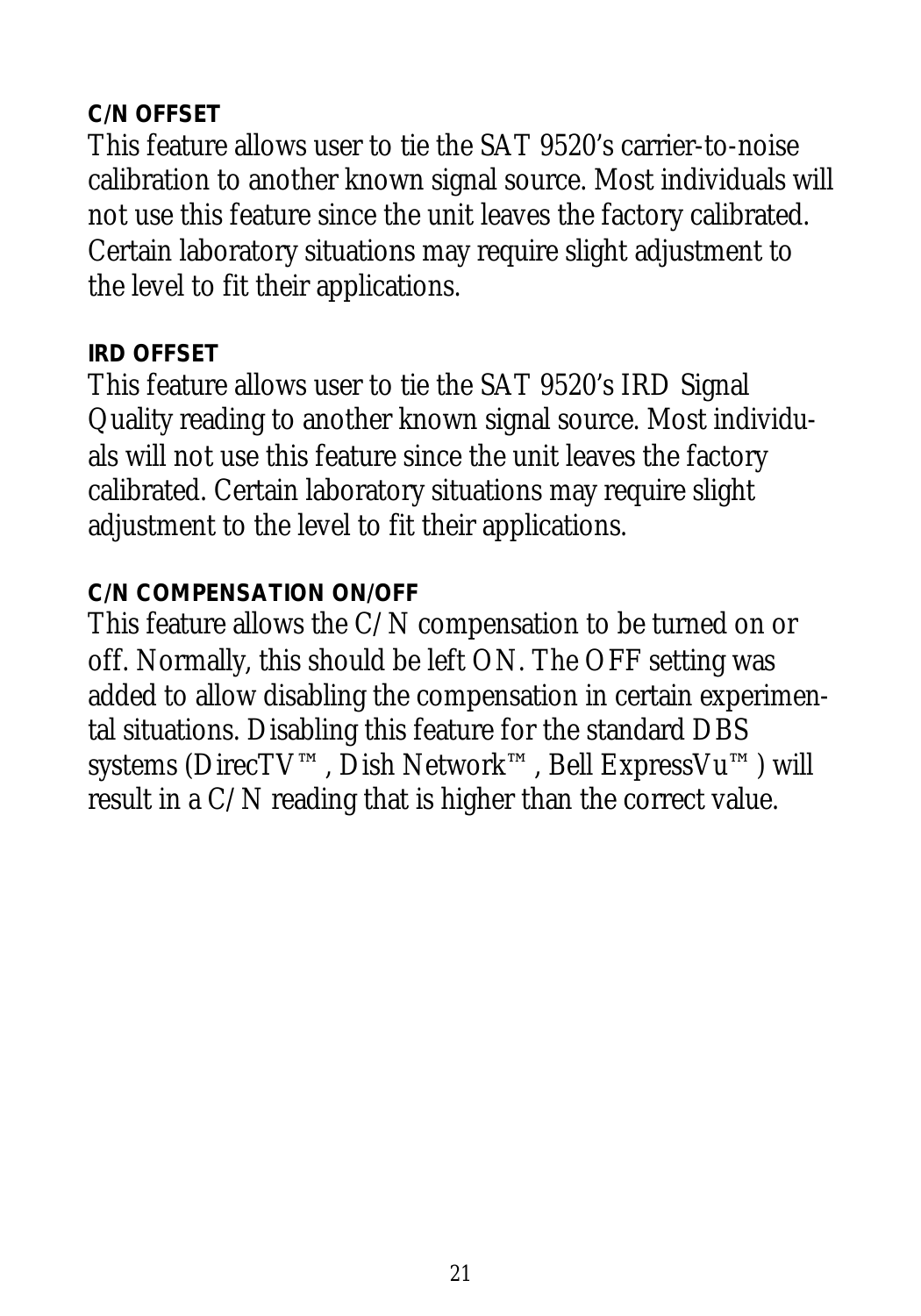

Normally, you will use the Run Mode to measure the performance of one transponder at a time. This is the default mode of the SAT 9520, and you can return to it from either the Setup Mode or the Scan Mode at any time by pressing the [RUN] button.

To measure a signal, connect the antenna cable to the F-connector on the side of the SAT 9520 and turn the unit on. After a short start up period, a screen similar to the following will appear:



**THIS SCREEN SHOWS THE FOLLOWING INFORMATION:**

#### **Top row:**

- Transponder (Tr 1)
- Signal lock status (DIRECTV)
- Channel plan name (Dual 500)
- Transponder frequency (974.00 MHz)

#### **Second row:**

- Signal level (-20.5 dBm)
- Signal level bar graph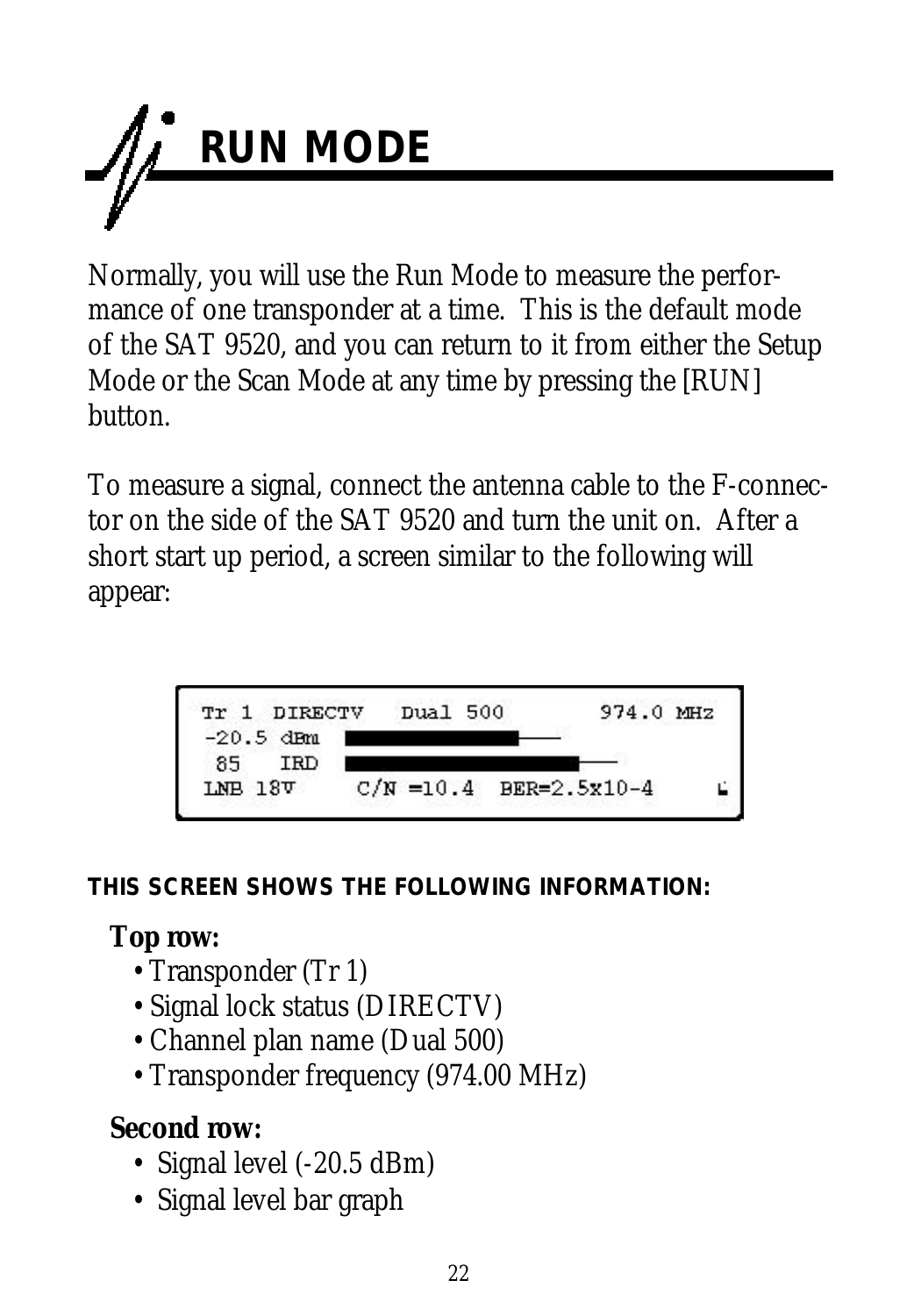#### **Third row:**

- Estimated IRD reading (85 IRD)
- IRD reading bar graph

#### **Fourth row:**

- LNB power status (LNB 18V)
- Selected C/N measurement:  $(C/N=10.4$  dB)
- Pre-FEC BER (BER=2.5x10-4)
- A battery charge indication

This screen shows the measurements for one transponder at a time. The following keys are used in this mode:

- $\frac{1}{\sqrt{2}}$ Turns LNB power on or off and selects different multi-switch positions.
- $-0)$ Turns on audible peaking tone.
- $\blacktriangle$ Selects the next higher transponders.
- $\overline{\phantom{0}}$ Selects the next lower transponder.
- Starts Post-FEC BER test.  $\mathbb{H}^*$
- Toggles between the BER reading and the  $E2$ frequency deviation estimate.

## **LNB POWER**

The LNB (low noise block amplifier) is the part of the satellite antenna dish that amplifies the received signal and converts it to the L-band frequency range for transmission through coaxial cable. The LNB is powered by 13 or 18 volts DC on the center conductor of the cable. Normally, this power is provided by the set-top IRD.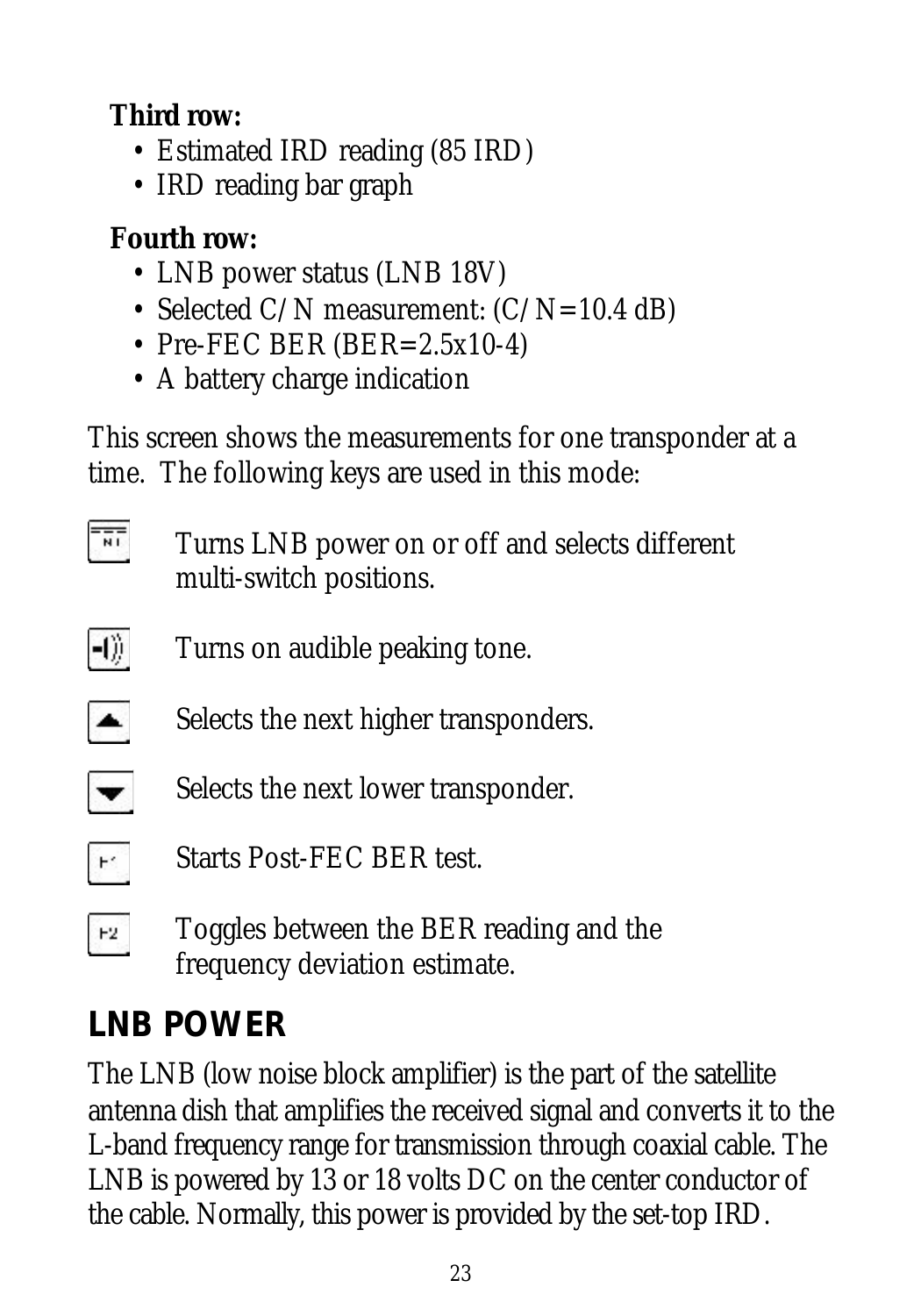When using the SAT 9520, the set-top box may not be connected, so the SAT 9520 supplies this power. The SAT 9520's LNB power can be turned on or off with the [LNB] button. The status of the LNB power is noted on the lower left of the display screen. The LNB must be powered, either by the SAT 9520 or some other device, before a signal will be available.

**TO TURN LNB POWER ON, OFF, OR TO SELECT ANOTHER LNB:**

• Press [LNB] to toggle the LNB power. If a switch type other than "none" is selected, press it again until the desired setting appears. Refer to SWITCH TYPE section.



*THE LNB POWER IS A SIGNIFICANT DRAIN ON THE BATTERY. TURN IT OFF WHEN IT IS NOT ACTUALLY BEING USED!*

#### **LNB POWER INDICATOR LED**

The LNB power LED on the front panel will indicate when a voltage is present on the center conductor of the cable. This LED operates independently from the SAT 9520's LNB power supply circuit.

**THIS LED CAN BE USED TO IDENTIFY SEVERAL CONDITIONS:**

|                            | SAT 9520 LNB OFF                                                  | ANY OTHER INDICATION                                                              |
|----------------------------|-------------------------------------------------------------------|-----------------------------------------------------------------------------------|
| <b>LNB LED OFF</b>         | The LNB is not powered by<br>the SAT 9520 or any other<br>device. | The SAT 9520 is trying to power<br>the LNB but a short may exist in<br>the cable. |
| LNB LED<br>ON              | The LNB is being powered by<br>some other device.                 | The SAT 9520 is powering the<br>LNB successfully.                                 |
| LNB LED<br><b>FLASHING</b> |                                                                   | The SAT 9520 is unable to<br>provide enough current, or there is<br>a short.      |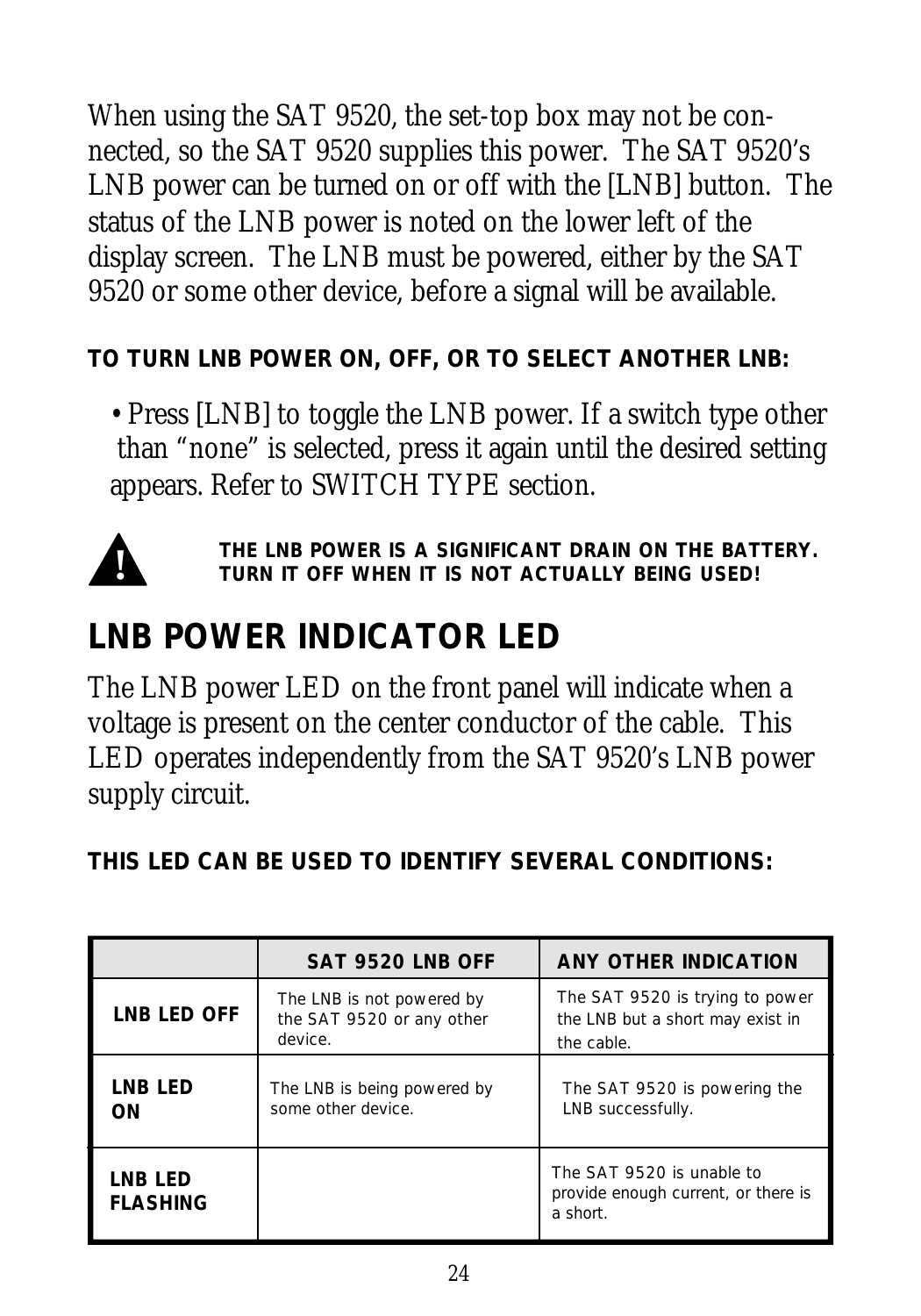## **BAR GRAPHS**

The Run Mode display contains two bar graphs: the top one indicates the signal level and the bottom one indicates the IRD signal quality. These two bar graphs represent the present value with a thick bar and the peak value with a thin bar. If the present value is the same as the peak value, no thin bar will be shown.



**THE BAR GRAPHS ARE SCALED TO COVER THE ENTIRE RANGE OF MEASUREMENTS:**

- $-68.75$  to  $-8.75$  dBm (or  $-20$  to  $+40$  dBmV, or  $+40$  to  $+100$  dBuV)
- 0 to 100, or 0 to 125 IRD counts, depending on the system

The peak value is reset whenever the channel is changed or Run Mode is restarted. If you want to reset the peak indicator, press [RUN].

#### **IRD SIGNAL QUALITY INDICATOR**

This measurement, labeled "IRD" on the display and indicated by the lower bar graph, is the estimated signal quality measurement as shown on a standard set-top box in its dish-pointing screen.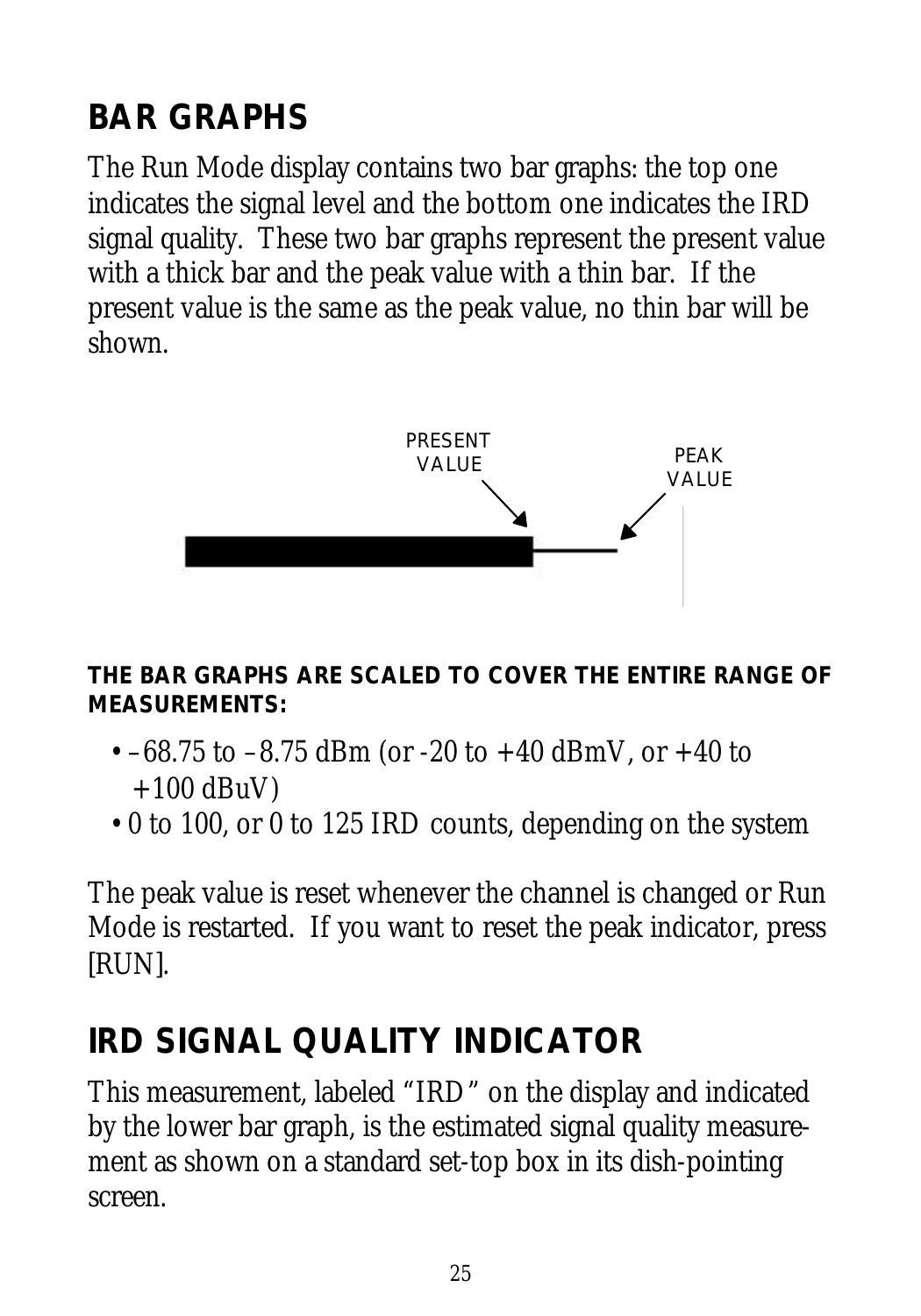The IRD reading is based on the carrier-to-noise ratio measurement. It provides an easy- to-use quality measurement. You are probably already familiar with this reading if you have used the set-top box to align dishes. The SAT 9520 IRD value will not match all IRD set-tops, but should be fairly close  $(\pm 10)$  and can be counted on as a "relative signal quality" measurement; higher is better.

## **BIT ERROR RATE**

The Bit Error Rate (BER) shown on the Run Mode screen is the rate of bit errors encountered in the first stage of the forward error correction process. This is NOT the error rate delivered to the monitor. Rather, it indicates the errors present in the raw received signal and, thus, provides an assessment of the signal degradation from all sources of impairments.

#### **SIGNAL LOCK**

A signal lock indicator is shown on the top line of the Run Mode screen, just after the channel designator. The lock indicator shows whether the SAT 9520 is searching for a data channel or if it has locked onto the signal. While searching for the signal, "Search" will be displayed. When the SAT 9520 has fully locked onto the signal, it will usually say either "DIRECTV" or "DVB-S" depending on whether the locked signal is a DIRECTV™ signal or a DVB-S compatible signal.

*SEE THE SIGNAL LOCKING SECTION FOR MORE DETAILS.*

## **CHANNEL SELECTION**

#### **TO SELECT ANOTHER CHANNEL:**

• Press [UP] or [DOWN] until the desired channel is displayed.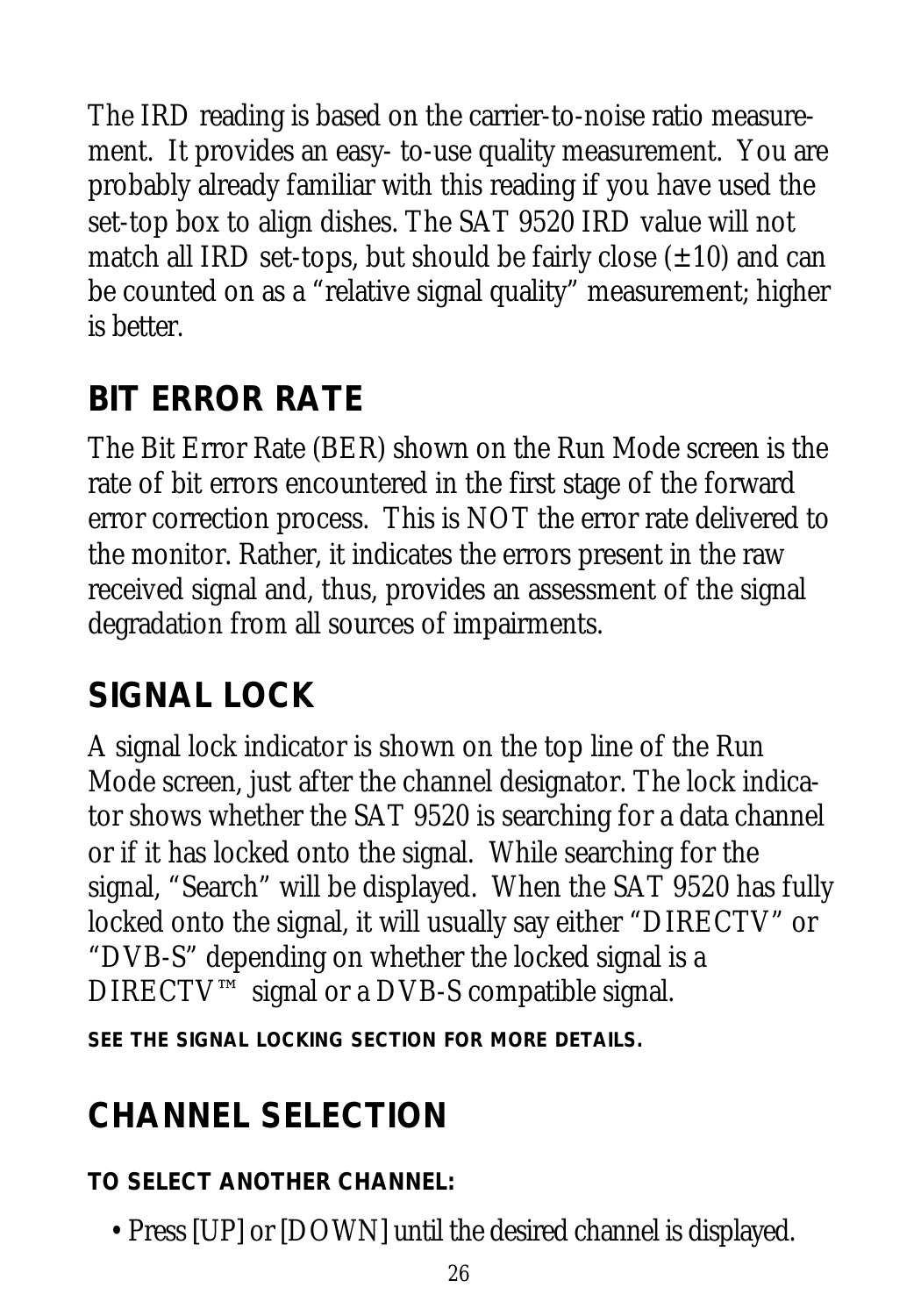- If you hold the button down, the channels will scroll until you release the button.
- Actual measurements will not be made until you stop on a channel.

## **AUDIBLE PEAKING**

Peaking is the process of adjusting the antenna or system to obtain the maximum signal strength. The SAT 9520 provides an audible tone that lets you easily peak the antenna without having to hold or look at the SAT 9520 during the process, which allows you to use both hands to adjust the antenna. Press [AUDIO] to turn the audio peaking tone on.

#### **DISH PEAKING TONE**

The audible peaking tone uses a single pitched tone, with two pulse rates for aligning the dish.

- No tone = Audible tone function turned off.
- Slow beep = Less than 3 dB above minimum signal level.
- Fast beep = Greater than 3 dB above minimum level but not more than 5 dB above minimum or not within 1 dB of peak.
- Solid tone = More than 5 dB above minimum and within 1 dB of peak.

The SAT 9520 remembers the minimum and maximum levels it has measured since being reset (pressing [RUN] will reset the minimum and maximum levels). Changing the channels will reset the maximum, but not the minimum. The default minimum is set to -45 dBm.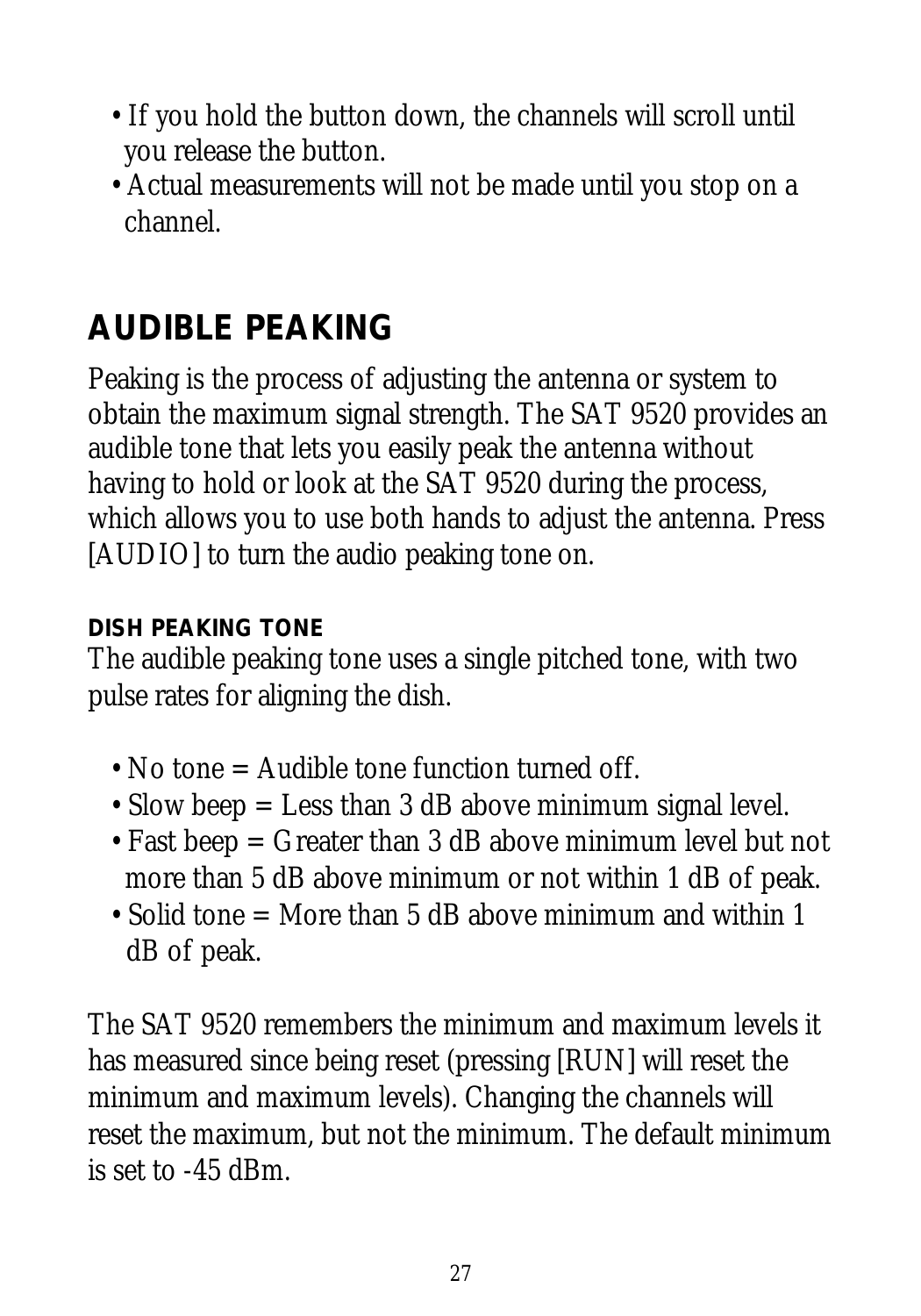#### **TO PEAK THE DISH, FOLLOW THIS PROCEDURE:**

- 1. Grossly align the dish per the instructions of the service provider. Press the SAT 9520's power button and the LNB power button.
- 2. Press the audio button. You should hear a slow beeping tone.
- 3. Adjust the dish in one direction. As the signal strength increases, the audible tone should start beeping faster.
- 4. Continue adjusting the dish until a solid tone is heard. This is the "peak range" of the dish.
- 5. Continue adjusting the dish in the same direction until the tone starts beeping fast. You have now passed the peak and the peak has been identified.
- 6. Adjust the dish in the opposite direction until the tone is solid. This is the peak of the signal.
- 7. You could continue to move the dish in both directions to center it in the middle of the solid tone.

It may be necessary to learn the minimum level for the system you are working with. For example, if you start with the dish already pointed at the satellite, the default minimum of –45 dB will probably be used. If the signal level of the service you are looking for is fairly low (i.e.  $-45$  to  $-42$  dB range), then the slow beep will sound even though the dish may be peaked. If you move the dish away from the satellite, the SAT 9520 will learn the true minimum so that when you move the dish back into its original position, the fast beep and solid tone will sound.

If you start with the dish already peaked and have good signal (i.e. –40 to –32 dBm range), then when you turn on the SAT 9520's audible peaking tone, you will hear the solid tone immediately. You can use the procedure above to verify that the dish is indeed peaked the best it can be.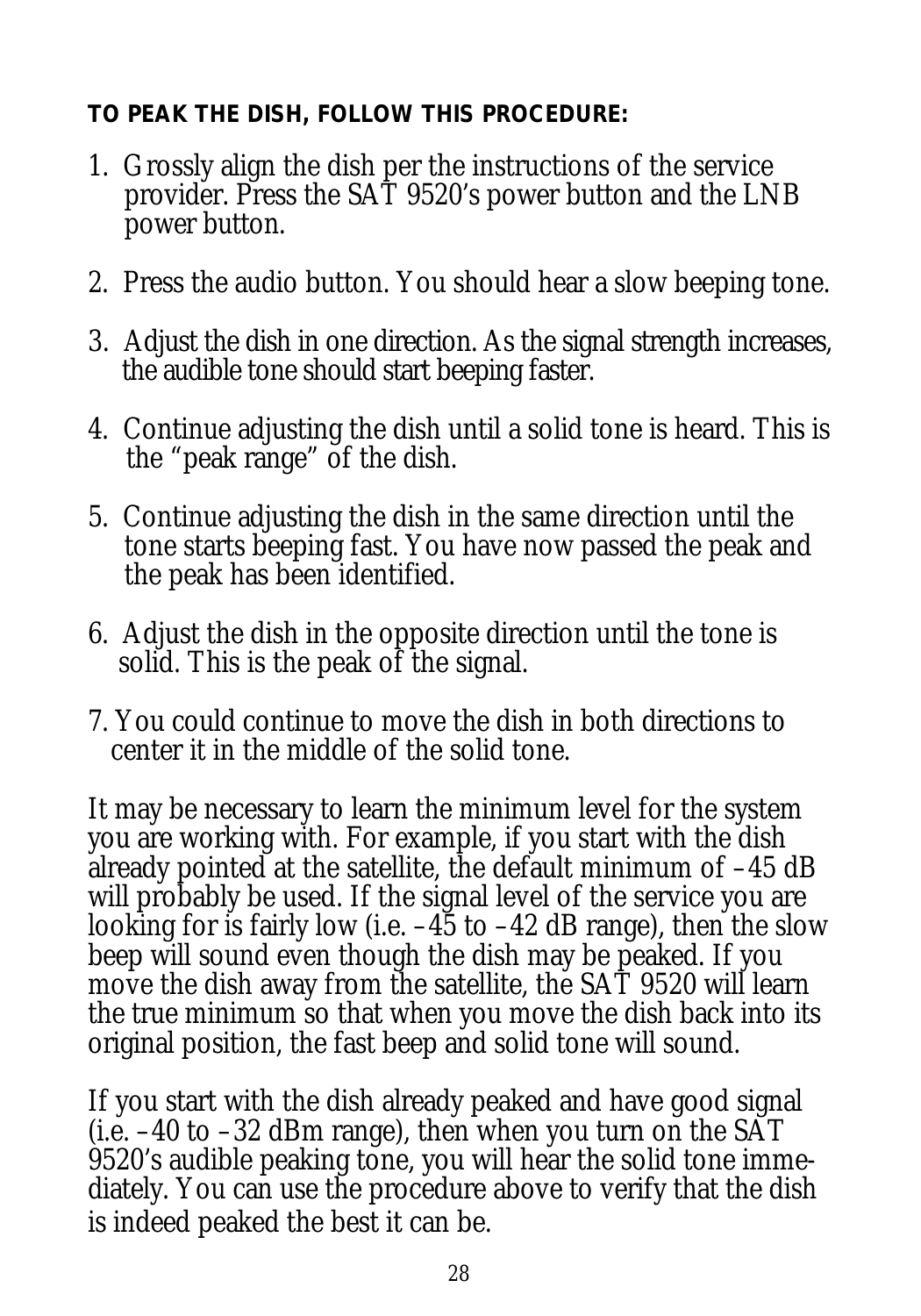## **AUDIBLE C/N PEAKING FEATURE**

The Audible C/N Peaking feature enables the user to make polarity adjustments to horizontal/vertical polarity LNBs and uses the same tone-beeping pattern as the level peaking function.

**TO USE THE AUDIBLE C/N PEAKING FEATURE:**

- 1. Peak the level first by adjusting the azimuth and elevation to obtain the best signal strength.
- 2. Press the speaker button to activate the audible peaking tone. A speaker icon will flash next to the signal level reading to indicate that the Level Peaking mode is active.
- 3. Press the F1 button to switch to the C/N mode. The flashing speaker icon will appear next to the C/N reading to indicate the measurement being peaked.
- 4. Adjust the polarity of the LNB to obtain the solid peaking tone and maximize the C/N.
- *NOTE: YOU WILL HEAR THE SLOW BEEP UNTIL MORE THAN 4 DB OF C/N IS OBTAINED. THE SOLID TONE WILL SOUND WHEN THE C/N IS WITHIN 0.4 DB OF THE HIGHEST PEAK DETECTED SINCE THE RUN BUTTON WAS PRESSED OR SINCE A LOCK WAS OBTAINED.*

## **FREQUENCY DEVIATION ESTIMATE**

This measurement checks the frequency error in the LNB or in stacking up-converters. Because the accuracy of this estimate is not specified, it should be used as an indicator only. This measurement is not meaningful unless a signal lock has been obtained.

The Frequency Deviation Estimate will be displayed in place of the BER on the lower right part of the display. Press F2 from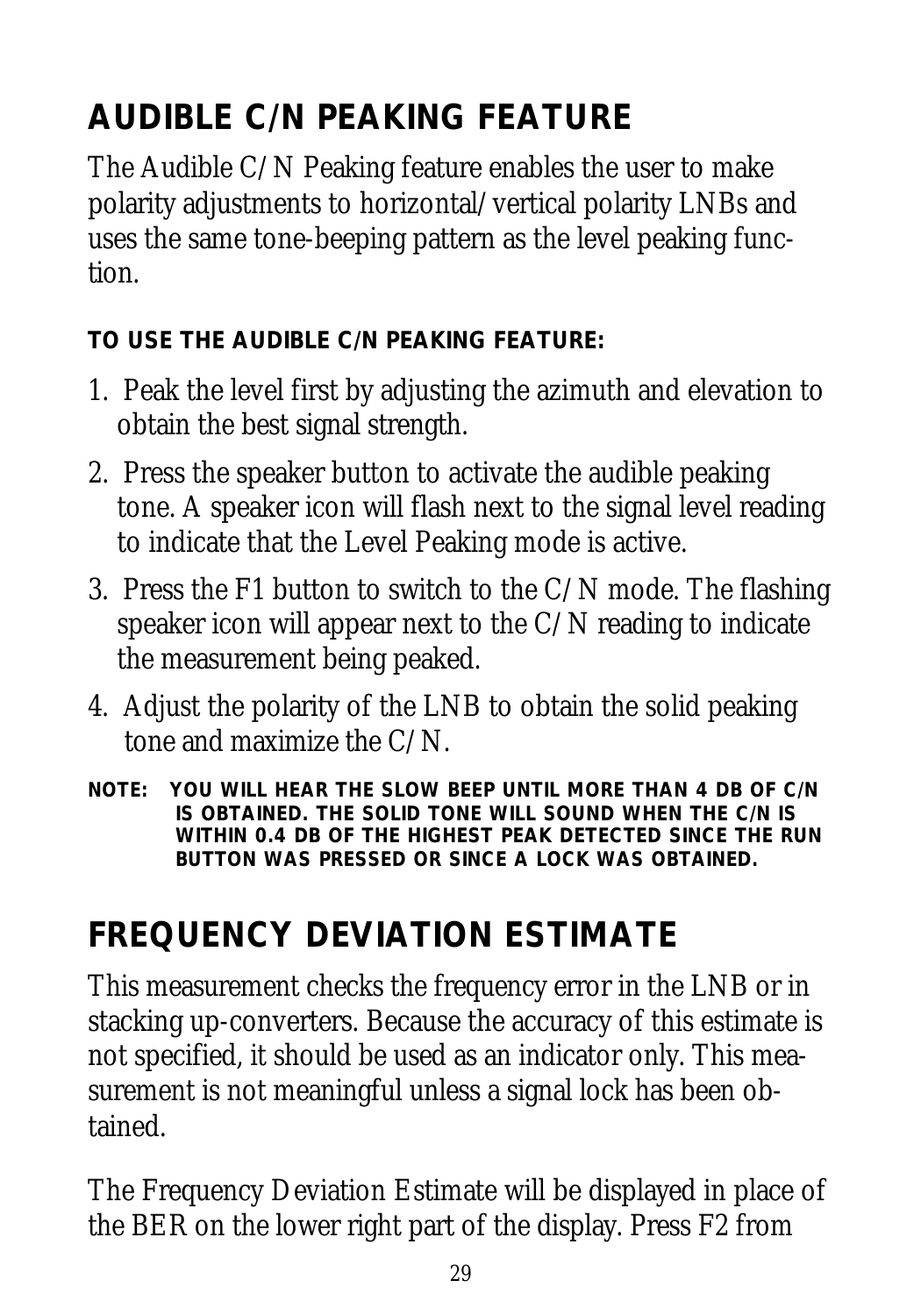the Run Mode to toggle between the BER and the Frequency Deviation Estimate. This number indicates the frequency offset (in kHz) between the observed signal and the frequency defined in the channel plan.

#### **EXAMPLE:**

If you are tuned to transponder 1 at 974 MHz, and the deviation reported is –1500 kHz, the signal frequency from the LNB is 972.5 MHz (974 MHz – 1500 kHz = 972.5 MHz). This might indicate a 1.5 MHz error in the LNB's local oscillator. This magnitude would probably not be noticeable on a clear day, but would reduce the rain fade margin substantially.

*NOTE: THE SAT 9520 IS CONFIGURED TO LOCK ON TO SIGNALS WITH UP TO A 3.5 MHZ OFFSET AND THE SET-TOP IRD MAY LOCK AT EVEN GREATER OFFSETS DURING STRONG SIGNAL CONDITIONS.*

## **POST-FEC BIT ERROR RATE**

The Post-FEC BER test measures the bit error rate (BER) after forward error correction (FEC) is applied. This is a final measurement of the quality of the delivered picture and the only measurement that is relevant to the viewer. If there are no errors in the decoded signal, the picture is perfect regardless of the quality of the signal before decoding.

The SAT 9520 also provides a BER figure before error correction and an intermediate BER between the two FEC stages. These measurements indicate the quality of the received signal and let you assess how close your system comes to having problems that will be noticeable to the viewer.

To perform a Post-FEC BER on the selected channel, press [F1]. The following screen is then displayed: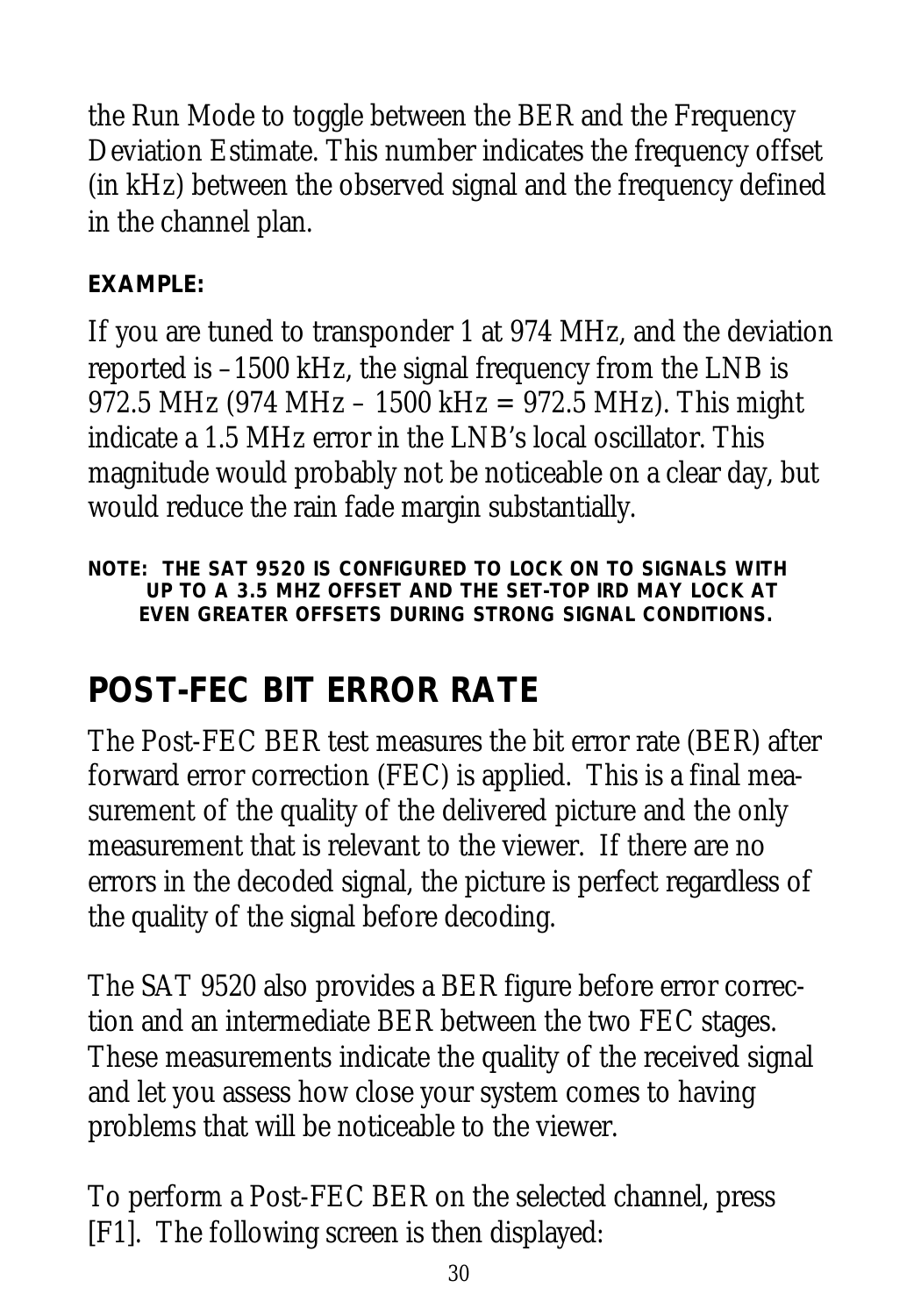```
Tr 1 DIRECTV Bit Errors
                            974.0 MHZ
 Pre-FEC errors= 1250 BER = 5.0E-4Corrected errors= 253 BER < 1.0E-6Ė,
Post-FEC errors= 0 BER < 1.0E-8
```
This test will continue to count errors and update the rate as long as the transponder remains locked.

The Pre-FEC error count shows the errors found in the previous block of 2.5 Mbits. The Pre-FEC BER is the same rate as displayed on the normal run screen.

The corrected error count shows the number of errors that survived the Viterbi decoding but were caught by the Reed-Solomon decode. If this BER exceeds 1.0E-4, the RS decode will begin to fail, causing the signal quality "cliff effect".

The Post-FEC BER is the rate of errors that the RS decode was unable to correct over the duration of the test. Normally, this count will be zero and the Post-FEC BER will decrease as the length of time increases. A BER of 1.0E-12 or less is considered perfect, while a BER of 1.0E-6 or more is considered noticeable.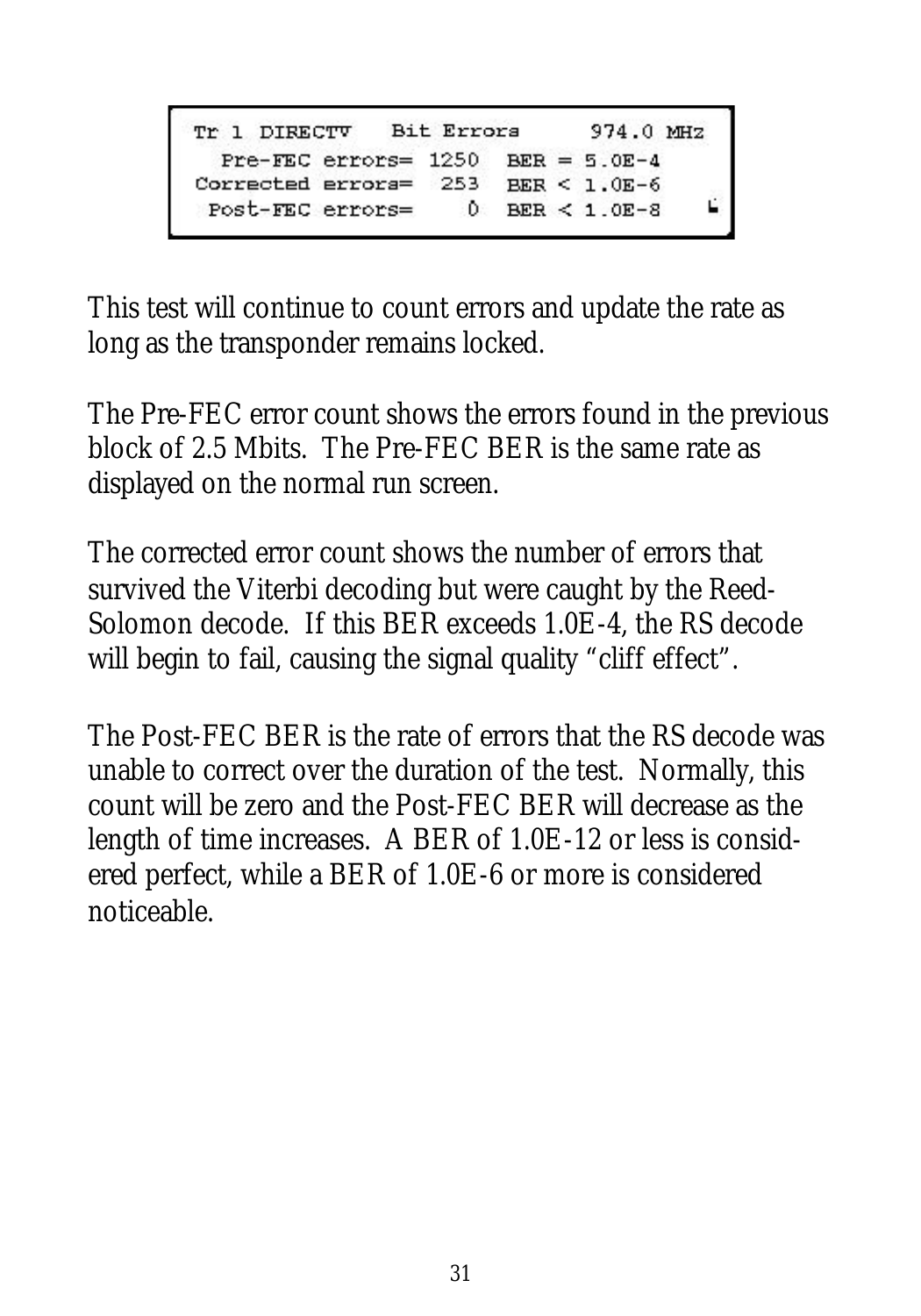

Scan Mode searches through all transponders, collecting critical parameter information. When finished, summary information is displayed in several screens. Use Scan Mode to verify that your system operates correctly at all frequencies.

## **TO START A SCAN**

First, be sure that the correct channel plan is selected for your system and that the LNB power is turned on if needed. If you are using a multi-switch, press the LNB button until the desired switch setting is obtained. Then, press the [SCAN] button.

While scanning, the following screen is displayed:

The bar graph shows the progress through the channels and readings for each transponder are shown briefly.

## **SUMMARY SCREENS**

When the scan is completed, the following screens display the summary information, with left and right hand polarity transponders summarized separately. Press the [UP] and [DOWN] buttons to scroll between these screens.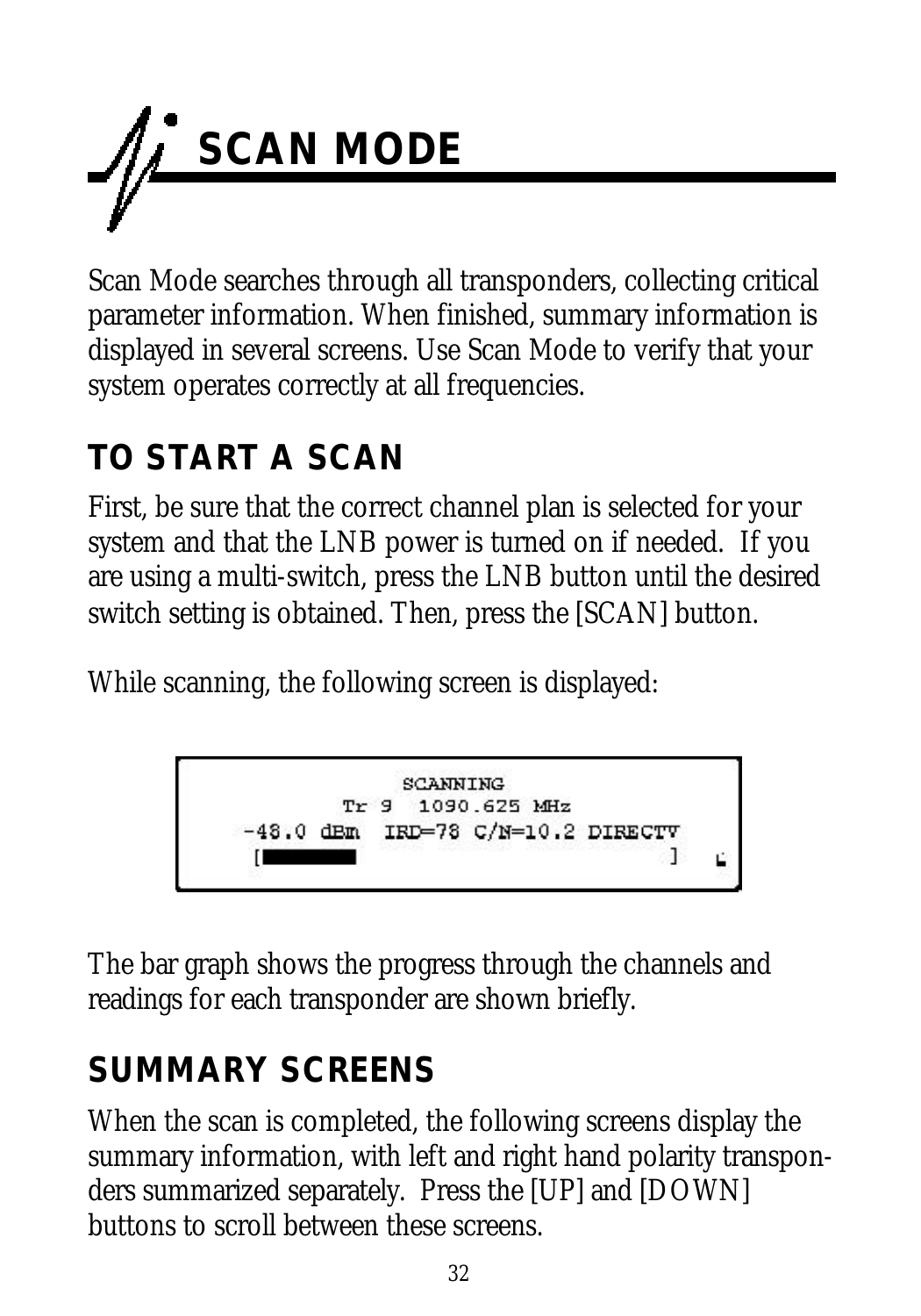The Found Transponders screen shows the transponders used in the scan summary that matched the desired system type (DIRECTV or DVB-S).

> Found Transponders 1, 2, 3, 4, 5, 6, 7, 8, 9, 10 11, 12, 13, 14, 15, 16, 17, 18, 19, 20 21, 22, 31, 32, 28, 27, 26, 26, 26, 24, 22, 22, 21

The Power Summary screen shows the maximum and minimum power levels for both left hand and right hand polarity transponders. It also shows the difference between the maximum and minimum, which indicates the tilt across the entire frequency range.

| left (even) |                | POWER SUMMARY | right (odd)       |  |
|-------------|----------------|---------------|-------------------|--|
|             | Tr 2 -37.5 dBm | Max           | $Tr 1 - 37.5$ dFm |  |
|             | Tr22 -56.4 dBm | Min           | Tr29 -41.0 dBm    |  |
|             | delta 19.1 dB  |               | $delta \t3.5 dB$  |  |
|             |                |               |                   |  |

The Bit Error Rate summary screen shows the maximum and minimum BER for left and right polarity transponders. This is the PRE-FEC BER and does not include channels for which a lock could not be obtained.

|                 |     | BIT ERROR RATE right (odd) |
|-----------------|-----|----------------------------|
| $TF$ 2 1.2E-3   | Max | Tr 1 1.5E-3                |
| $TP22 - 2.7E-3$ | Min | $Tr29$ 2.8E-4              |
|                 |     |                            |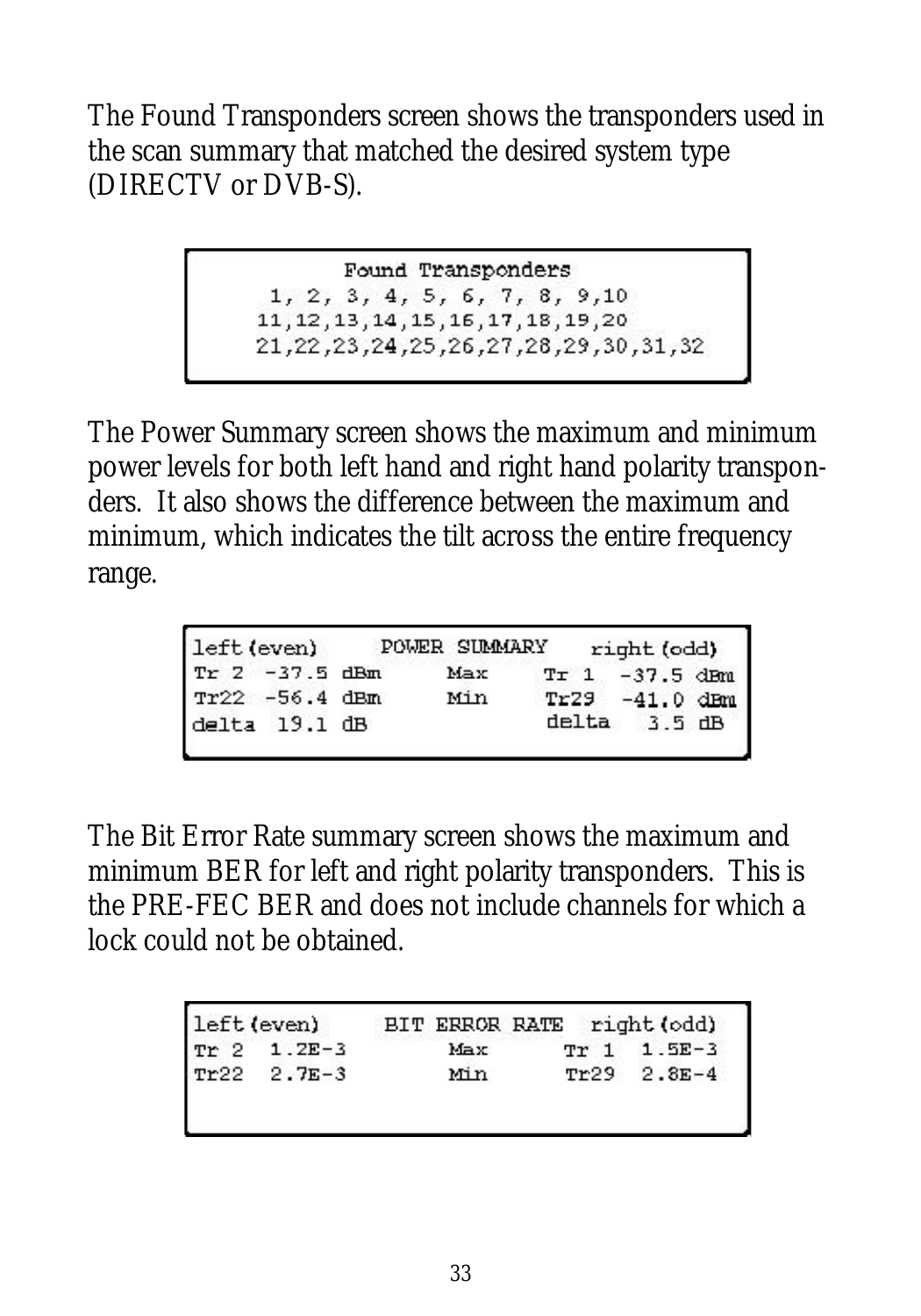The C/N summary screen will be titled with whichever quality measurement you have selected in Setup Mode: C/N, Eb/N0 or Es/N0. It also shows the maximum and minimum of the measurements for left and right polarity channels.

|               |          |            | right (odd)          |
|---------------|----------|------------|----------------------|
| $\mathbf{dB}$ |          |            |                      |
| dв            | $T = 29$ | 8.2        | dB                   |
|               |          | Max<br>Min | $T \simeq 1$ 10.5 dB |

The Adjacent Channel Power Difference screen shows the worst case comparisons of adjacent channel power readings. It does this for the left and right polarity channels separately and also compares adjacent channels across polarity, unless a stacked channel plan is selected. The display shows the two channels with the worst case difference in power and indicates what that difference is.

| ADJACENT CHANNEL POWER DIFFERENCE |           |                   |
|-----------------------------------|-----------|-------------------|
| Left co-polar: Tr22/Tr24          |           | $10.4 \text{ dB}$ |
| Right co-polar:                   | Tr 1/Tr 3 | $8.2$ dB          |
| Cross polarized:                  | Tr 3/Tr 4 | $6.2$ dB          |

#### **NOISE SCAN CHANNEL PLAN**

The "Noise Scan" channel plan may be used with an RF noise source to sweep a cable system and check for suck-outs or high frequency roll-off. A broadband noise generator such as the Applied Instruments NS-1 is convenient for this use.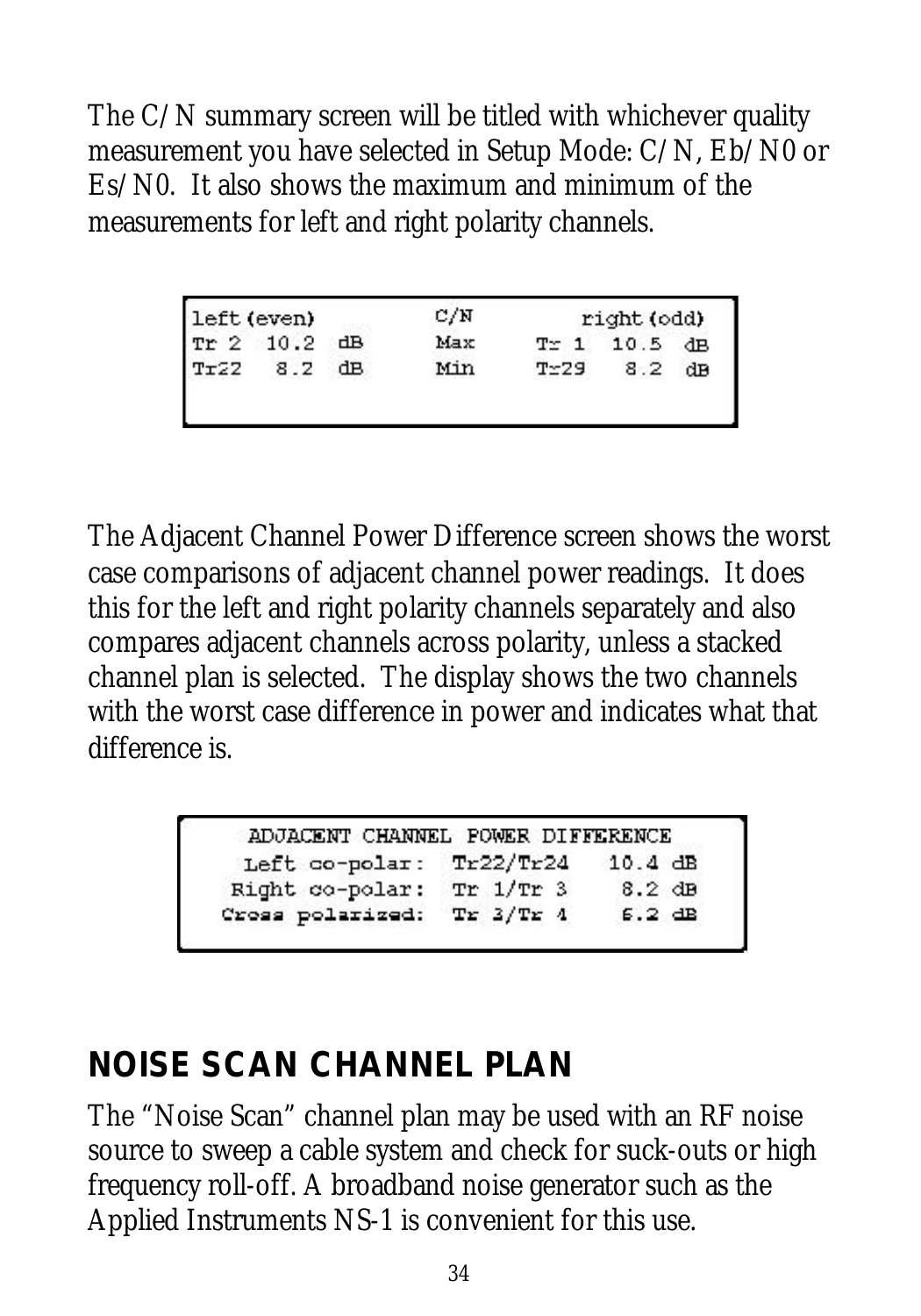The "Noise Scan" channel plan uses the same frequencies as the "Single 1000" to allow a scan over the entire 950 to 2150 MHz range. All channels are defined as "(DC-2)" or Digicipher II channels, which simply tells the SAT 9520 that a code lock is not needed.

When using the scan function with this channel plan and a noise source, the only summary screen that contains meaningful data is the Power Summary screen. This screen will show the maximum and minimum power levels for the odd numbered channels (950-1500 MHz) and for the even numbered channels (1500- 2150 MHz). This provides an easy check of the cable system across the frequency ranges.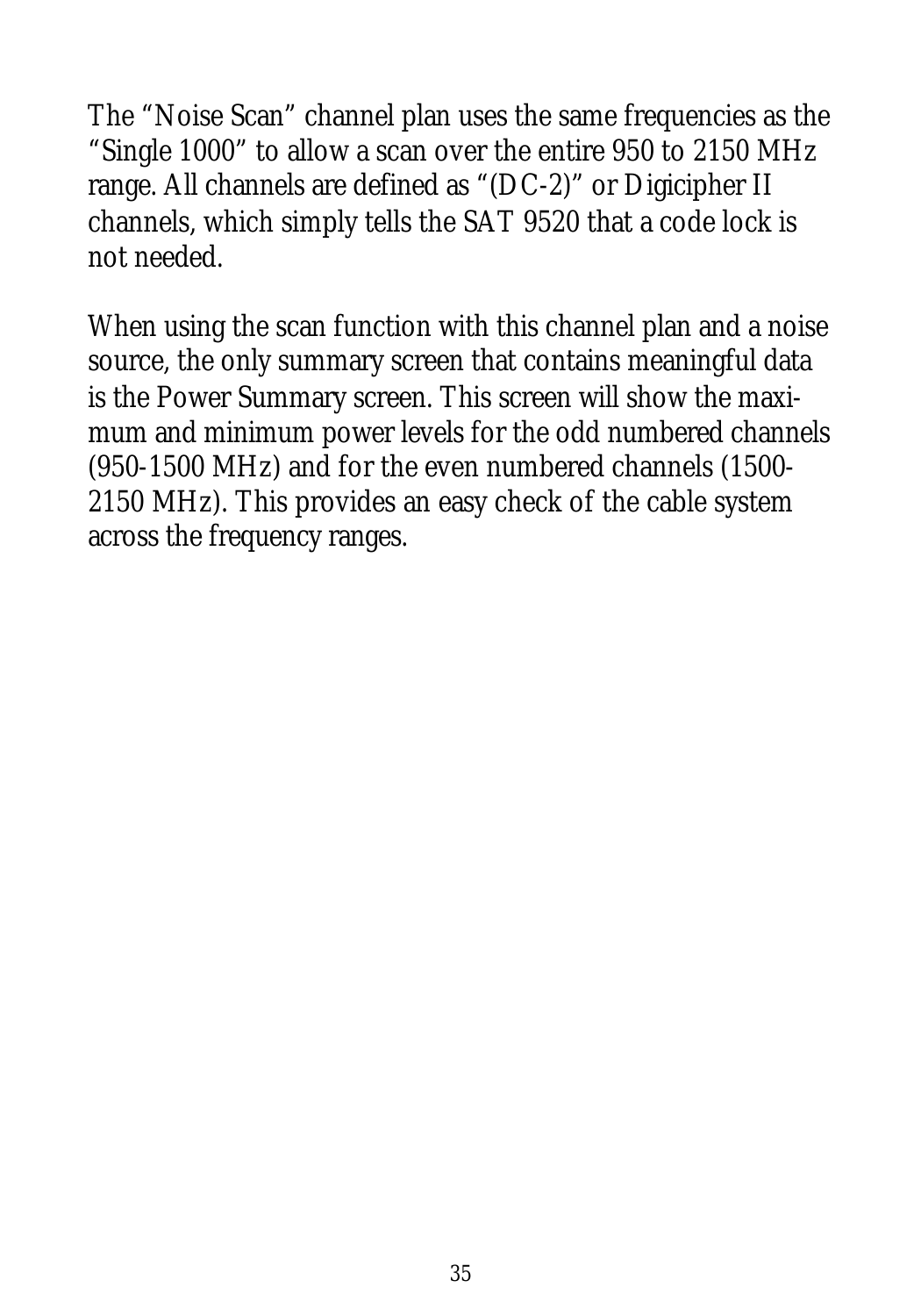

## **POLARITY**

The satellites transmit polarized signals that overlap in frequency. There are two types: circular and planar. Circular polarization has left-hand or right-hand circular polarized signals, while planar polarization has vertical or horizontal polarized signals. This scheme allows opposite polarity channels to overlap in frequency without interfering.

On most satellites, the odd numbered transponders use righthand or vertical polarity and the even numbered transponders use left-hand or horizontal polarity. However, there are exceptions to this rule.

## **DUAL POLARITY LNBS**

"Interleaved" systems leave the transponders in the same relative frequency positions as transmitted from the satellite. Because the opposite polarity transponders overlap in frequency, only one set can be selected at a time for transmission on the cable from the antenna. In dual polarity LNBs, this selection is made using 18 or 13 volts DC on the cable center conductor. Most channel plans are set up for dual polarity LNBs and the recommended voltage is part of the channel plan definition. Therefore, the SAT 9520 automatically sets the proper voltage when the LNB power is on and a channel is selected.

In a "stacked" system, the left-hand or horizontal polarity transponders are shifted in frequency and "stacked" on top of the right-hand or vertical polarity frequencies. The unshifted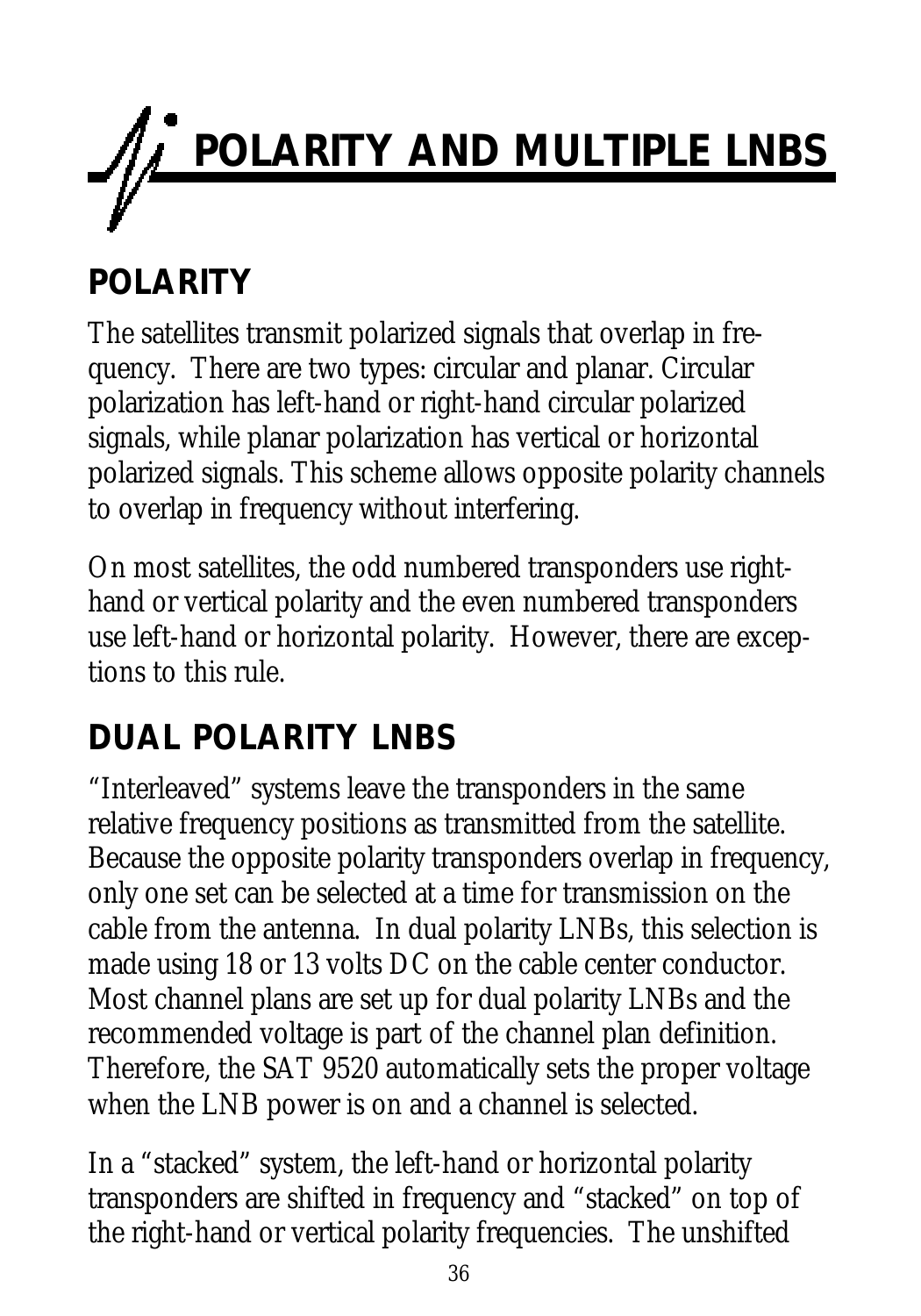transponders are at the same frequency as those in interleaved systems, but the shifted transponders are moved to frequencies between 1450 and 2150 MHz. Both can be present on the distribution cable at the same time. This is useful in multiple dwelling unit applications.

## **SINGLE POLARITY LNBS**

Some systems use an LNB that supports only a single polarity and must be mechanically positioned to configure the system for horizontal or vertical transponders. To simplify operation with this type of LNB, several channel plans are provided that contain only transponders from one polarity or the other. For example, "C-Band H" contains only horizontal transponders while "C-Band V" contains only vertical transponders. When installing one of these systems, you should select a plan that matches the polarity your system will use.

## **MULTIPLE LNB ANTENNAS**

Oval antenna dishes that can receive signals from satellites at two or more orbital positions are also available. These antennas have one LNB for each orbital slot and either an internal or an external switch to select a satellite. The LNB button can be pressed repeatedly to rotate through the available switch positions, provided the switch type is set up as described below. Some channel plans have an associated switch type.

#### **MULTI SWITCHES**

When using a switch, you can toggle between LNBs (switch settings) by pressing the LNB button on the SAT 9520.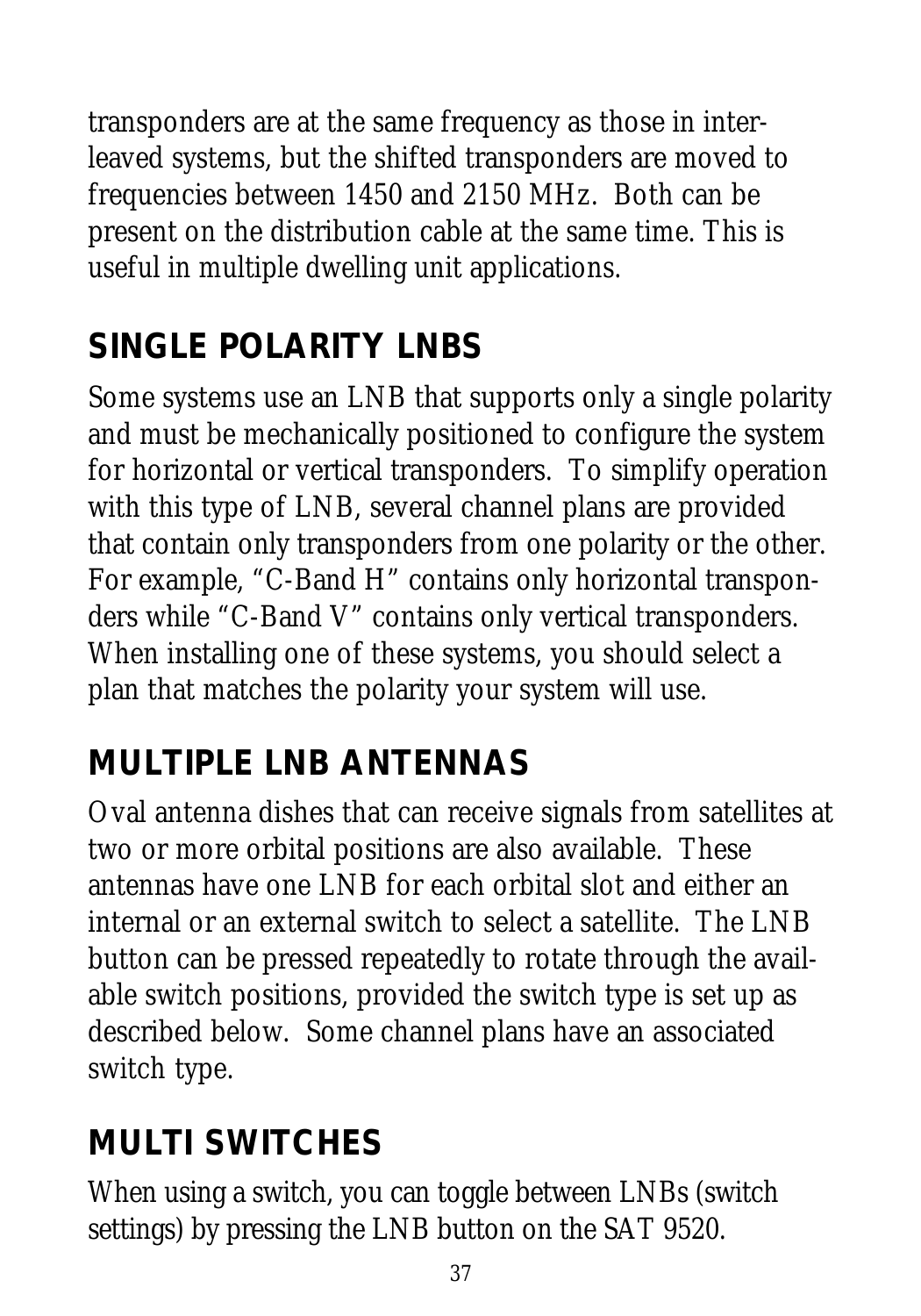#### **EXAMPLE:**

You are using a DiSEqC™ switch with a Dual 500 service on input 1, a Single 1000 service on input 2, and a Dish 500 service on input 3. You would like the SAT 9520 to measure the Single 1000 service through the DiSEqC™ switch. Connect all of the dishes to the switch according to the instructions provided with the switch. Connect the SAT 9520 to one of the output ports on the switch. Turn on the SAT 9520 and select the channel plan for Single 1000. Then, under SWITCH TYPE select "DiSEqC." Press [RUN] on the SAT 9520. Press the LNB button until the lower left part of the display reads "Dish 2" (press LNB button twice). You can now use the SAT 9520 on the Single 1000 feed.

#### **ANOTHER EXAMPLE:**

You are using a DishPro™ system with the twin LNB head that has an internal switch. Select the "DishPro" channel plan, the switch type changes to "DiSEqC." While this switch type would work with the external DishPro™ switch, it will not work with the twin head. So, change the switch type to "DpTwin." Now, when you press the LNB button once, the LNB 1 for the 110° satellite will be selected. Press the LNB button a second time to select LNB 2 for the 119° satellite.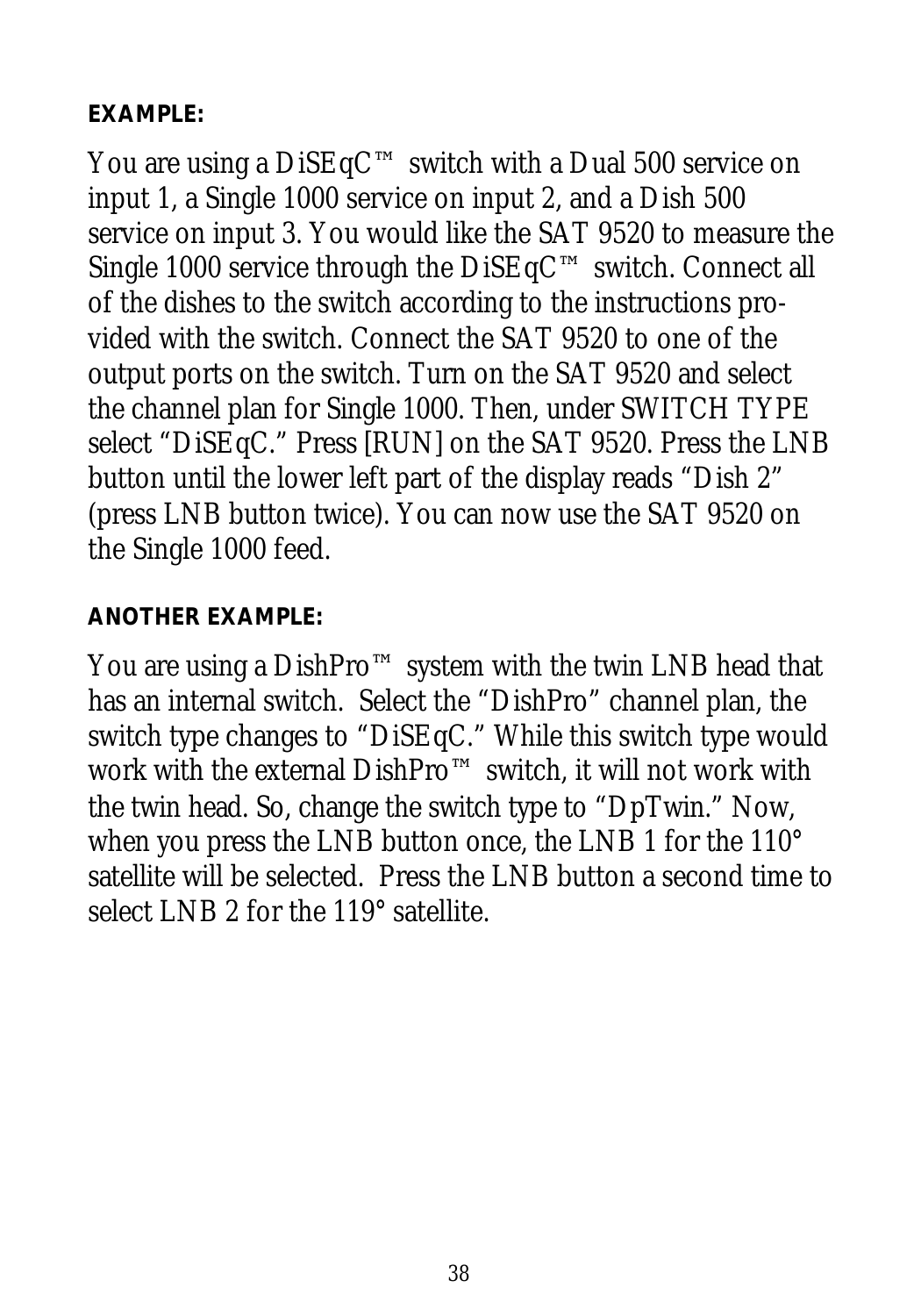

The signal locking capability enables the SAT 9520 to identify which satellite a signal is coming from and to obtain BER measurements. There are three standard formats for digital signals in use: DVB-S, DIRECTV<sup>™</sup> and DigicipherII<sup>™</sup> (DC2). The SAT 9520 can lock onto DVB-S and DIRECTV™, but not DC<sub>2</sub>.

For DVB-S and DIRECTV™ signals, the SAT 9520 will display "Search" in the lock indicator position while searching for a lock and "DVB-S," "DIRECTV," or a system specific label when a lock is obtained. Examples of system specific labels are "DIRECWY" (for Hughes DIRECWAY™ signals), "STARBAND" and "TACHYON."

The SAT 9520 cannot lock onto DC2 signals so "(DC2)" is displayed instead of "Search." Because it cannot lock onto DC2 signals, it cannot provide a BER measurement for these channels. However, it can measure signal level and provide an estimated C/N.

The signal MUST be locked in order to obtain a BER reading. Also, if the signal is not locked, the C/N will be less stable and accurate. This will, in turn, compromise the Eb/N0, Es/N0, and IRD readings. Until the signal is locked, the demodulator scans for a frequency and clock rate that will produce a valid signal. The frequency deviation estimate will vary substantially due to the frequency scan.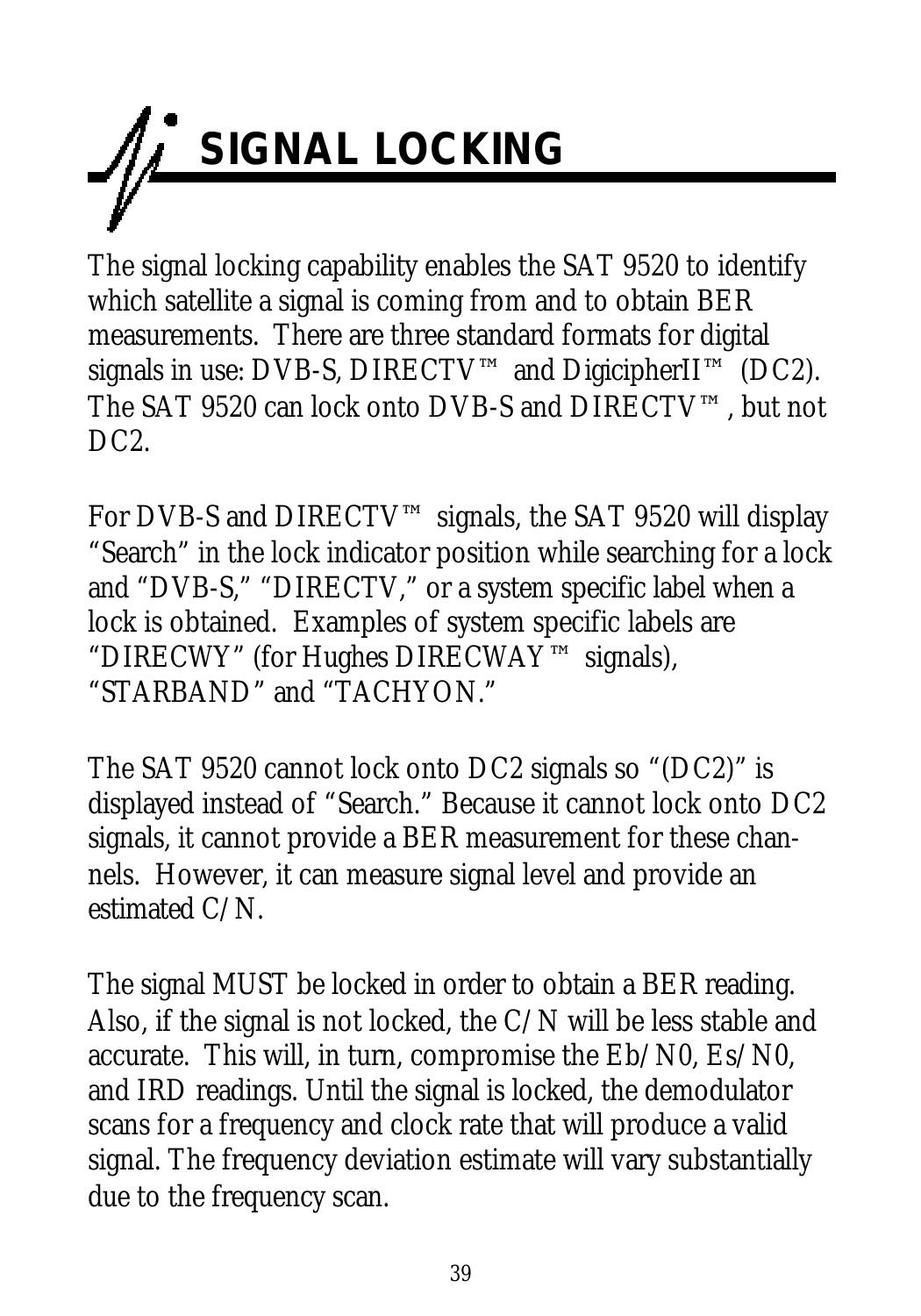## **SATELLITE IDENTIFICATION CARD**

The SAT 9520 is shipped with a laminated card attached via a ball-chain. One side of this card is for identifying DBS satellites and the other is for non-DBS Ku Band satellites.

#### **THE DBS SATELLITE SIDE INDICATES:**

- The orbital-slot of the DBS satellites
- The transponder (Tr) numbers to use for that specific satellite
- The lock indicator that will replace "Search" when you are correctly aligned and tuned to that transponder

#### **EXAMPLE: YOU ARE TRYING TO ALIGN THE ANTENNA TO THE 119° DBS SATELLITE FOR DIRECTV™.**

As indicated on the laminated card:

- Tune to Tr 21 and adjust the dish until the lock-status shows "DVB-S."
- Tune to Tr 22 and verify that the lock-status shows "DIRECTV."
- With these two lock status indicators on Tr 21 and Tr 22, you can be confident that you are aimed at 119°.

The other side of the laminated card is for identifying the non-DBS Ku satellites. It lists the orbital position, the abbreviated name of the satellite, and the lock status indication (if a lock can be obtained) for those satellites.

## **SATELLITE IDENTIFICATION PLANS**

Some of the channel plans contain one channel for each satellite in a certain band and/or reception area. Examples include the "Low Ku Band" plan for Ku Band satellites visible from North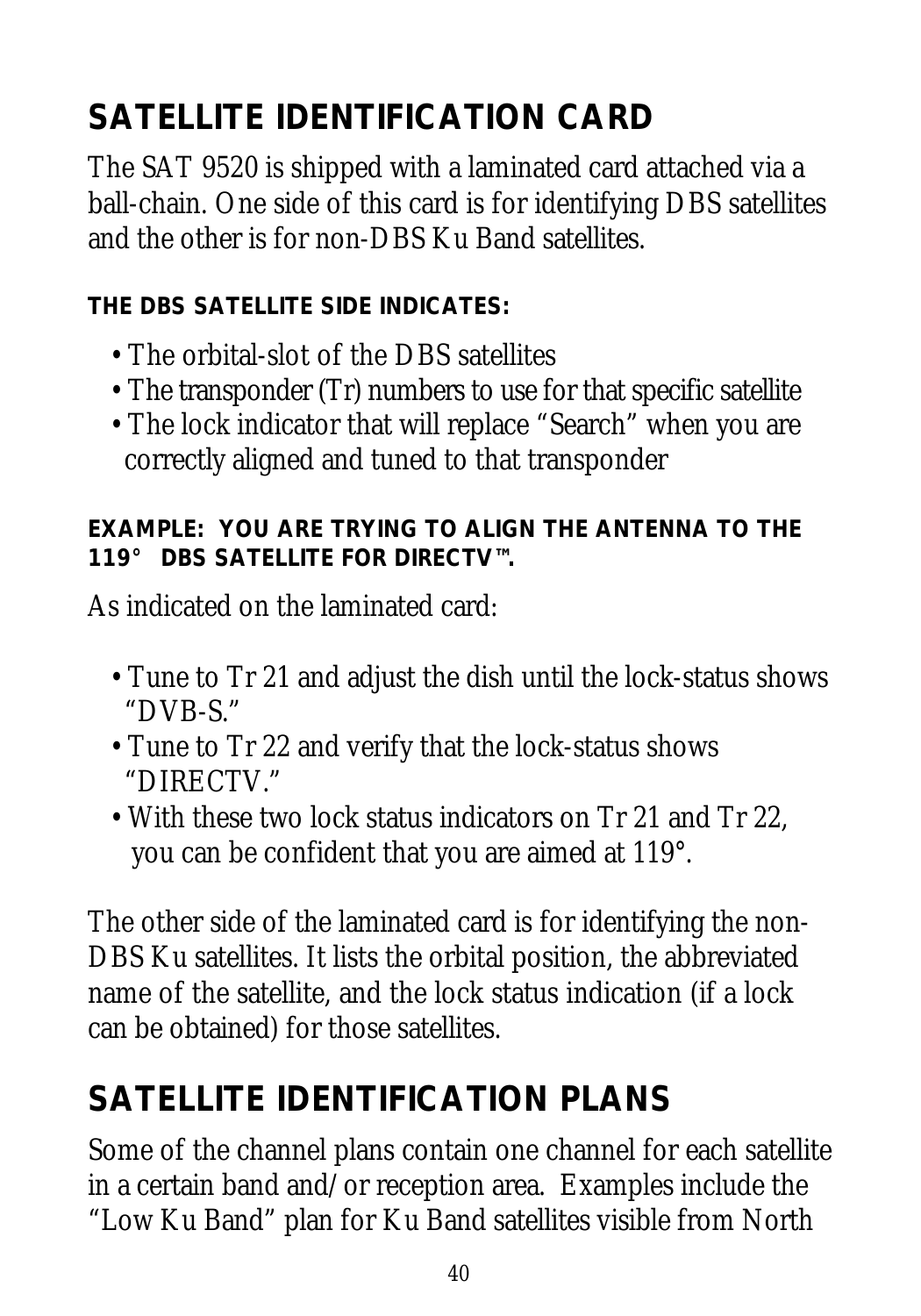America and the "C-Band H" plan for C Band satellites using the horizontal polarity setting on the LNB.

With this type of plan, the channel label in the upper left corner of the screen indicates the orbital position and satellite designation that the channel is set up to receive. If you receive a lockstatus other than "Search" or "(DC2)" for one of these channels, you are locked onto the indicated satellite.

For more information, refer to the application note "Lower Ku Satellite Identification."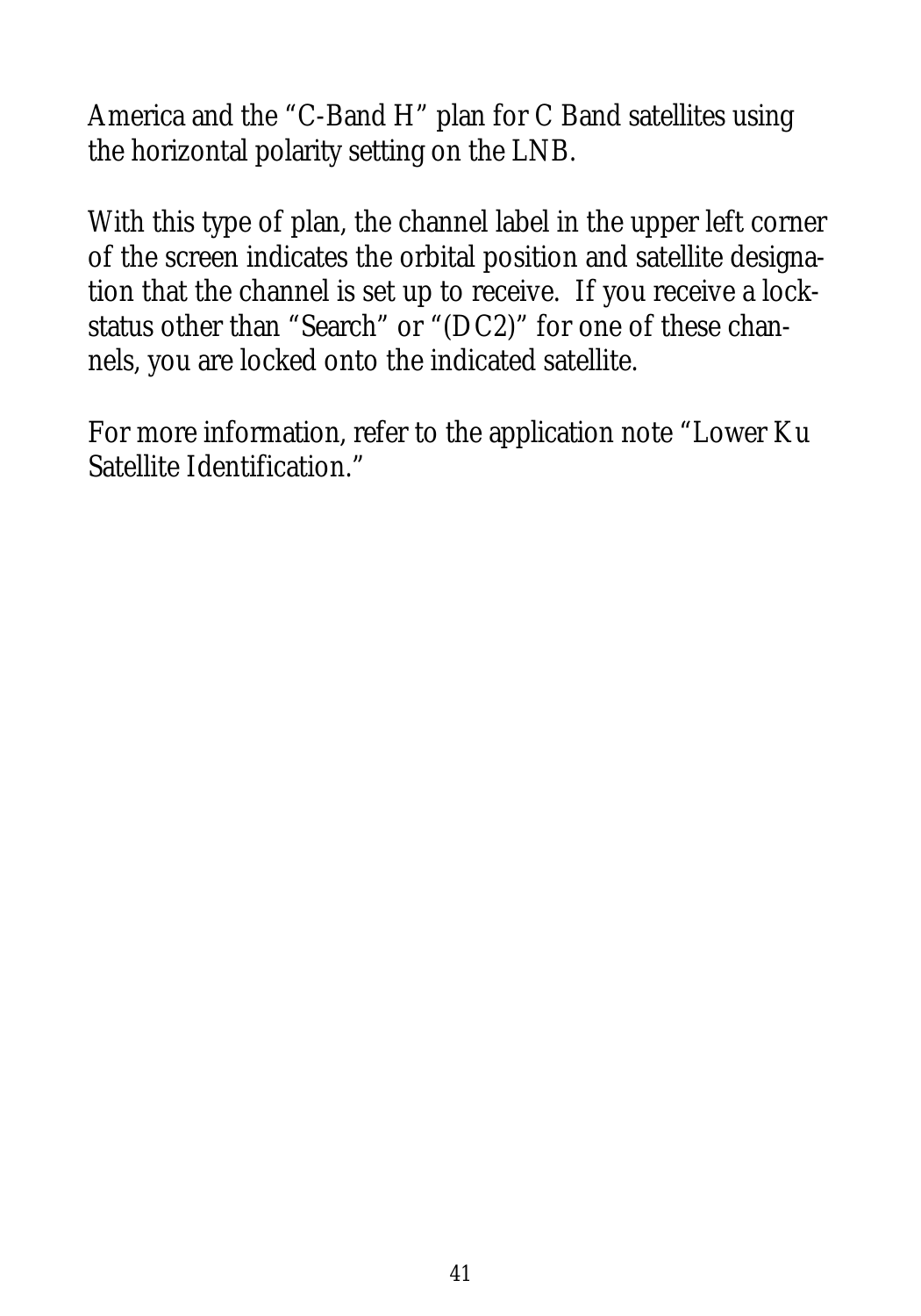

The standard Nickel-Cadmium battery pack will last for 300 to 1000 charge-discharge cycles, if properly cared for. Charging Ni-Cad batteries more often than necessary will shorten their life, so it is best to wait until the battery status indicator reads empty before recharging the battery.

The SAT 9520 has a fast battery charge circuit that charges the battery to 85 percent capacity in approximately 2 hours. An overnight charge (6 to 8 hours) will continue charging until the battery is completely full.



*LEAVING THE CHARGER ON AFTER THE BATTERY IS COMPLETELY CHARGED WILL NOT HARM THE UNIT, BUT REMOVING THE CHARGER AFTER 6 TO 8 HOURS IS RECOMMENDED.*

## **BATTERY STATUS INDICATOR**

The battery indicator symbol on the LCD display shows the relative battery charge status:



When the "Empty" symbol is shown, the unit should be recharged. If the charge falls too far below the empty mark, the unit will automatically shut off to avoid damage to the battery.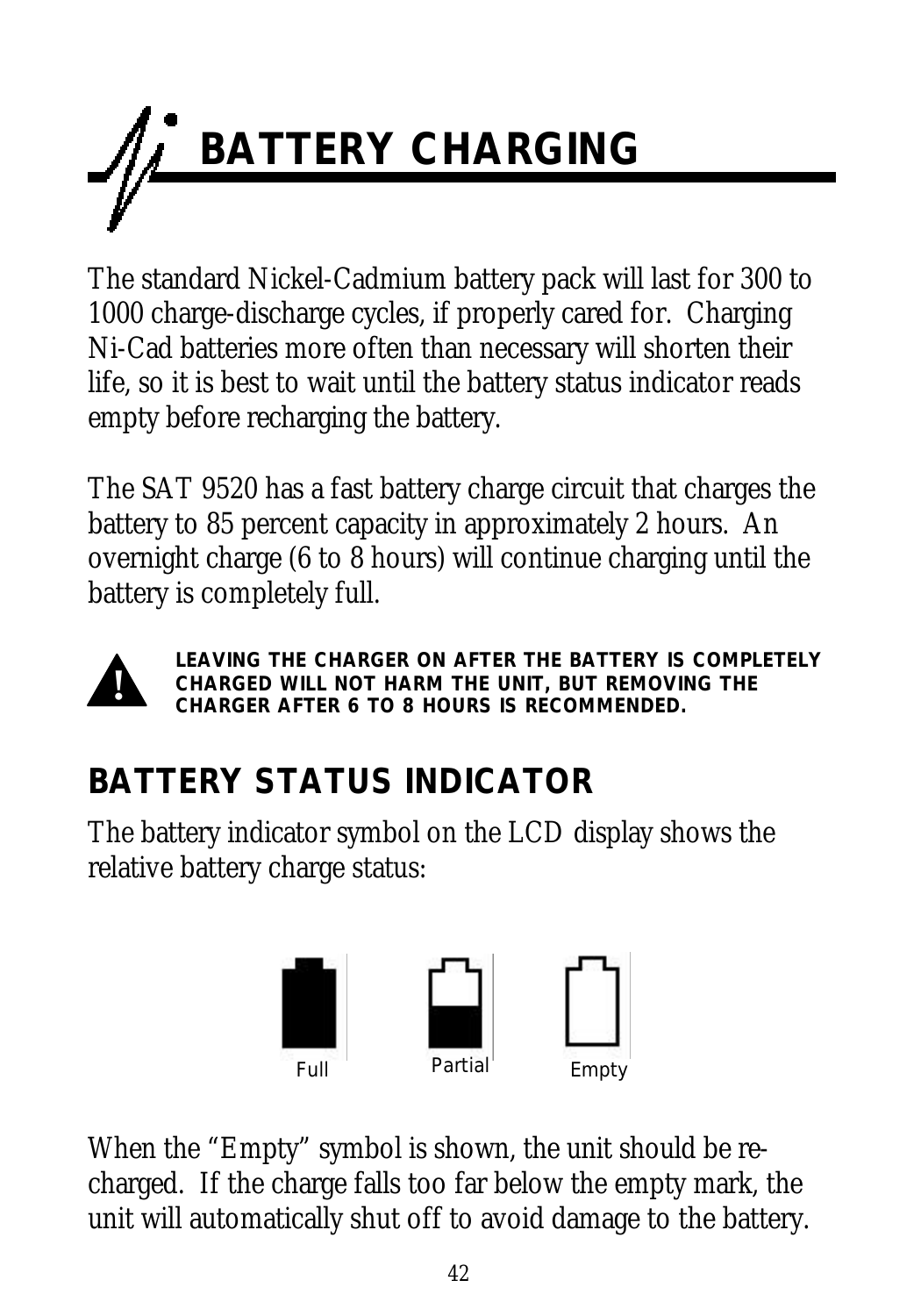## **BATTERY CHARGE LED**

The battery charge LED shows the status of the battery charging circuit:

| Off           | Charger is not connected                         |
|---------------|--------------------------------------------------|
| <b>Yellow</b> | <b>Fast charging</b>                             |
| Green         | Battery nearly full and in a trickle-charge mode |

## **WALL TRANSFORMER**

The wall transformer is rated at 120 VAC, 50-60Hz input and 24 VAC at 1.5 Amperes output with 2.1 mm plug. Using a transformer with a lesser or greater rating may damage the transformer and the SAT 9520.



*ANY ATTEMPTS TO CHARGE THE BATTERY WITH AN EXTERNAL POWER SOURCE OTHER THAN THE PROVIDED AC WALL TRANSFORMER MAY RESULT IN POOR OPERATION OR DAMAGE TO* **THE UNIT.**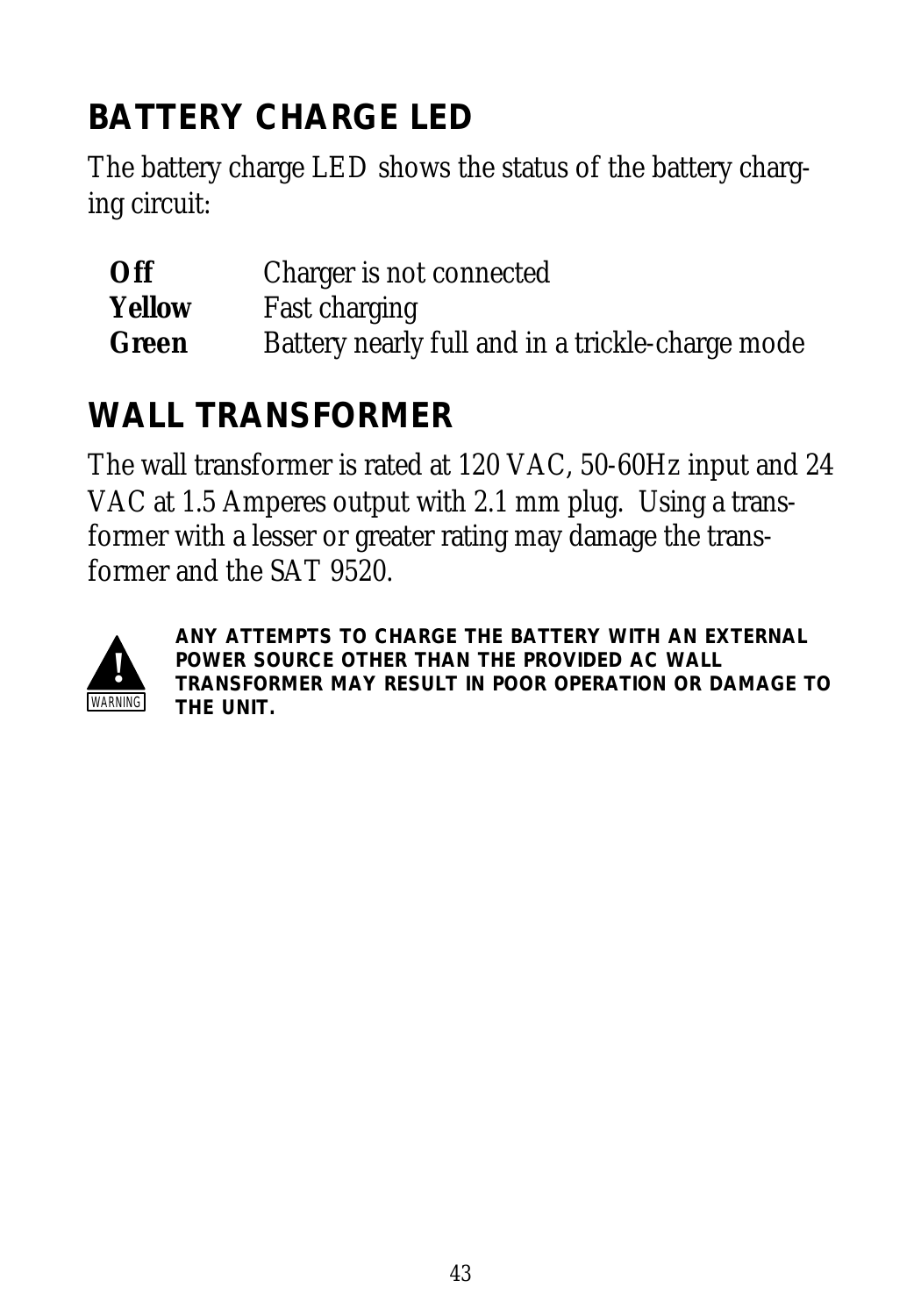# **IGITAL SIGNAL MEASUREMENTS**

Digital signals are significantly different from the traditional analog signals. The following diagram illustrates what a digital signal looks like on a spectrum analyzer and shows the two most basic measurements: the signal power level and the carrier-tonoise ratio (C/N).



Measuring the signal level is useful when aligning the antenna and adjusting amplifiers. In general, a stronger signal is better unless it overdrives the amplifiers or receivers. The C/N ratio provides a measurement of the signal quality. The larger this difference, the fewer errors received.

Unfortunately, some types of signal impairments that affect performance can remain hidden within the digital "haystack." These impairments will not show up in the C/N ratio; however, they will show up in a Bit Error Rate (BER) measurement.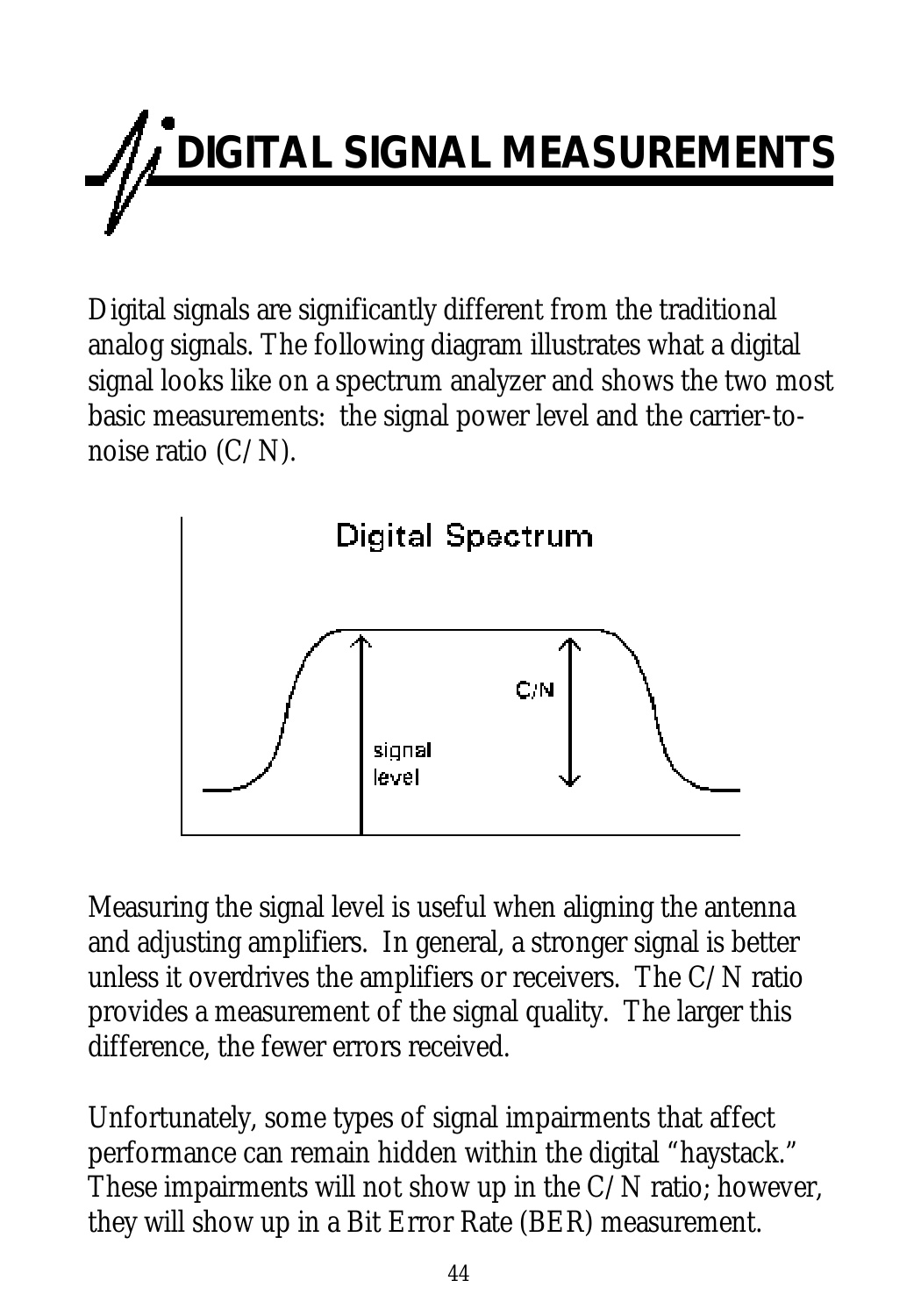The classic BER measurement is performed either by transmitting a known bit pattern and comparing it to the received bit pattern, or by comparing transmitted and received bit patterns directly. The former requires a disruption of service, and the latter is not possible except at a satellite uplink facility.

Furthermore, because DBS systems use forward error correction (FEC), the BER measurement will remain very good until the impairments become so insurmountable that the FEC is unable to make the corrections. This is known as the "cliff effect."

The diagram below illustrates how the digital channels maintain nearly perfect picture quality with increasing level of impairment until the "cliff" has been reached. At that point, the signal will quickly degrade to no picture at all. Although analog channels will maintain some picture even after digital channels quit all together, customers become unhappy with analog fuzz and snow long before digital channels fail to provide a picture.

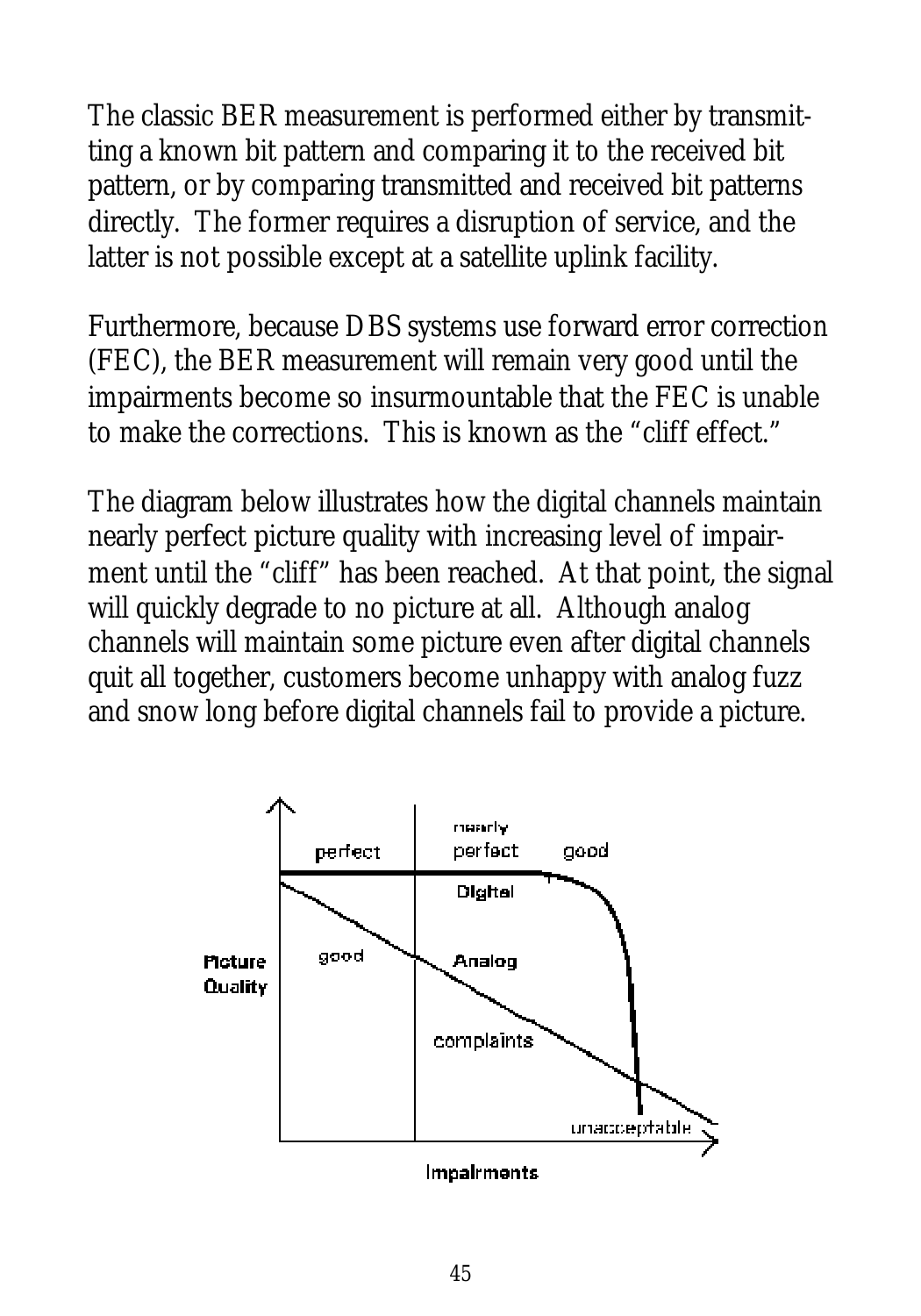## **BIT ERROR RATE**

The SAT 9520 utilizes data from the FEC process to provide more useful BER measurements without requiring a disruption of service. There are two types: a Pre-FEC BER and a Post-FEC BER.

The Pre-FEC BER test is based on the number of errors detected by the first stage of the FEC process, the Viterbi decoder. This BER is measured quickly and provides an estimation of available margin. Because it measures errors found in the raw received signal, not the corrected signal, it indicates the damage caused by interference and noise, thereby showing the effect of the impairments hidden within the digital "haystack" and letting you assess how close to the "cliff" you are.

A Post-FEC BER measurement is also available in the SAT 9520. This uses data from the second stage of the FEC process, the Reed-Solomon decoder, to measure the errors that survived the first stage and the errors that remain in the final signal that is delivered to the customer. An intermediate stage error rate is also displayed as part of the Post-FEC BER test.

A Post-FEC BER of 1E-6 is considered a threshold for visible degradation**<sup>1</sup>** and a "perfect" signal has been defined as one that has a BER of 1E-12 or less. A BER of 1E-12 is less than one bit wrong out of 1 trillion bits. Unfortunately, it takes about 9 hours to receive 1 trillion bits, so it would take 9 hours to test for a BER of 1E-12. To obtain any statistical level of confidence, you would need to allow even more time! This level of testing is probably not something you want to do in the field, but the SAT 9520's Post-FEC BER test will run as long as you wish and will display the number and BER of corrected and uncorrected errors for the duration of its running time.

*<sup>1</sup>THOMAS & EDGINGTON,* **DIGITAL BASICS FOR TELEVISION,** *PRENTICE HALL, 1999.*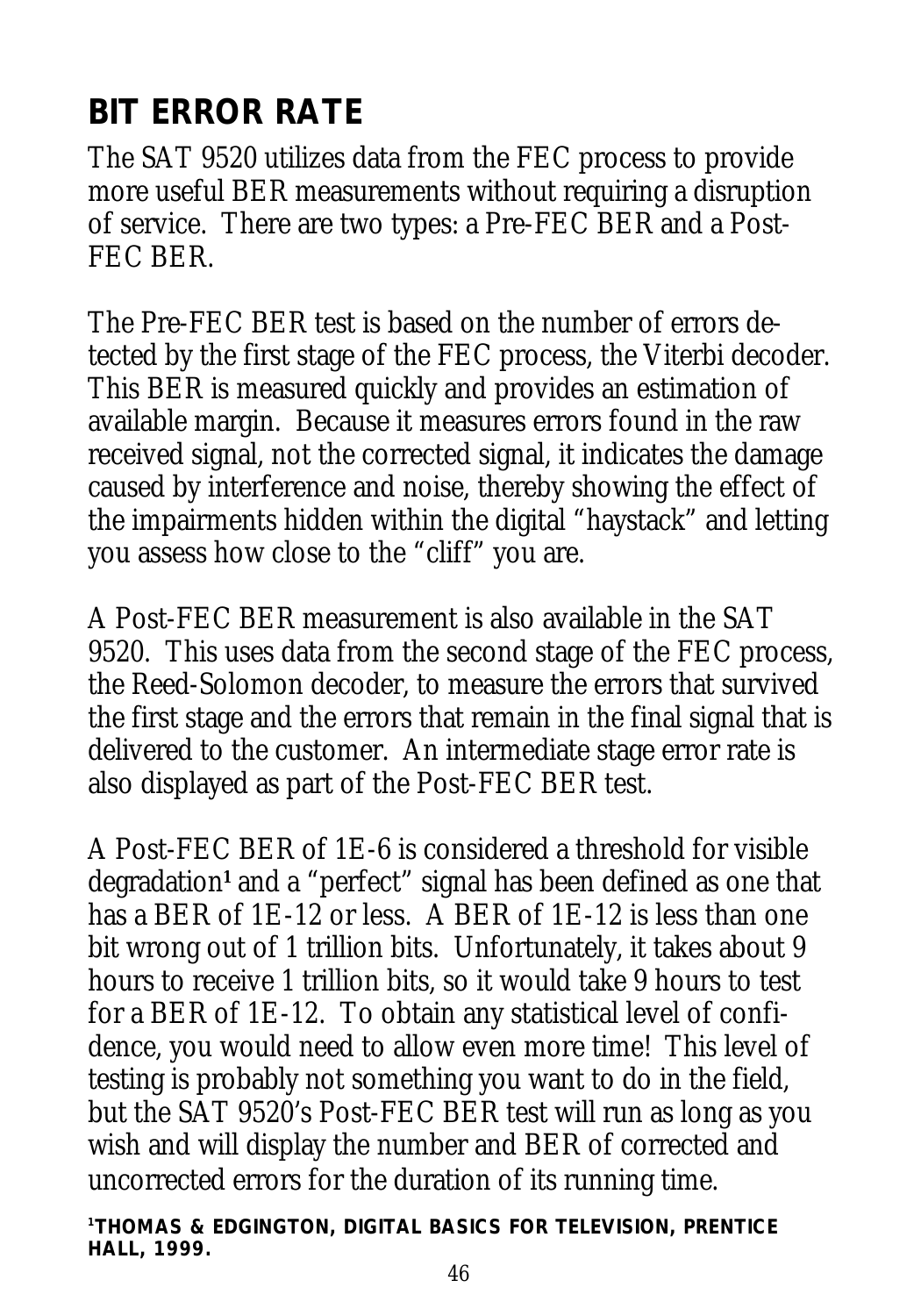#### **EB/N0**

**DEFINITION: EB/N0 = ENERGY-PER-BIT / NOISE-PER-HZ**

Eb/N0 can be thought of as the average carrier-to-noise ratio per bit. It can be used to compare the performance of different modulation systems without having to correct for different bit rates.

The carrier-to-noise ratio  $(C/N)$  and  $Eb/N0$  are related by the following formula:

$$
\frac{Eb}{N0} = \frac{C}{N} + 10\log(noiseBandwidth) - 10\log(bitrate)
$$

where bit rate is in bits per second noiseBandwidth is in Hertz (24 MHz for DBS signals)

The bit rate refers to the bits received after the bits added for the FEC process have been removed. The standard DBS signals use a 20 MHz symbol rate, with 2 bits per symbol. The FEC process adds bits for Reed Solomon and Viterbi encoding. A 130/147 Reed Solomon code rate and a 6/7 Viterbi code rate produce an overall code rate factor of 0.758. The bit rate is thus:

bit rate = 40 MBps \* 0.758 = 30.3 MBps  
\n
$$
\frac{Eb}{N0} = \frac{C}{N} + 10\log(24MHz) - 10\log(30.3MHz)
$$
\n
$$
\frac{Eb}{N0} = \frac{C}{N} - 1.01
$$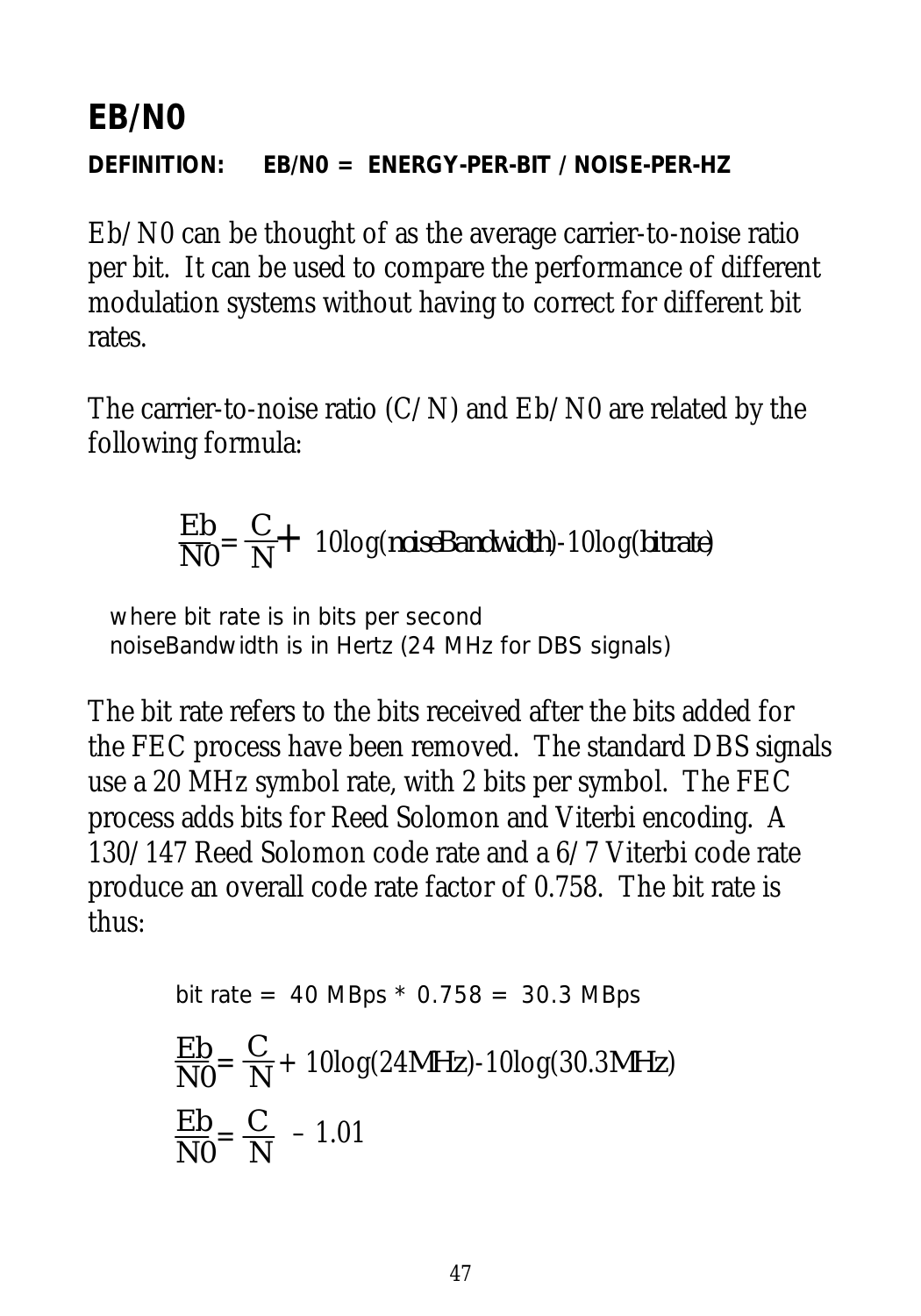#### **ES/N0**

#### **DEFINITION: ES/N0 = ENERGY PER SYMBOL / NOISE PER HZ**

The Carrier to Noise ratio  $(C/N)$  can be converted to  $Es/N0$ with the following formula:

$$
\frac{Es}{N0} = \frac{C}{N} + 10\log(noiseBandwidth) - 10\log(symbolRate)
$$

In this case, the symbol rate for DBS signals is always 20 MHz, so:

$$
\frac{Es}{N0} = \frac{C}{N} + 10\log(24) - 10\log(20)
$$
  

$$
\frac{Es}{N0} = \frac{C}{N} + 0.79
$$

These formulas are dependent upon the symbol rate and the noise bandwidth. The noise bandwidth depends on the symbol rate and the filtering coefficient. These numbers are part of the tuner setup parameters associated with each channel. The SAT 9520 will automatically use the correct values for the channel when a signal lock has been obtained. The bit rate is also dependent on the Viterbi code rate. The SAT 9520 scans the available code rates in the process of obtaining signal lock and the matching code rate is used in the bit rate computation.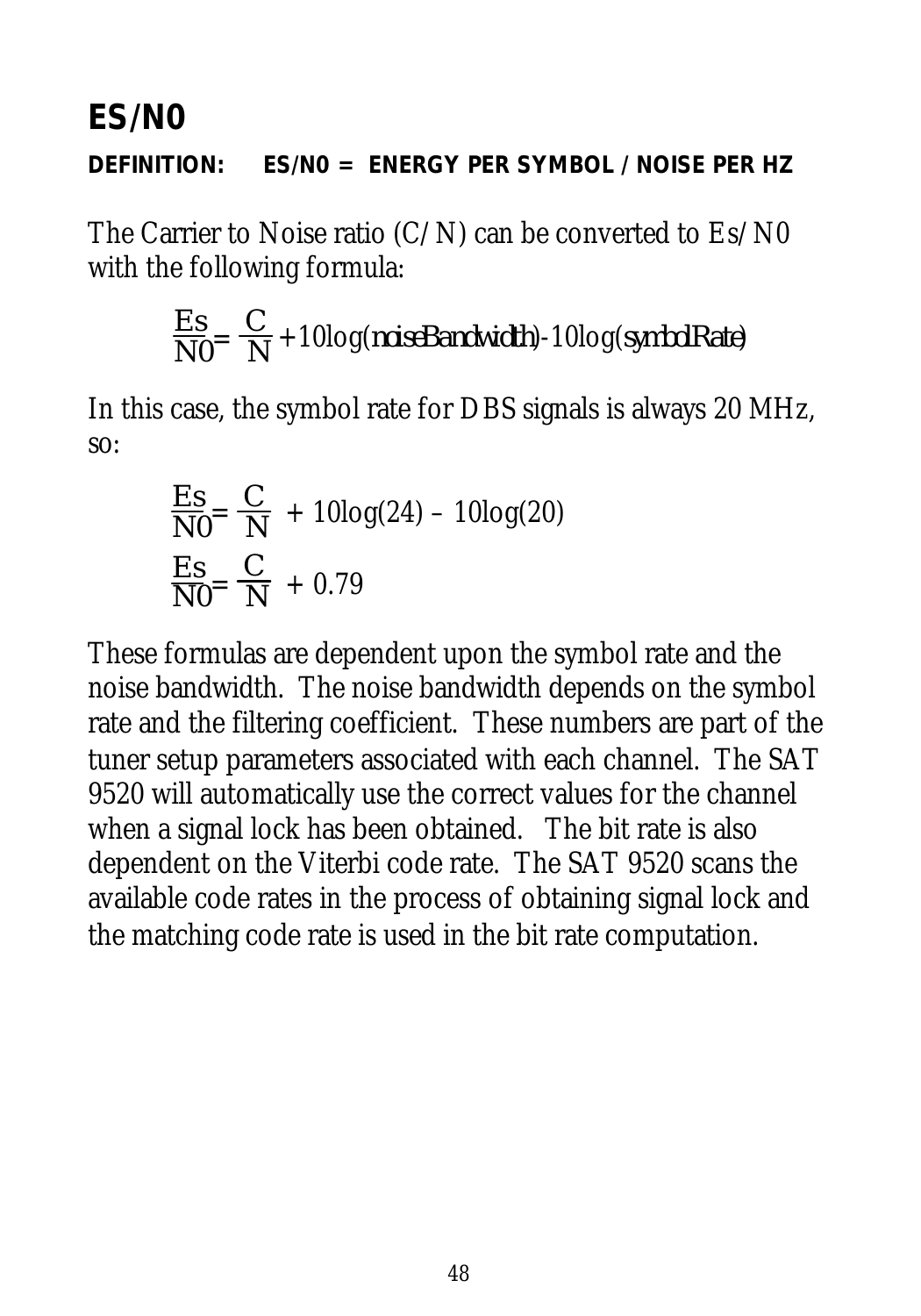

The following list shows the "Standard" North American plans available at the time of this printing. For the latest list of available channel plans see www.appliedin.com.

#### **DBS PLANS:**

These plans are for use with the DBS systems.

| <b>Dual 500</b> | For standard DIRECTV™ "interleaved"<br>systems, tunable to 32 transponder frequencies<br>from 950 to 1450 MHz (101°, 110°, 119°). |
|-----------------|-----------------------------------------------------------------------------------------------------------------------------------|
| Single 1000     | For DIRECTV™ stacked LNB systems that<br>move the even transponders to 1500 thru 2025<br>MHz, 32 transponder frequencies.         |
|                 | <b>Bell Express</b> For "interleaved" Bell Express Vu <sup>TM</sup> systems (32)<br>frequencies from 950 to 1450 MHz).            |
|                 | <b>Bell Stacked</b> For Bell ExpressVu™ systems using the NAS<br>stacking up-converter (32 frequencies from 950<br>to 2150 MHz).  |
| <b>Dish 500</b> | For Echostar/Dish Network <sup>TM</sup> single or twin<br>systems $(950 \text{ to } 1450 \text{ MHz})$ .                          |
| <b>DishPro</b>  | For Echostar/Dish Network™ stacked systems<br>that look at multiple satellites (61°, 110°, 119°).                                 |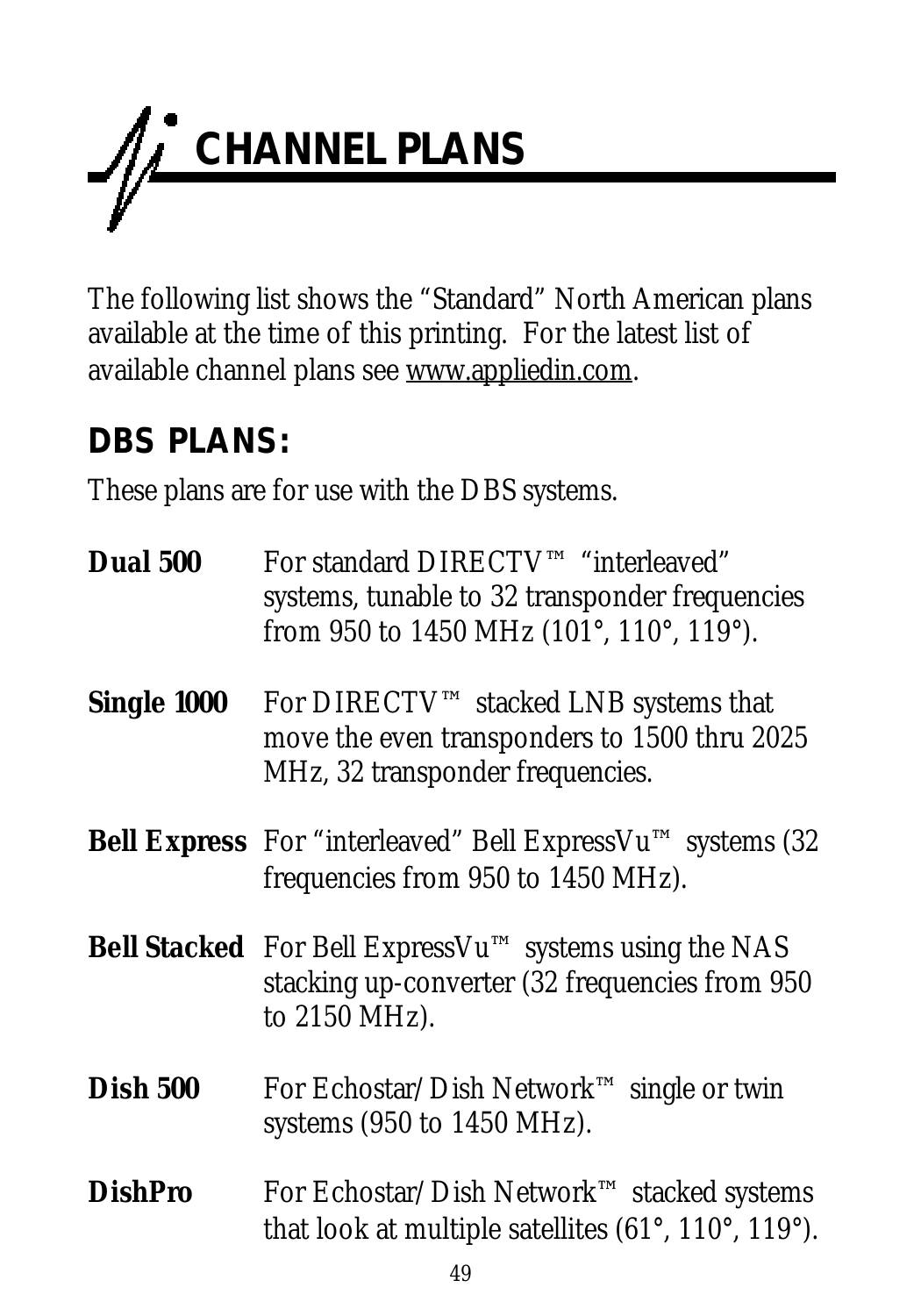## **KU BAND SATELLITES:**

These plans are each configured for a particular satellite and contain the digital transponders which the SAT 9520 can lock onto or measure.

| <b>Galaxy 4R</b>                   | For use with WSNet™, "HITS", and Hughes.                                                                                         |
|------------------------------------|----------------------------------------------------------------------------------------------------------------------------------|
|                                    | <b>G4R Stacked</b> Galaxy 4R with a stacked LNB system.                                                                          |
| <b>GE4@101W</b>                    | For AMC4 (formerly GE4) transponders<br>including STARBAND™ Internet signals.                                                    |
| <b>SatMex 5</b>                    | SM5 individual transponder frequencies.                                                                                          |
| <b>Telstar 5</b>                   | T5 individual transponder frequencies.                                                                                           |
| <b>Telstar 6</b>                   | T6 individual transponder frequencies for<br>WSNet <sup>™</sup> program signals using an<br>"interleaved" LNB (950 to 1450 MHz). |
| <b>Telstar 6</b><br><b>Stacked</b> | T6 individual transponder frequencies for<br>WSNet™ program signals using a stacked LNB<br>(950 to 2150 MHz).                    |
| <b>Telstar</b> 7                   | T7 individual transponder frequencies.                                                                                           |

## **SATELLITE ID PLANS:**

These plans are configured with one channel per satellite and cover a range of satellites for a particular band or LNB configuration.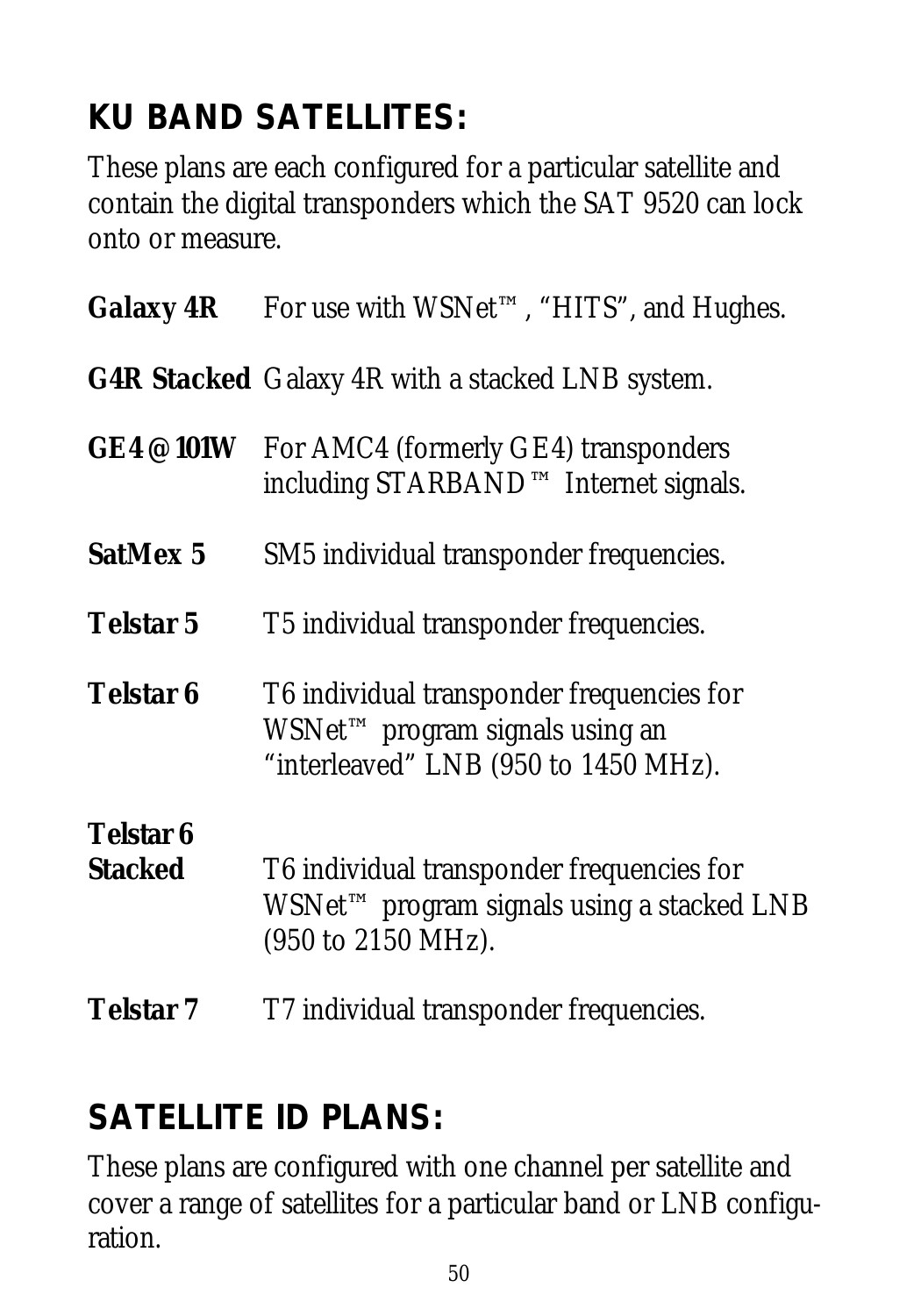| <b>Low Ku Band</b>    | For identifying Ku satellites using an<br>"interleaved" dual polarity LNB. (LO =<br>10.750 GHz).                                       |
|-----------------------|----------------------------------------------------------------------------------------------------------------------------------------|
| <b>Low Ku Stacked</b> | Same as above but using a stacked LNB<br>(950 to 2150 MHz).                                                                            |
| <b>Starband H</b>     | Primarily for installing STARBAND™<br>satellite Internet systems that have a<br>horizontal polarity transmitter (vertical<br>receive). |
| <b>Starband V</b>     | Primarily for installing STARBAND™<br>satellite Internet systems that have a<br>vertical polarity transmitter (horizontal<br>receive). |
| $C$ -Band $H/V$       | For identifying C-Band satellites on systems<br>that utilize dual polarity LNBs down<br>converted to 950-1450 MHz.                     |
| <b>C-Band H</b>       | For locating C-Band satellites on systems<br>set for horizontal polarity.                                                              |
| <b>C-Band V</b>       | For locating C-Band satellites on systems<br>set for vertical polarity.                                                                |

#### **SPECIAL PURPOSE PLANS:**

**Noise Scan** For use with a noise source for cable sweeping. See additional information labeled "NOISE SCAN CHANNEL PLAN" in the SCAN MODE section.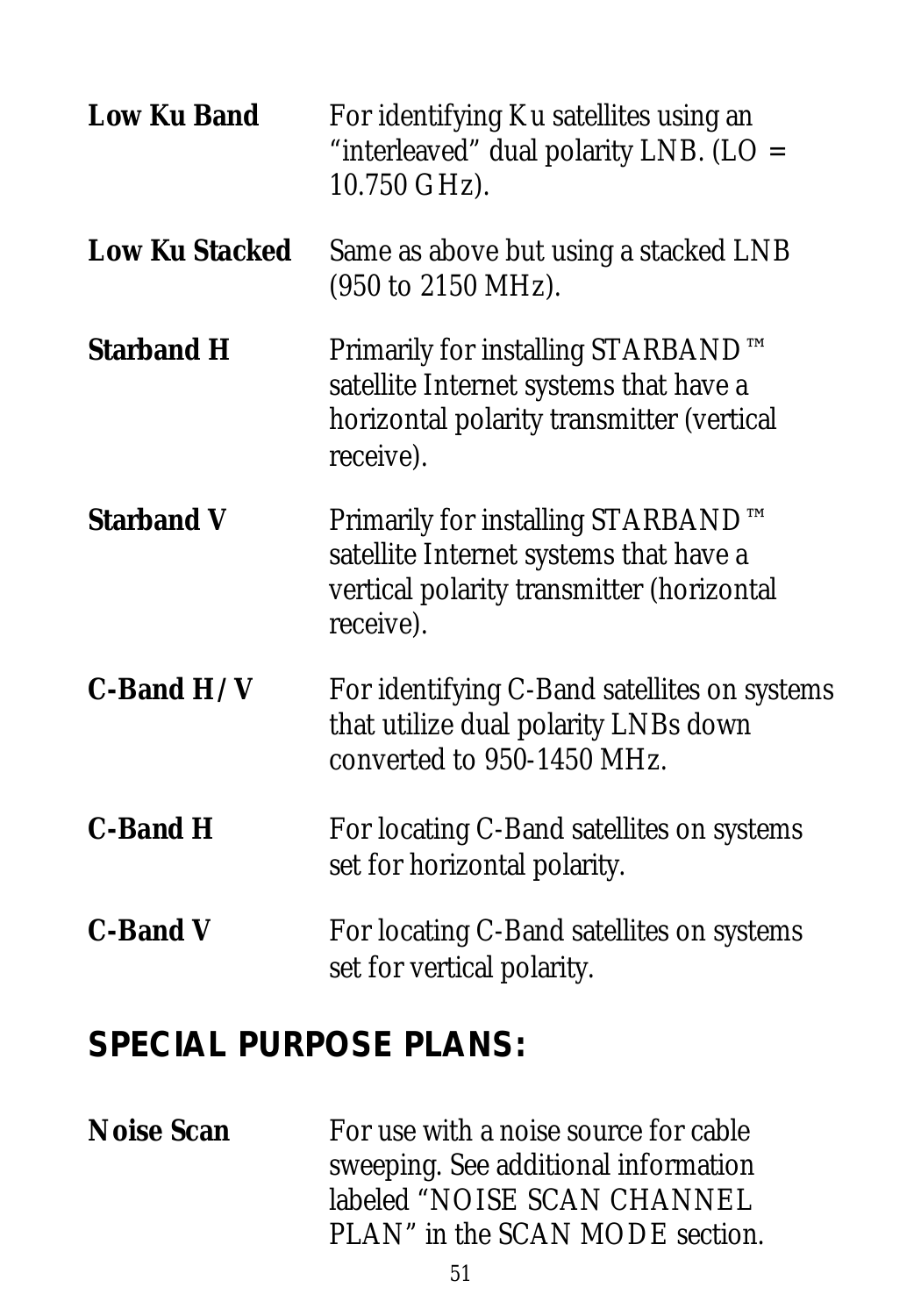| For use with the WSNet <sup>TM</sup> dual LNB system |
|------------------------------------------------------|
| with interleaved LNBs. (950 to 1450 MHz).            |
| Contains G4R and T6 channels.                        |
|                                                      |

**WSNet Stack** Same as above but for stacked LNBs (950 to 2150 MHz).